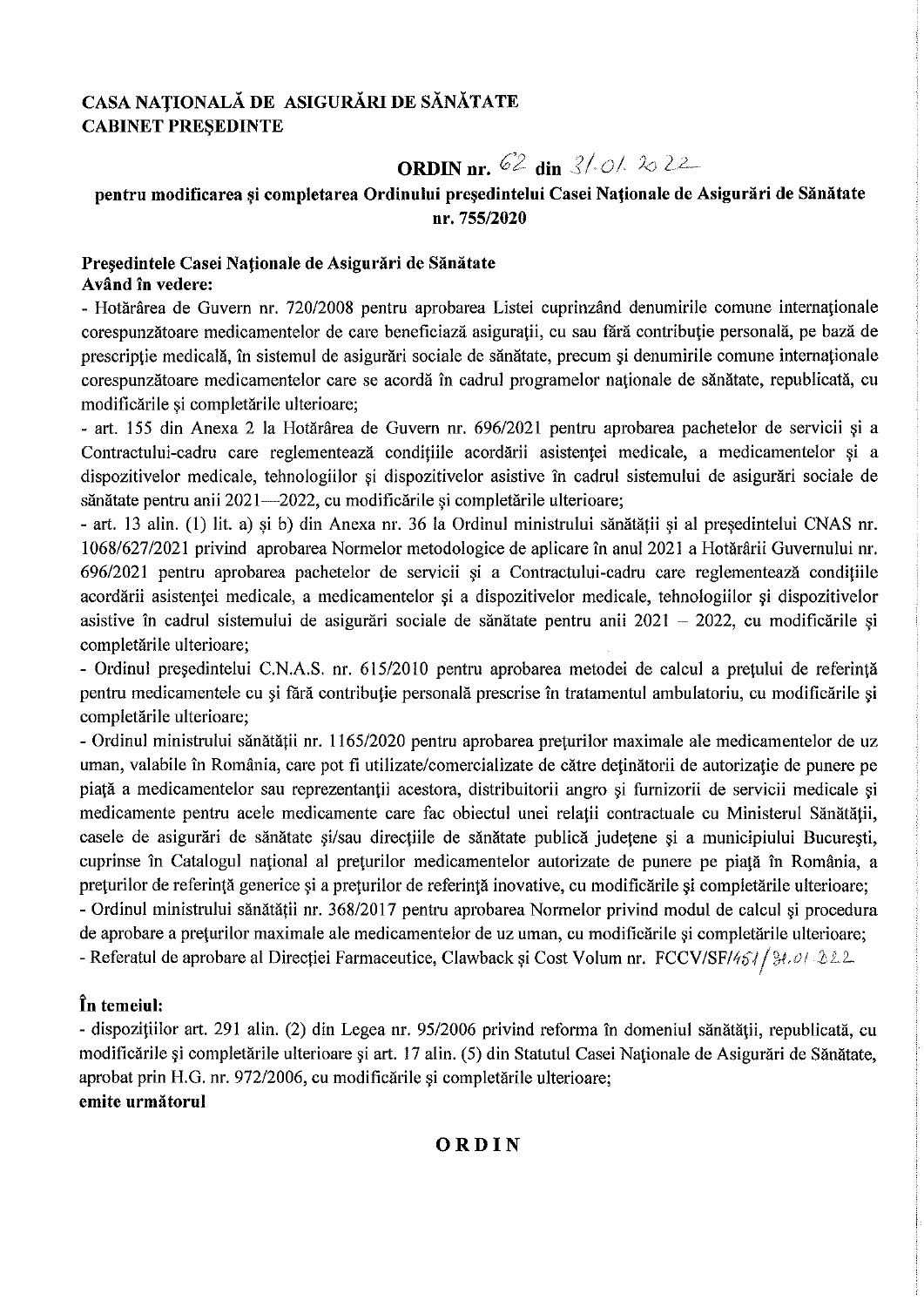Art. I. Ordinul președintelui Casei Naționale de Asigurări de Sănătate nr. 755 din data de 30.06.2020, se modifică și se completează după cum urmează:

- 1. Anexa nr. 1a prevăzută la art. 1 alin. (1) lit. a) Sublista A se modifică și se completează potrivit Anexei 1 la prezentul ordin.
- 2. Anexa nr. 1b prevăzută la art. 1 alin. (1) lit. b) Sublista B se modifică și se completează potrivit Anexei 2 la prezentul ordin.
- 3. Anexa nr. 1c prevăzută la art. 1 alin. (1) lit. c) Sublista C Secțiunea C1 se modifică și se completează potrivit Anexei 3 la prezentul ordin.
- 4. Anexa nr. 1d prevăzută la art. 1 alin. (1) lit. d) Sublista C Secțiunea C3 se modifică și se completează potrivit Anexei 4 la prezentul ordin.
- 5. Anexa nr. le prevăzută la art. 1 alin. (1) lit. e) Sublista D se modifică și se completează potrivit Anexei 5 la prezentul ordin.
- 6. Anexa nr. 2a prevăzută la art. 2 alin. (1) lit. a) Sublista A se modifică și se completează potrivit Anexei 6 la prezentul ordin.
- 7. Anexa nr. 2b prevăzută la art. 2 alin. (1) lit. b) Sublista B se modifică și se completează potrivit Anexei 7 la prezentul ordin.
- 8. Anexa nr. 2c prevăzută la art. 2 alin. (1) lit. c) Sublista C Secțiunea C1 se modifică și se completează potrivit Anexei 8 la prezentul ordin.
- 9. Anexa nr. 2d prevăzută la art. 2 alin. (1) lit. d) Sublista C Secțiunea C3 se modifică și se completează potrivit Anexei 9 la prezentul ordin.
- 10. Anexa nr. 2e prevăzută la art. 2 alin. (1) lit. e) Sublista D se modifică și se completează potrivit Anexei 10 la prezentul ordin.

Art. II. Directorii generali ai caselor de asigurări de sănătate, precum și furnizorii de servicii medicale și medicamente care se află în relații contractuale cu casele de asigurări de sănătate au obligația de a pune în aplicare și de a respecta prevederile prezentului ordin.

Art. III Anexele 1 - 10 fac parte integrantă din prezentul ordin.

Art. IV. Prezentul ordin se publică pe pagina web a Casei Naționale de Asigurări de Sănătate la adresa www.cnas.ro și intră în vigoare începând cu data 01.02.2022.

# p.PRESEDINTE Adela COMAN VICEPRESEDINFEE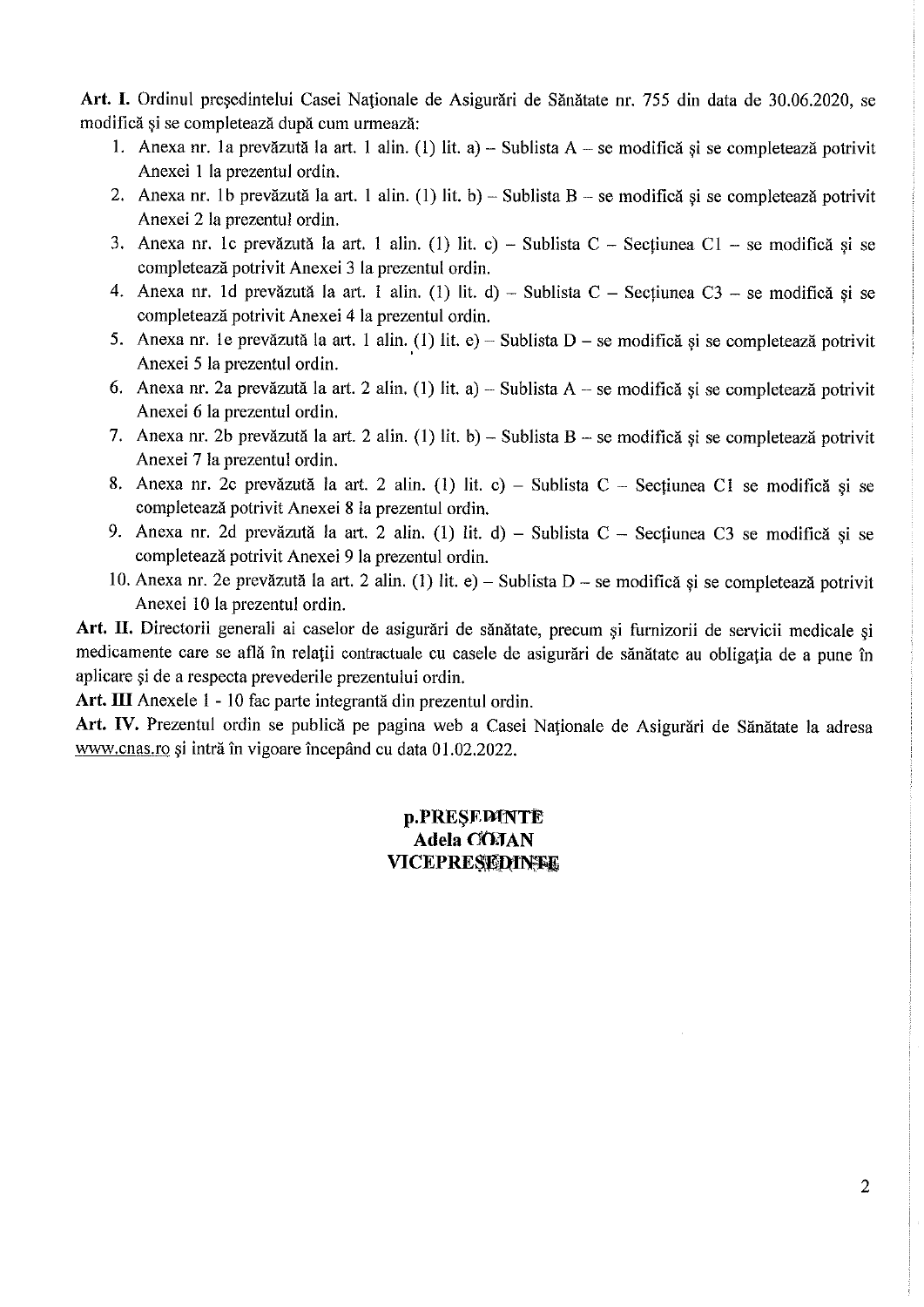(ANEXA 2a la Ordinul CNAS nr. 755/2020)

#### **SUBLISTA A - LISTA MEDICAMENTELOR CU NIVEL DE COMPENSARE 90% DIN PRETUL DE REFERINTA CONFORM**

**DENUMIRILOR COMUNE INTERNATIONALE (DCI) CORESPUNZATOARE MEDICAMENTELOR DE CARE BENEFICIAZA ASIGURATII IN TRATAMENTUL AMBULATORIU CU SI FARA CONTRIBUTIE** 

**PERSONALA DIN HG NR. 720/2008, REPUBLICATA, CU MODIFICARILE SI COMPLETARILE ULTERIOARE,**

**VALABILA INCEPAND CU 01 FEBRUARIE 2022**

| É<br>ż | Ξ,<br>င္ပီ | cod ATC | DCI                                                                                                                                                                                                                                                                                                                                                                                                                                                                                                                                                  | <b>Denumire Comerciala</b>                                                                                                                                                                                                                                                                                                                                                                                                                                                                    |                                       | forma farm. concentratie                                                                                                                                                                                                                                              | <b>Detinator APP</b>                                                                                                                | tara det.<br>APP | Ambalaj                                                                                                                                                                                                                                                                                                                                                                                                                                                                                                                                                                                                                                                                                                                                                                                                                                                                                                                                                                                                                                | criptie<br>ä                | cant.<br>UT/<br>amba<br>laj                                                                | Pret de<br>referinta / UT<br>(RON)                                                                                                                                    | Contributie maxima<br>a asiguratului / UT<br>(pt. asiguratii care<br>beneficiaza de<br>compensare 100%<br>din pretul de<br>referinta)                                | Val. maxima suportata de<br>sistemul de asigurari<br>sociale de sanatate / UT<br>(pt. asiguratii care<br>beneficiaza de<br>compensare 90% din pretul<br>de referinta) | Contributie maxima<br>a asiguratului / UT<br>(pt. asiguratii care<br>beneficiaza de<br>compensare 90%<br>din pretul de<br>referinta)                                 |
|--------|------------|---------|------------------------------------------------------------------------------------------------------------------------------------------------------------------------------------------------------------------------------------------------------------------------------------------------------------------------------------------------------------------------------------------------------------------------------------------------------------------------------------------------------------------------------------------------------|-----------------------------------------------------------------------------------------------------------------------------------------------------------------------------------------------------------------------------------------------------------------------------------------------------------------------------------------------------------------------------------------------------------------------------------------------------------------------------------------------|---------------------------------------|-----------------------------------------------------------------------------------------------------------------------------------------------------------------------------------------------------------------------------------------------------------------------|-------------------------------------------------------------------------------------------------------------------------------------|------------------|----------------------------------------------------------------------------------------------------------------------------------------------------------------------------------------------------------------------------------------------------------------------------------------------------------------------------------------------------------------------------------------------------------------------------------------------------------------------------------------------------------------------------------------------------------------------------------------------------------------------------------------------------------------------------------------------------------------------------------------------------------------------------------------------------------------------------------------------------------------------------------------------------------------------------------------------------------------------------------------------------------------------------------------|-----------------------------|--------------------------------------------------------------------------------------------|-----------------------------------------------------------------------------------------------------------------------------------------------------------------------|----------------------------------------------------------------------------------------------------------------------------------------------------------------------|-----------------------------------------------------------------------------------------------------------------------------------------------------------------------|----------------------------------------------------------------------------------------------------------------------------------------------------------------------|
|        |            |         |                                                                                                                                                                                                                                                                                                                                                                                                                                                                                                                                                      |                                                                                                                                                                                                                                                                                                                                                                                                                                                                                               |                                       |                                                                                                                                                                                                                                                                       | <b>SE ADAUGA</b>                                                                                                                    |                  |                                                                                                                                                                                                                                                                                                                                                                                                                                                                                                                                                                                                                                                                                                                                                                                                                                                                                                                                                                                                                                        |                             |                                                                                            |                                                                                                                                                                       |                                                                                                                                                                      |                                                                                                                                                                       |                                                                                                                                                                      |
|        |            |         | 797 W56891003 C01BC03 PROPAFENONUM<br>798 W68090001 C03CA01 FUROSEMIDUM<br>799 W68089001 C03DA01 SPIRONOLACTONUM<br>800 W68094001 C07AA05 PROPRANOLOLUM<br>801 W68095001 C07AA05 PROPRANOLOLUM<br>802 W67867004 C07AB02 METOPROLOLUM<br>803 W68087001 J02AC01 FLUCONAZOLUM<br>804 W67998002 J05AB01 ACICLOVIRUM<br>805 W68093001 N02AX02 TRAMADOLUM<br>806 W68041004 N02CC01 SUMATRIPTANUM<br>807 W68153001 N03AF01 CARBAMAZEPINUM<br>808 W67601001 P01AB01 METRONIDAZOLUM<br>809 W67602001 P01AB01 METRONIDAZOLUM<br>810 W68091001 R05DA04 CODEINUM | PROPAFENONA ARENA 150 mg COMPR.<br>FUROSEMID BIOEEL 40 mg COMPR.<br>SPIRONOLACTONA BIOEEL 25 mg COMPR.<br>PROPRANOLOL BIOEEL 10 mg COMPR.<br>PROPRANOLOL BIOEEL 40 mg COMPR.<br>METOPROLOL MEDREG 100 mg COMPR. FILM.<br>FLUCONAZOL BIOEEL 150 mg CAPS.<br>VIRICIN 250 mg<br>CLORHIDRAT DE TRAMADOL BIOEEL 50 mg COMPR.<br>SUMACTA 100 mg<br>CARBAMAZEPIN BIOEEL 200 mg COMPR.<br>METRONIDAZOL ARENA 125 mg CAPS.<br>METRONIDAZOL ARENA 500 mg CAPS.<br>FOSFAT DE CODEINA BIOEEL 15 mg COMPR. | PULB. PT. SOL. PERF.<br>COMPR. FILM.  | 150 <sub>mg</sub><br>40 <sub>mq</sub><br>25 <sub>mg</sub><br>10 <sub>mq</sub><br>40 <sub>mq</sub><br>100 <sub>mg</sub><br>150 <sub>mg</sub><br>250 <sub>mg</sub><br>50 <sub>mq</sub><br>100mg<br>200 <sub>mg</sub><br>125 <sub>mg</sub><br>500 mg<br>15 <sub>mq</sub> | ARENA GROUP SA<br>BIOEEL MANUFACTURING S.R.L.<br>BIOEEL MANUFACTURING S.R.L.<br>MEDREG S.R.O.<br>MEDOCHEMIE LTD. CIPRU<br>TEVA B.V. |                  | ROMANIA CUTIE X 5 BLIST. AL/PVC X 10 COMPR.<br>ROMANIA CUTIE CU 2 BLIST. AL/PVC X 10 COMPR. P6L<br>BIOEEL MANUFACTURING S.R.L. ROMANIA CUTIE CU 2 BLIST. AL/PVC X 10 COMPR. P6L<br>ROMANIA CUTIE CU 2 BLIST. PVC/AL X 25 COMPR. P6L<br>BIOEEL MANUFACTURING S.R.L. ROMANIA CUTIE CU 5 BLIST, PVC/AL X 10 COMPR, P6L<br>REPUBLICA CEHA CUTIE CU BLIST. PVC/AL X 30 COMPR. FILM. P6L<br>BIOEEL MANUFACTURING S.R.L. ROMANIA CUTIE CU 1 BLIST. PVC/AL X 1 CAPS.<br>CUTIE CU 5 FLACOANE DIN STICLA INCOLORA CU PULB. PT. SOL. PERF. PRPRF<br>BIOEEL MANUFACTURING S.R.L. ROMANIA CUTIE CU 2 BLIST. PVC/AL X 10 COMPR. PRF<br>OLANDA CUTIE CU 2 BLIST. PVC/AL X 3 COMPR. FILM. PRF<br>BIOEEL MANUFACTURING S.R.L. ROMANIA CUTIE CU 2 BLIST. PVC/AL X 10 COMPR. P6L<br>ARENA GROUP S.A. ROMANIA CUTIE CU 3 BLISTERE DIN AL/PVC TRANSPARENT A CÂTE 10 CAPSULE PRF<br>ARENA GROUP S.A. ROMANIA CUTIE CU2 BLISTERE DIN AL/PVC TRANSPARENT A CÂTE 10 CAPSULE PRF<br>BIOEEL MANUFACTURING S.R.L. ROMANIA CUTIE CU 1 BLIST, AL/PVC X 25 COMPR. PRF | P-RF<br>PRF                 | 50<br>20<br>20<br>50<br>50<br>30<br>$\overline{1}$<br>5<br>20<br>6<br>20<br>30<br>20<br>25 | 0.352500<br>0.301250<br>0.367312<br>0.027600<br>0.110400<br>0.268199<br>4.642070<br>50.189499<br>0.285498<br>6.908333<br>0.151900<br>0.873000<br>0.790000<br>0.214624 | 0.011700<br>0.033250<br>0.028688<br>0.060000<br>0.000000<br>0.048801<br>3.017930<br>0.292501<br>0.214502<br>0.000000<br>0.000100<br>0.000000<br>1.819500<br>0.004976 | 0.317250<br>0.271125<br>0.330580<br>0.024840<br>0.099360<br>0.241379<br>4.177863<br>45.170549<br>0.256948<br>6.217499<br>0.136710<br>0.785700<br>0.711000<br>0.193161 | 0.046950<br>0.063375<br>0.065420<br>0.062760<br>0.011040<br>0.075621<br>3.482137<br>5.311451<br>0.243052<br>0.690834<br>0.015290<br>0.087300<br>1.898500<br>0.026439 |
|        |            |         |                                                                                                                                                                                                                                                                                                                                                                                                                                                                                                                                                      |                                                                                                                                                                                                                                                                                                                                                                                                                                                                                               |                                       |                                                                                                                                                                                                                                                                       | <b>SE MODIFICA</b>                                                                                                                  |                  |                                                                                                                                                                                                                                                                                                                                                                                                                                                                                                                                                                                                                                                                                                                                                                                                                                                                                                                                                                                                                                        |                             |                                                                                            |                                                                                                                                                                       |                                                                                                                                                                      |                                                                                                                                                                       |                                                                                                                                                                      |
|        |            |         | 25 W56141001 A02BC01 OMEPRAZOLUM<br>26 W60679001 A02BC01 OMEPRAZOLUM<br>77 W58535002 C01AA05 DIGOXINUM                                                                                                                                                                                                                                                                                                                                                                                                                                               | OMEZ 40 mg<br>OMEPRAZOL ZENTIVA 40 mg PULB. PT. SOL. PERF.<br>DIGOXIN ZENTIVA 0,25 mg                                                                                                                                                                                                                                                                                                                                                                                                         | PULB. PT. SOL. PERF.<br>COMPR.        | 40 <sub>mq</sub><br>40 <sub>mq</sub><br>$0,25$ mq                                                                                                                                                                                                                     | ZENTIVA K.S.<br>ZENTIVA S.A.                                                                                                        | <b>CEHIA</b>     | DR. REDDY'S LABORATORIES ROMANIA CUTE X 1 FLAC. DIN STICLA INCOLORA CU CAPACITATE DE 15 ML CU PULB.PT. SOL. PERF.<br>CUTIE X 1 FLAC, DIN STICLA CU LIOF, PT, SOL, PERF.<br>ROMANIA CUTIE X 1 BLIST. AL/PVC X 25 COMPR.                                                                                                                                                                                                                                                                                                                                                                                                                                                                                                                                                                                                                                                                                                                                                                                                                 | S/P-RF<br>S/P-RF<br>P-RF    | $\mathbf{1}$<br>$\overline{1}$<br>25                                                       | 16.227000<br>16.227000<br>0.297200                                                                                                                                    | 1.803000<br>1.783000<br>0.000000                                                                                                                                     | 14.604300<br>14.604300<br>0.267480                                                                                                                                    | 3.425700<br>3.405700<br>0.029720                                                                                                                                     |
|        |            |         | 120 W42036002 C03CA01 FUROSEMIDUM<br>121 W43155001 C03CA01 FUROSEMIDUM<br>122 W60369001 C03CA01 FUROSEMIDUM<br>123 W03264003 C03CA01 FUROSEMIDUM                                                                                                                                                                                                                                                                                                                                                                                                     | <b>FUROSEMID SLAVIA</b><br><b>FUROSEMID ZENTIVA</b><br>FUROSEMID BIOEEL 40 mg COMPR.<br>FUROSEMID LPH 40 mg                                                                                                                                                                                                                                                                                                                                                                                   | COMPR.<br>COMPR.<br>COMPR.            | 40 <sub>mq</sub><br>40 <sub>mq</sub><br>40 <sub>mq</sub><br>40 <sub>ma</sub>                                                                                                                                                                                          | <b>ZENTIVA SA</b><br><b>BIO EEL SRL</b>                                                                                             |                  | SLAVIA PHARM SRL ROMANIA CUTIE X 2 BLIST. AL/PVC X 10 COMPR.<br>ROMANIA CUTIE X 1 FLAC. DIN PEID X 20 COMPR. P-6L<br>ROMANIA CUTIE X 2 BLIST. X 10 COMPR.<br>LABORMED PHARMA SA ROMANIA CUTIE X 3 BLIST. DIN PVC/AL X 10 COMPRIMATE P-6L                                                                                                                                                                                                                                                                                                                                                                                                                                                                                                                                                                                                                                                                                                                                                                                               | $P-6L$<br>$P - 6L$          | 20<br>20<br>20<br>30                                                                       | 0.301250<br>0.301250<br>0.301250<br>0.301250                                                                                                                          | 0.030250<br>0.033250<br>0.033250<br>0.033083                                                                                                                         | 0.271125<br>0.271125<br>0.271125<br>0.271125                                                                                                                          | 0.060375<br>0.063375<br>0.063375<br>0.063208                                                                                                                         |
|        |            |         | 128 W55360002 C03DA01 SPIRONOLACTONUM<br>129 W57830002 C03DA01 SPIRONOLACTONUM<br>132 W60370001 C03DA01 SPIRONOLACTONUM<br>133 W08893001 C03DA01 SPIRONOLACTONUM                                                                                                                                                                                                                                                                                                                                                                                     | SPIRONOLACTONA ARENA 25 mg CAPS.<br>SPIRONOLACTONA LPH 25 mg CAPS.<br>SPIRONOLACTONA BIOEEL 25 mg COMPR.<br>SPIRONOLACTONA TERAPIA 25 mg                                                                                                                                                                                                                                                                                                                                                      | COMPR. FILM.                          | 25 <sub>mg</sub><br>25 <sub>mg</sub><br>25 <sub>mg</sub><br>25 <sub>mg</sub>                                                                                                                                                                                          | <b>BIO EEL SRL</b><br><b>TERAPIA SA</b>                                                                                             |                  | ARENA GROUP S.A. ROMANIA CUTIE CU 5 BLIST. PVC/AL X 10 CAPS.<br>LABORMED PHARMA S.A. ROMANIA CUTIE CU 6 BLIST. PVC/AL X 10 CAPS.<br>ROMANIA CUTIE X 2 BLIST. AL/PVC X 10 COMPR.<br>ROMANIA CUTIE X 5 BLIST. AL/PVC X 10 COMPR. FILM. P-6L                                                                                                                                                                                                                                                                                                                                                                                                                                                                                                                                                                                                                                                                                                                                                                                              | $P - 6L$<br>P6L<br>$P - 6L$ | 50<br>60<br>20<br>50                                                                       | 0.367312<br>0.367312<br>0.367312<br>0.367312                                                                                                                          | 0.028888<br>0.028854<br>0.028688<br>0.028888                                                                                                                         | 0.330580<br>0.330580<br>0.330580<br>0.330580                                                                                                                          | 0.065620<br>0.065586<br>0.065420<br>0.065620                                                                                                                         |
|        |            |         | 134 W52138001 C03DA01 SPIRONOLACTONUM<br>135 W41550001 C03DA01 SPIRONOLACTONUM<br>661 W08372001 J02AC01 FLUCONAZOLUM                                                                                                                                                                                                                                                                                                                                                                                                                                 | ALSPIRON 25 mg<br>ALSPIRON 50 mg<br>FLUCOVIM 100                                                                                                                                                                                                                                                                                                                                                                                                                                              | COMPR. FILM.<br>COMPR. FILM.<br>CAPS. | 25 <sub>mg</sub><br>50 <sub>mq</sub><br>100 <sub>mg</sub>                                                                                                                                                                                                             |                                                                                                                                     |                  | AC HELCOR PHARMA SRL ROMANIA CUTIE X 2 BLIST, AL/PVC X 10 COMPR, FILM, P-6L<br>AC HELCOR PHARMA SRL ROMANIA CUTIE X 2 BLIST. AL/PVC X 10 COMPR. FILM. P-6L<br>VIM SPECTRUM SRL ROMANIA CUTIE X 1 BLIST, X 4 CAPS.                                                                                                                                                                                                                                                                                                                                                                                                                                                                                                                                                                                                                                                                                                                                                                                                                      | P-RF                        | 20<br>20<br>$\overline{4}$                                                                 | 0.367312<br>0.734624<br>3.094713                                                                                                                                      | 0.028688<br>0.000876<br>3.762787                                                                                                                                     | 0.330580<br>0.661161<br>2.785241                                                                                                                                      | 0.065420<br>0.074339<br>4.072259                                                                                                                                     |
|        |            |         | 662 W43597002 J02AC01 FLUCONAZOLUM<br>664 W66461007 J02AC01 FLUCONAZOLUM<br>665 W08373001 J02AC01 FLUCONAZOLUM<br>666 W03156001 J02AC01 FLUCONAZOLUM                                                                                                                                                                                                                                                                                                                                                                                                 | FLUCONAZOLE TEVA 100 mg CAPS.<br>FLUCONAZOL AUROBINDO 100 mg CAPS.<br>FLUCOVIM 150<br>DIFLUCAN 150 mg                                                                                                                                                                                                                                                                                                                                                                                         | CAPS.<br>CAPS.                        | 100 <sub>mg</sub><br>100 <sub>mg</sub><br>150 <sub>mg</sub><br>150 <sub>mg</sub>                                                                                                                                                                                      |                                                                                                                                     |                  | TEVA PHARMACEUTICALS S.R.L. ROMANIA CUTIE X 1 BLIST. PVC-PVDC/AL X 7 CAPS. P-RF<br>AUROBINDO PHARMA ROMANIA S.R.L. ROMANIA CUTIE CU BLIST, PVC TRANSPARENT/PVDC-AL X 7 CAPS. PRF<br>VIM SPECTRUM SRL ROMANIA CUTIE CU 1 BLIST. AL/PVC X 1 CAPS.<br>PFIZER EUROPE MA EEIG MAREA BRITANIE CUTIE X 1 BLIST. AL/PVC X 1 CAPS.                                                                                                                                                                                                                                                                                                                                                                                                                                                                                                                                                                                                                                                                                                              | P-RF<br>P-RF                | 7<br>$\overline{7}$<br>$\overline{1}$<br>$\overline{1}$                                    | 3.094713<br>3.094713<br>4.642070<br>4.642070                                                                                                                          | 3.541001<br>0.345287<br>3.017930<br>6.887930                                                                                                                         | 2.785241<br>2.785241<br>4.177863<br>4.177863                                                                                                                          | 3.850473<br>0.654759<br>3.482137<br>7.352137                                                                                                                         |
|        |            |         | 667 W44089001 J02AC01 FLUCONAZOLUM<br>668 W43598001 J02AC01 FLUCONAZOLUM<br>669 W42693001 J02AC01 FLUCONAZOLUM                                                                                                                                                                                                                                                                                                                                                                                                                                       | FLUCORIC 150 mg<br>FLUCONAZOLE TEVA 150 mg CAPS.<br>FLUCONAZOL 150 mg                                                                                                                                                                                                                                                                                                                                                                                                                         | CAPS.<br>CAPS.                        | 150 <sub>mg</sub><br>150 <sub>mg</sub><br>150 <sub>mg</sub>                                                                                                                                                                                                           | <b>TERAPIA SA</b>                                                                                                                   |                  | ROMANIA CUTIE X 1 BLIST. FOLIE PVC-PVDC/AL X 1 CAPS. P-RF<br>TEVA PHARMACEUTICALS S.R.L. ROMANIA CUTIE X 1 BLIST. PVC-PVDC/AL X 1 CAPS. P-RF<br>SLAVIA PHARM SRL ROMANIA CUTIE X 1 BLIST. AL/PVC X 1 CAPS.                                                                                                                                                                                                                                                                                                                                                                                                                                                                                                                                                                                                                                                                                                                                                                                                                             | P-RF                        | $\overline{1}$<br>$\overline{1}$<br>$\overline{1}$                                         | 4.642070<br>4.642070<br>4.642070                                                                                                                                      | 3.017930<br>3.017930<br>3.017930                                                                                                                                     | 4.177863<br>4.177863<br>4.177863                                                                                                                                      | 3.482137<br>3.482137<br>3.482137                                                                                                                                     |
|        |            |         | 670 W51994001 J02AC01 FLUCONAZOLUM<br>671 W52334001 J02AC01 FLUCONAZOLUM<br>672 W53943002 J02AC01 FLUCONAZOLUM<br>673 W57239001 J02AC01 FLUCONAZOLUM                                                                                                                                                                                                                                                                                                                                                                                                 | FLUCONAZOL MEDOCHEMIE 150 mg CAPS.<br>FLUCONAZOL LAROPHARM 150 mg CAPS.<br>FLUCONAZOL ARENA 150 MG CAPS.<br>FLUCONAZOL LPH 150 mg                                                                                                                                                                                                                                                                                                                                                             | CAPS.                                 | 150 <sub>mq</sub><br>150 <sub>mg</sub><br>150 <sub>mq</sub><br>150 <sub>mg</sub>                                                                                                                                                                                      |                                                                                                                                     |                  | MEDOCHEMIE ROMANIA SRL ROMANIA CUTIE X 1 BLIST, AL/PVC X 1 CAPS.<br>LAROPHARM S.R.L. ROMANIA CUTIE X 1 BLIST, AL/PVC X 1 CAPSULA<br>ARENA GROUP SA ROMANIA CUTIE X 1 BLIST. AL/PVC X 1 CAPS.<br>LABORMED PHARMA S.A. ROMANIA CUTIE CU 1 BLIST. PVC/AL X 1 CAPS.                                                                                                                                                                                                                                                                                                                                                                                                                                                                                                                                                                                                                                                                                                                                                                        | P-RF<br>P-RF<br>P-RF<br>PRF | $\overline{1}$<br>$\overline{1}$<br>$\overline{1}$<br>$\overline{1}$                       | 4.642070<br>4.642070<br>4.642070<br>4.642070                                                                                                                          | 3.017930<br>3.017930<br>3.017930<br>3.017930                                                                                                                         | 4.177863<br>4.177863<br>4.177863<br>4.177863                                                                                                                          | 3.482137<br>3.482137<br>3.482137<br>3.482137                                                                                                                         |
|        |            |         | 674 W57430001 J02AC01 FLUCONAZOLUM<br>678 W65085001 J02AC01 FLUCONAZOLUM<br>679 W66462001 J02AC01 FLUCONAZOLUM                                                                                                                                                                                                                                                                                                                                                                                                                                       | FLUCONAZOL ROMPHARM 150 mg CAPS.<br>DIFLUCAN 150 mg<br>FLUCONAZOL AUROBINDO 150 mg CAPS.                                                                                                                                                                                                                                                                                                                                                                                                      | CAPS.                                 | 150 <sub>mg</sub><br>150 <sub>mg</sub><br>150 <sub>mg</sub>                                                                                                                                                                                                           |                                                                                                                                     |                  | ROMPHARM COMPANY S.R.L. ROMANIA CUTIE CU 1 BLIST. PVC/AL X 1 CAPS.<br>PFIZER EUROPE MA EEIG BELGIA CUTIE CU 1 BLIST. PVC/AL X 1 CAPS.<br>AUROBINDO PHARMA ROMANIA S.R.L. ROMANIA CUTIE CU 1 BLIST. PVC TRANSPARENT/PVDC-AL X 1 CAPS.                                                                                                                                                                                                                                                                                                                                                                                                                                                                                                                                                                                                                                                                                                                                                                                                   | PRF<br>PRF<br>PRF           | $\overline{1}$<br>$\overline{1}$<br>$\overline{1}$                                         | 4.642070<br>4.642070<br>4.642070                                                                                                                                      | 3.017930<br>6.887930<br>3.017930                                                                                                                                     | 4.177863<br>4.177863<br>4.177863                                                                                                                                      | 3.482137<br>7.352137<br>3.482137                                                                                                                                     |
|        |            |         | 680 W43599002 J02AC01 FLUCONAZOLUM<br>681 W08374001 J02AC01 FLUCONAZOLUM                                                                                                                                                                                                                                                                                                                                                                                                                                                                             | FLUCONAZOLE TEVA 200 mg CAPS.<br>FLUCOVIM 50                                                                                                                                                                                                                                                                                                                                                                                                                                                  | CAPS.                                 | 200 <sub>mq</sub><br>50 <sub>mq</sub>                                                                                                                                                                                                                                 |                                                                                                                                     |                  | TEVA PHARMACEUTICALS S.R.L. ROMANIA CUTIE X 1 BLIST, PVC-PVDC/AL X 7 CAPS.<br>VIM SPECTRUM SRL ROMANIA CUTIE X 1 BLIST. X 7 CAPS.                                                                                                                                                                                                                                                                                                                                                                                                                                                                                                                                                                                                                                                                                                                                                                                                                                                                                                      | P-RE<br>P-RF                | 7<br>$\overline{7}$                                                                        | 6.189427<br>1.547356                                                                                                                                                  | 0.060573<br>1.428358                                                                                                                                                 | 5.570484<br>1.392620                                                                                                                                                  | 0.679516<br>1.583094                                                                                                                                                 |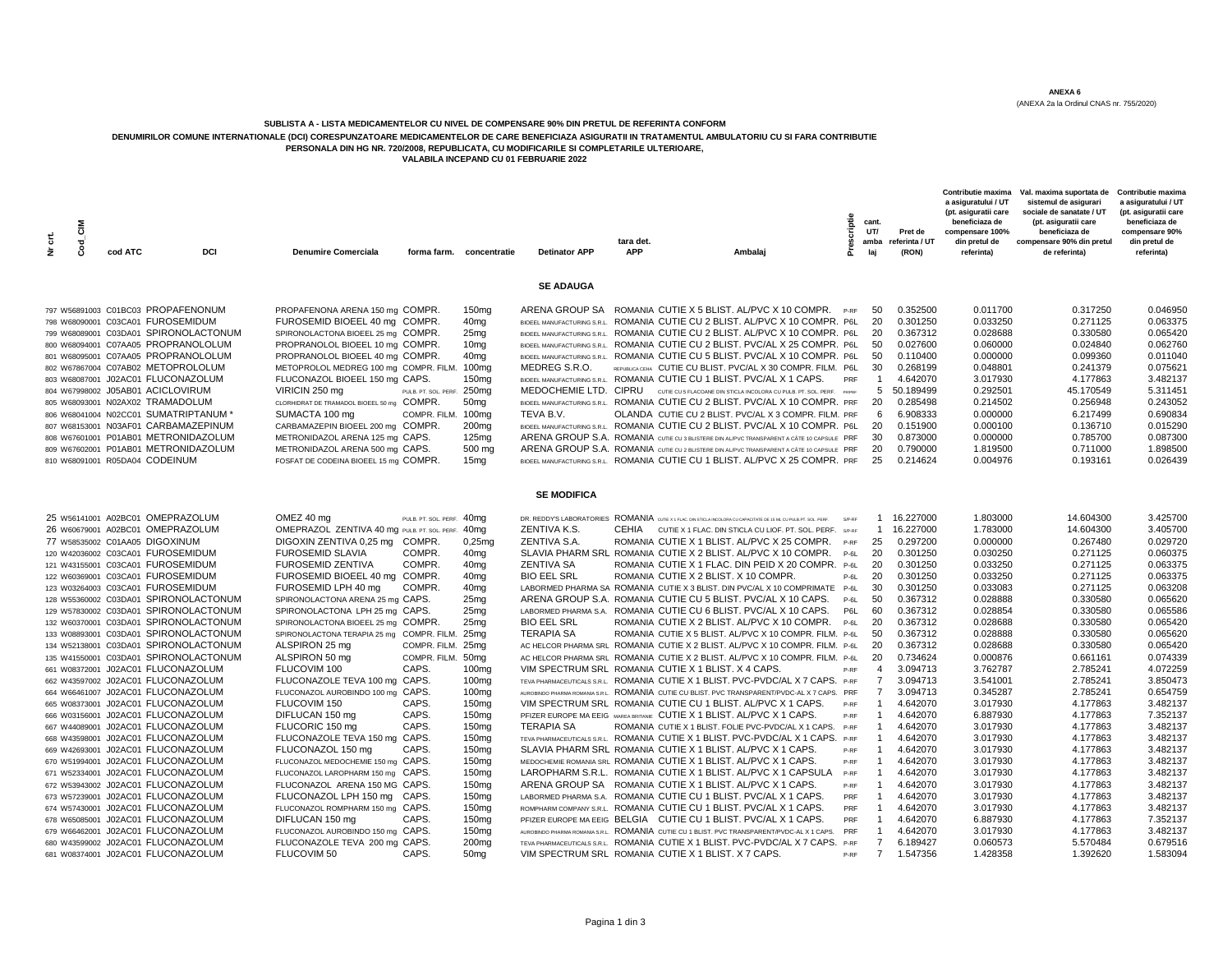|               |                                       |                                                        |                               |                   |                                                           |            |                                                                                                   |                  |                |                | Contributie maxima                     | Val. maxima suportata de                         | <b>Contributie maxima</b>              |
|---------------|---------------------------------------|--------------------------------------------------------|-------------------------------|-------------------|-----------------------------------------------------------|------------|---------------------------------------------------------------------------------------------------|------------------|----------------|----------------|----------------------------------------|--------------------------------------------------|----------------------------------------|
|               |                                       |                                                        |                               |                   |                                                           |            |                                                                                                   |                  |                |                | a asiguratului / UT                    | sistemul de asigurari                            | a asiguratului / UT                    |
|               |                                       |                                                        |                               |                   |                                                           |            |                                                                                                   | å                | cant.          |                | (pt. asiguratii care<br>beneficiaza de | sociale de sanatate / UT<br>(pt. asiguratii care | (pt. asiguratii care<br>beneficiaza de |
| ₹.            |                                       |                                                        |                               |                   |                                                           |            |                                                                                                   |                  | UT/            | Pret de        | compensare 100%                        | beneficiaza de                                   | compensare 90%                         |
| 븅             |                                       |                                                        |                               |                   |                                                           | tara det.  |                                                                                                   |                  | amba           | referinta / UT | din pretul de                          | compensare 90% din pretul                        | din pretul de                          |
| ž<br>ŏ        | cod ATC<br><b>DCI</b>                 | <b>Denumire Comerciala</b>                             | forma farm.                   | concentratie      | <b>Detinator APP</b>                                      | <b>APP</b> | Ambalai                                                                                           | $\mathbf{a}$     | laj            | (RON)          | referinta)                             | de referinta)                                    | referinta)                             |
| 682 W03157001 | J02AC01 FLUCONAZOLUM                  | DIFLUCAN 50 mg                                         | CAPS.                         | 50 <sub>mg</sub>  |                                                           |            | PFIZER EUROPE MA EEIG MAREA BRITANIE CUTIE X 1 BLIST. AL/PVC X 7 CAPS.                            | $P-RF$           | $\overline{7}$ | 1.547356       | 2.918358                               | 1.392620                                         | 3.073094                               |
| 683 W44098001 | J02AC01 FLUCONAZOLUM                  | FLUCORIC 50 mg                                         | CAPS.                         | 50 <sub>mq</sub>  | <b>TERAPIA SA</b>                                         |            | ROMANIA CUTIE X 1 BLIST. FOLIE PVC-PVDC/AL X 7 CAPS.                                              | P-RE             | $\overline{7}$ | 1.547356       | 1.428358                               | 1.392620                                         | 1.583094                               |
|               | 684 W43596001 J02AC01 FLUCONAZOLUM    | FLUCONAZOLE TEVA 50 mg CAPS.                           |                               | 50 <sub>mq</sub>  |                                                           |            | TEVA PHARMACEUTICALS S.R.L. ROMANIA CUTIE X 1 BLIST. PVC-PVDC/AL X 7 CAPS. P-RF                   |                  | $\overline{7}$ | 1.547356       | 1.428358                               | 1.392620                                         | 1.583094                               |
|               | 685 W42321001 J02AC01 FLUCONAZOLUM    | FLUCONAZOL 50 mg                                       | CAPS.                         | 50 <sub>mq</sub>  |                                                           |            | SLAVIA PHARM SRL ROMANIA CUTIE X 1 BLIST, AL/PVC X 7 CAPS.                                        | $P-RF$           | $\overline{7}$ | 1.547356       | 1.428358                               | 1.392620                                         | 1.583094                               |
|               | 686 W51993001 J02AC01 FLUCONAZOLUM    | FLUCONAZOL MEDOCHEMIE 50 mg                            | CAPS.                         | 50 <sub>mg</sub>  |                                                           |            | MEDOCHEMIE ROMANIA SRL ROMANIA CUTIE X 1 BLIST. AL/PVC X 7 CAPS.                                  | P-RF             | $\overline{7}$ | 1.547356       | 1.428358                               | 1.392620                                         | 1.583094                               |
|               | 687 W53942002 J02AC01 FLUCONAZOLUM    | FLUCONAZOL ARENA 50 MG CAPS.                           |                               | 50 <sub>mq</sub>  |                                                           |            | ARENA GROUP SA ROMANIA CUTIE X 1 BLIST. AL/PVC X 7 CAPS.                                          | $P-RF$           | $\overline{7}$ | 1.547356       | 1.428358                               | 1.392620                                         | 1.583094                               |
|               | 689 W65084001 J02AC01 FLUCONAZOLUM    | DIFLUCAN 50 mg                                         | CAPS.                         | 50 <sub>mq</sub>  |                                                           |            | PFIZER EUROPE MA EEIG BELGIA CUTIE CU 1 BLIST, PVC/AL X 7 CAPS.                                   | PRF              | $\overline{7}$ | 1.547356       | 2.918358                               | 1.392620                                         | 3.073094                               |
|               | 690 W66460007 J02AC01 FLUCONAZOLUM    | FLUCONAZOL AUROBINDO 50 mg                             | CAPS.                         | 50 <sub>mg</sub>  |                                                           |            | AUROBINDO PHARMA ROMANIA S.R.L. ROMANIA CUTIE CU BLIST. PVC TRANSPARENT/PVDC-AL X 7 CAPS.         | PRF              | $\overline{7}$ | 1.547356       | 0.171215                               | 1.392620                                         | 0.325951                               |
|               | 691 W58322002 J02AC01 FLUCONAZOLUM    | DIFLUCAN 10 mg/ml                                      | PULB PT SUSP ORALA            | 10ma/ml           | PFIZER EUROPE MA EEIG MAREA BRITANIE                      |            |                                                                                                   | PRF              | $\overline{1}$ | 10.831498      | 20.528502                              | 9.748348                                         | 21.611652                              |
|               |                                       |                                                        |                               |                   |                                                           |            |                                                                                                   |                  |                |                |                                        |                                                  |                                        |
|               | 692 W65087001 J02AC01 FLUCONAZOLUM    | DIFLUCAN 10 mg/ml                                      | PULB. PT. SUSP. ORALA         | 10mg/ml           | PFIZER EUROPE MA EEIG BELGIA                              |            |                                                                                                   | PRF              | $\overline{1}$ | 10.831498      | 20.528502                              | 9.748348                                         | 21.611652                              |
|               | 769 W12691002 N02AX02 TRAMADOLUM      | <b>TRAMADOL</b>                                        | CAPS.                         | 50 <sub>mg</sub>  | KRKA D.D.                                                 |            | SLOVENIA CUTIE X 2 BLIST. AL/PVC X 10 CAPS.                                                       | P-RF             | 20             | 0.285498       | 0.036002                               | 0.256948                                         | 0.064552                               |
|               | 770 W52049001 N02AX02 TRAMADOLUM      | <b>TRAMADOL ARENA</b>                                  | CAPS.                         | 50 <sub>mg</sub>  |                                                           |            | ARENA GROUP S.A. ROMANIA CUTIE X 2 BLIST. AL/PVC X 10 CAPS.                                       | P-RF             | 20             | 0.285498       | 0.214502                               | 0.256948                                         | 0.243052                               |
|               | 771 W60291001 N02AX02 TRAMADOLUM      | TRAMACALM                                              | CAPS.                         | 50 <sub>mq</sub>  |                                                           |            | A.C. HELCOR PHARMA S.R.L. ROMANIA CUTIE CU 1 BLIST. PVC/AL X 10 CAPS.                             | P-RF             | 10             | 0.285498       | 0.139502                               | 0.256948                                         | 0.168052                               |
|               | 772 W42440001 N02AX02 TRAMADOLUM      | TRAMAG 50 mg                                           | COMPR.                        | 50 <sub>mq</sub>  | MAGISTRA C & C                                            |            | ROMANIA CUTIE X 2 BLIST. AL/PVC X 10 COMPR.                                                       | P-RF             | 20             | 0.285498       | 0.141502                               | 0.256948                                         | 0.170052                               |
|               | 773 W42957001 N02AX02 TRAMADOLUM      | CLORHIDRAT DE TRAMADOL BIOEEL 50 mg                    | COMPR.                        | 50 <sub>mg</sub>  | <b>BIO EEL SRL</b>                                        |            | ROMANIA CUTIE X 2 BLIST. AL/PVC X 10 COMPR.                                                       | $P-RF$           | 20             | 0.285498       | 0.214502                               | 0.256948                                         | 0.243052                               |
|               | 774 W58072001 N02AX02 TRAMADOLUM      | TRAMADOL RETARD 100 mg COMPR. ELIB. PREL.              |                               | 100ma             |                                                           |            | KRKA, D.D., NOVO MESTO SLOVENIA CUTIE CU 3 BLIST, AL/PVC X 10 COMPR, ELIB, PREL.                  | PRF              | 30             | 0.570999       | 0.129667                               | 0.513899                                         | 0.186767                               |
|               | 776 W61448003 N02AX02 TRAMADOLUM      | MABRON RETARD 100 mg                                   | COMPR. ELIB. PREL. 100mg      |                   |                                                           |            | MEDOCHEMIE LTD. CIPRU CUTIE CU 3 BLISTERE DIN PVC/AL X 10 COMPR. CU ELIB. PREL. PRF               |                  | 30             | 0.570999       | 0.003667                               | 0.513899                                         | 0.060767                               |
|               | 777 W63391001 N02AX02 TRAMADOLUM      | TRAMAL RETARD 100 mg                                   | COMPR. ELIB. PREL. 100mg      |                   |                                                           |            | STADA ARZNEIMITTEL AG GERMANIA CUTIE X 1 BLIST, AL/PVDC X 10 COMPR, FILM, CU ELIB, PREL, P-RF     |                  | 10             | 0.570999       | 0.130001                               | 0.513899                                         | 0.187101                               |
|               | 778 W63391003 N02AX02 TRAMADOLUM      | TRAMAL RETARD 100 mg                                   | COMPR. ELIB. PREL. 100mg      |                   |                                                           |            | STADA ARZNEIMITTEL AG GERMANIA CUTIE X 1 BLIST. AL/PP X 10 COMPR.FILM. CU ELIB. PREL.             | P-RF             | 10             | 0.570999       | 0.130001                               | 0.513899                                         | 0.187101                               |
|               | 784 W63389001 N02AX02 TRAMADOLUM      | TRAMAL RETARD 150 mg                                   | COMPR. ELIB. PREL. 150mg      |                   |                                                           |            | STADA ARZNEIMITTEL AG GERMANIA CUTIE X 1 BLIST. PVC-PVDC/AL X 10 COMPR.FILM. CU ELIB. PREL. P-RF  |                  | 10             | 0.856499       | 0.235501                               | 0.770849                                         | 0.321151                               |
|               | 785 W63389002 N02AX02 TRAMADOLUM      | TRAMAL RETARD 150 mg                                   | COMPR. ELIB. PREL. 150mg      |                   |                                                           |            | STADA ARZNEIMITTEL AG GERMANIA CUTIE CU 1 BLIST. PP/AL X 10 COMPR. ELIB. PREL. P-RF               |                  | 10             | 0.856499       | 0.235501                               | 0.770849                                         | 0.321151                               |
|               | 788 W43360001 N02AX02 TRAMADOLUM      | TRAMADOL RETARD 150 mg COMPR. FILM. ELIB. PREL. 150 mg |                               |                   |                                                           |            | KRKA D.D. NOVO MESTO SLOVENIA CUTIE X 3 BLIST. AL/PVC X 10 COMPR. FILM. ELIB. PREL. P-RF          |                  | 30             | 0.856499       | 0.473167                               | 0.770849                                         | 0.558817                               |
|               | 789 W43361001 N02AX02 TRAMADOLUM      | TRAMADOL RETARD 200 mg COMPR. FILM. ELIB. PREL. 200mg  |                               |                   |                                                           |            | KRKA D.D. NOVO MESTO SLOVENIA CUTIE X 3 BLIST, AL/PVC X 10 COMPR., FILM, ELIB, PREL. P-RF         |                  | 30             | 1.141998       | 0.614002                               | 1.027798                                         | 0.728202                               |
|               | 797 W59300001 N02CC01 SUMATRIPTANUM * | IMIGRAN DR 100 mg                                      | COMPR. DISP. 100mg            |                   |                                                           |            | GLAXO WELLCOME UK LIMITED MAREA BRITANIE CUTIE CU 1 BLIST. (OPA)-AL-PVC/AL X 2 COMPR. DISP.       | P-RF             | $\overline{2}$ | 9.132083       | 2.992917                               | 8.218874                                         | 3.906126                               |
|               | 798 W64948001 N02CC01 SUMATRIPTANUM * | IMIGRAN DR 100 mg                                      | COMPR. DISP. 100mg            |                   |                                                           |            | GLAXOSMITHKLINE (IRELAND) LIMITED RELANDA CUTIE CU 1 BLIST, (OPA)-AL-PVC/AL X 2 COMPR, DISP.      | PRF              | 2              | 9.132083       | 2.992917                               | 8.218874                                         | 3.906126                               |
|               | 799 W59299001 N02CC01 SUMATRIPTANUM * | IMIGRAN DR 50 mg                                       | COMPR. DISP. 50mg             |                   |                                                           |            | GLAXO WELLCOME UK LIMITED MAREA BRITANIE CUTIE CU 1 BLIST. (OPA)-AL-PVC/AL X 2 COMPR. DISP.       | P-RF             | $\overline{2}$ | 4.566041       | 1.343959                               | 4.109436                                         | 1.800564                               |
|               | 800 W64946001 N02CC01 SUMATRIPTANUM * | IMIGRAN DR 50 mg                                       | COMPR. DISP. 50mg             |                   |                                                           |            | GLAXOSMITHKLINE (IRELAND) LIMITED RICLANDA CUTIE CU 1 BLIST. (OPA)-AL-PVC/AL X 2 COMPR. DISP.     | PRE              | 2              | 4.566041       | 1.343959                               | 4.109436                                         | 1.800564                               |
|               | 801 W56161005 N02CC01 SUMATRIPTANUM * | XIBIMER 100 mg                                         | COMPR. FILM. 100mg            |                   |                                                           |            | DR. REDDY'S LABORATORIES ROMANIA CUTIE X 1 BLIST. PVC-PVDC/AL X 6 COMPR. FILM. P-RF               |                  | 6              | 9.132083       | 0.741250                               | 8.218874                                         | 1.654459                               |
|               | 803 W56160005 N02CC01 SUMATRIPTANUM * | XIBIMER 50 mg                                          | COMPR. FILM. 50mg             |                   |                                                           |            | DR. REDDY'S LABORATORIES ROMANIA CUTIE X 1 BLIST. PVC-PVDC/AL X 6 COMPR. FILM. P-RF               |                  | 6              | 4.566041       | 4.283959                               | 4.109436                                         | 4.740564                               |
|               | 805 W00797001 N03AF01 CARBAMAZEPINUM  | CARBAMAZEPIN BIOEEL 200 mg COMPR.                      |                               | 200 <sub>ma</sub> | <b>BIO EEL SRL</b>                                        |            | ROMANIA CUTIE X 2 BLIST, AL/PVC X 10 COMPR.                                                       | $P-6L$           | 20             | 0.151900       | 0.000100                               | 0.136710                                         | 0.015290                               |
|               | 806 W00798002 N03AF01 CARBAMAZEPINUM  | CARBAMAZEPINA ARENA 200 mg COMPR.                      |                               | 200 <sub>mg</sub> |                                                           |            | ARENA GROUP SA ROMANIA CUTIE X 2 BLIST. AL/PVC X 10 COMPR.                                        | $P-6L$           | 20             | 0.151900       | 0.000100                               | 0.136710                                         | 0.015290                               |
|               | 810 W00807001 N03AF01 CARBAMAZEPINUM  | CARBEPSIL 400mg                                        | COMPR.                        | 400 <sub>ma</sub> | AC HELCOR PHARMA SRL ROMANIA CUTIE X 5 BLIST, X 10 COMPR. |            |                                                                                                   | $P - 6L$         | 50             | 0.303800       | 0.116600                               | 0.273420                                         | 0.146980                               |
|               | 811 W53816001 N03AF01 CARBAMAZEPINUM  | CARBAMAZEPINA ARENA 400 mg COMPR.                      |                               | 400 <sub>mg</sub> |                                                           |            | ARENA GROUP S.A. ROMANIA CUTIE X 2 BLIST. PVC/AL X 10 COMPR.                                      | $P-6L$           | 20             | 0.303800       | 0.116200                               | 0.273420                                         | 0.146580                               |
|               | 812 W58631001 N03AF01 CARBAMAZEPINUM  | TIMONIL RETARD 150 mg                                  |                               | 150 <sub>mg</sub> |                                                           |            | DESITIN ARZNEIMITTEL GMBH GERMANIA CUTIE X 5 BLIST. PVC/AL X 10 COMPR. CU ELIB. PRELUNGITA P6L    |                  | 50             | 0.113924       | 0.211476                               | 0.102531                                         | 0.222869                               |
|               |                                       |                                                        | COMPR. CU ELIB. PRELUNGITA    |                   |                                                           |            |                                                                                                   |                  |                |                |                                        |                                                  |                                        |
|               | 813 W58632001 N03AF01 CARBAMAZEPINUM  | TIMONIL RETARD 300 mg                                  | COMPR. CU ELEE RARE PRELUNGEN | 300 <sub>mq</sub> |                                                           |            | DESITIN ARZNEIMITTEL GMBH GERMANIA CUTIE X 5 BLIST. PVC/AL X 10 COMPR. CU ELIBERARE PRELUNGITA    | P <sub>6</sub> L | 50             | 0.227849       | 0.214151                               | 0.205064                                         | 0.236936                               |
|               | 814 W58633001 N03AF01 CARBAMAZEPINUM  | TIMONIL RETARD 600 mg COMPRO CLEAR FRELINGER           |                               | 600mg             |                                                           |            | DESITIN ARZNEIMITTEL GMBH GERMANIA CUTIE X 5 BLIST. PVC/AL X 10 COMPR. CU ELIBERARE PRELUNGITA    | P6L              | 50             | 0.455699       | 0.327701                               | 0.410129                                         | 0.373271                               |
|               | 815 W12426001 N03AF01 CARBAMAZEPINUM  | NEUROTOP (R) RETARD 300 mg COMPR. ELIB. PREL. 300mg    |                               |                   |                                                           |            | GEROT PHARMAZEUTIKA GMBH AUSTRIA CUTIE X 5 BLIST. AL/PVDC-PVC X 10 COMPR. ELIB. PREL P-6L         |                  | 50             | 0.227849       | 0.123151                               | 0.205064                                         | 0.145936                               |
|               | 816 W63239001 N03AF01 CARBAMAZEPINUM  | NEUROTOP RETARD 300 mg COMPR. ELIB. PREL. 300mg        |                               |                   |                                                           |            | LANNACHER HEILMITTEL GES.M.B.H. AUSTRIA CUTIE CU 5 BLIST. AL/PVDC-PVC X 10 COMPR. ELIB. PREL. P6L |                  | 50             | 0.227849       | 0.123151                               | 0.205064                                         | 0.145936                               |
|               | 817 W12428001 N03AF01 CARBAMAZEPINUM  | NEUROTOP (R) RETARD 600 mg COMPR. ELIB. PREL.          |                               | 600mg             |                                                           |            | GEROT PHARMAZEUTIKA GMBH AUSTRIA CUTIE X 5 BLIST, AL/PVDC-PVC X 10 COMPR, ELIB, PREL. P-6L        |                  | 50             | 0.455699       | 0.256501                               | 0.410129                                         | 0.302071                               |
|               | 818 W63238001 N03AF01 CARBAMAZEPINUM  | NEUROTOP RETARD 600 mg COMPR. ELIB. PREL.              |                               | 600mg             |                                                           |            | LANNACHER HEILMITTEL GES.M.B.H. AUSTRIA CUTIE CU 5 BLIST. AL/PVDC-PVC X 10 COMPR. ELIB. PREL. P6L |                  | 50             | 0.455699       | 0.256501                               | 0.410129                                         | 0.302071                               |
|               | 905 W60729001 N06AB03 FLUOXETINUM *   | FLUOXETIN ARENA 10 mg                                  | CAPS.                         | 10 <sub>mq</sub>  |                                                           |            | ARENA GROUP S.A. ROMANIA CUTIE CU 1 BLIST. PVC/AL X 10 CAPS.                                      | PRE              | 10             | 0.250499       | 0.493501                               | 0.225449                                         | 0.518551                               |
|               | 906 W60729002 N06AB03 FLUOXETINUM *   | FLUOXETIN ARENA 10 mg                                  | CAPS.                         | 10 <sub>mq</sub>  |                                                           |            | ARENA GROUP S.A. ROMANIA CUTIE CU 10 BLIST. PVC/AL X 10 CAPS.                                     | PRF              | 100            | 0.250499       | 0.447401                               | 0.225449                                         | 0.472451                               |
|               | 907 W13241002 N06AB03 FLUOXETINUM *   | FLUOXIN 20 mg                                          | CAPS.                         | 20 <sub>mq</sub>  |                                                           |            | VIM SPECTRUM SRL ROMANIA CUTIE X 4 BLIST, PVC/AL X 7 CAPS.                                        | P-RF             | 28             | 0.500999       | 0.343286                               | 0.450899                                         | 0.393386                               |
|               | 909 W60730001 N06AB03 FLUOXETINUM *   | FLUOXETIN ARENA 20 mg                                  | CAPS.                         | 20 <sub>mq</sub>  |                                                           |            | ARENA GROUP S.A. ROMANIA CUTIE CU 1 BLIST. PVC/AL X 10 CAPS.                                      | PRF              | 10             | 0.500999       | 0.357001                               | 0.450899                                         | 0.407101                               |
|               | 910 W60730002 N06AB03 FLUOXETINUM *   | FLUOXETIN ARENA 20 mg                                  | CAPS.                         | 20 <sub>mq</sub>  |                                                           |            | ARENA GROUP S.A. ROMANIA CUTIE CU 10 BLIST. PVC/AL X 10 CAPS.                                     | PRF              | 100            | 0.500999       | 0.257501                               | 0.450899                                         | 0.307601                               |
|               | 911 W10228001 N06AB03 FLUOXETINUM *   | PROZAC 20 mg                                           | COMPR. DISP.                  | 20 <sub>mg</sub>  | ELI LILLY SA                                              |            | SPANIA CUTIE X 2 BLIST. PVC-PE-PCTFE/AL X 14 COMPR. DISP.                                         | $P-RF$           | 28             | 0.500999       | 0.875786                               | 0.450899                                         | 0.925886                               |
|               | 912 W43706001 N06AB04 CITALOPRAMUM ** | LINISAN 20 mg                                          | COMPR. FILM.                  | 20 <sub>mg</sub>  | GEDEON RICHTER ROMANIA SA                                 |            | ROMANIA CUTIE X 3 BLIST. AL/PVC X 10 COMPR. FILM. P-RF                                            |                  | -30            | 0.500999       | 0.964334                               | 0.450899                                         | 1.014434                               |
|               | 913 W41796001 N06AB05 PAROXETINUM     | <b>ARKETIS</b>                                         | COMPR.                        | 20 <sub>mg</sub>  | MEDOCHEMIE LTD. CIPRU                                     |            | CUTIE X 3 BLIST. AL/PVC, X 10 COMPR. P-RF                                                         |                  | 30             | 0.500999       | 0.055667                               | 0.450899                                         | 0.105767                               |
|               | 914 W57051001 N06AB05 PAROXETINUM *   | PAROXETINA ATB 20 mg                                   | COMPR. FILM. 20 mg            |                   | <b>ANTIBIOTICE SA</b>                                     |            | ROMANIA CUTIE CU 3 BLIST. DIN PVC-PE-PVDC/AL X 10 COMPR. FILM. PRF                                |                  | 30             | 0.500999       | 0.160001                               | 0.450899                                         | 0.210101                               |
|               | 915 W04913003 N06AB05 PAROXETINUM *   | SEROXAT 20 mg                                          | COMPR. FILM. 20mg             |                   |                                                           |            | SMITHKLINE BEECHAM MAREA BRITANIE CUTIE CU 3 BLIST. PVC/AL-HARTIE X 10 COMPR. FILM. P-RF          |                  | 30             | 0.500999       | 0.237001                               | 0.450899                                         | 0.287101                               |
|               | 916 W43958002 N06AB05 PAROXETINUM *   | PAXETIN 20 mg                                          | COMPR. FILM. 20mg             |                   |                                                           |            | ACTAVIS GROUP HF. ISLANDA CUTIE X 3 BLIST. AL/AL X 10 COMPR. FILM. P-RF                           |                  | 30             | 0.500999       | 0.056334                               | 0.450899                                         | 0.106434                               |
|               | 917 W64362002 N06AB05 PAROXETINUM     | PAXETIN 20 mg                                          | COMPR. FILM. 20mg             |                   | TEVA B.V.                                                 |            | OLANDA CUTIE CU 3 BLIST. OPA-AL-PVC/PVC-AL-OPA X 10 COMPR. FILM. PRF                              |                  | 30             | 0.500999       | 0.056334                               | 0.450899                                         | 0.106434                               |
|               | 918 W65203003 N06AB05 PAROXETINUM *   | SEROXAT 20 mg                                          | COMPR. FILM. 20mg             |                   |                                                           |            | GLAXOSMITHKLINE (IRELAND) LIMITED RANDA CUTIE CU 3 BLIST. PVC/AL-HARTIE X 10 COMPR. FILM. PRF     |                  | 30             | 0.500999       | 0.237001                               | 0.450899                                         | 0.287101                               |
|               | 919 W44097001 N06AB06 SERTRALINUM *   | SERLIFT 100 mg                                         | COMPR. FILM. 100mg            |                   | <b>TERAPIA SA</b>                                         |            | ROMANIA CUTIE X 2 BLIST, X 14 COMPR, FILM.                                                        | P-RF             | 28             | 1.001998       | 0.370859                               | 0.901798                                         | 0.471059                               |
|               | 920 W12874001 N06AB06 SERTRALINUM *   | ASENTRA (R)                                            | COMPR. FILM. 100mg            |                   | KRKA D.D.                                                 |            | SLOVENIA CUTIE X 4 BLIST, X 7 COMPR, FILM.                                                        | P-RF             | 28             | 1.001998       | 0.134787                               | 0.901798                                         | 0.234987                               |
|               | 921 W55563001 N06AB06 SERTRALINUM *   | ZOLOFT 100 mg                                          | COMPR. FILM. 100mg            |                   |                                                           |            | PFIZER EUROPE MA EEIG MAREA BRITANIE CUTIE X BLISTERE DIN AL/PVC X 28 COMPRIMATE FILMATE P-RF     |                  | -28            | 1.001998       | 0.363359                               | 0.901798                                         | 0.463559                               |
|               | 923 W59303002 N06AB06 SERTRALINUM *   | STIMULOTON® 100 mg                                     | COMPR. FILM. 100mg            |                   |                                                           |            | EGIS PHARMACEUTICALS P.L.C. UNGARIA CUTIE X 2 BLIST. PVC-PVDC/AL X 14 COMPR. FILM. P-RF           |                  | 28             | 1.001998       | 0.346573                               | 0.901798                                         | 0.446773                               |
|               | 924 W60444001 N06AB06 SERTRALINUM *   | SERTRALINA ARENA 100 mg COMPR. FILM. 100mg             |                               |                   |                                                           |            | ARENA GROUP S.A. ROMANIA CUTIE X 3 BLIST. PVC-PVDC/AL X 10 COMPR. FILM. P-RF                      |                  | 30             | 1.001998       | 0.370668                               | 0.901798                                         | 0.470868                               |
|               |                                       | ZOLOFT 100 mg                                          |                               |                   |                                                           |            | PFIZER EUROPE MA EEIG BELGIA CUTIE CU BLIST. PVC/AL X 28 COMPR. FILM. PROPE                       |                  | 28             | 1.001998       | 0.363359                               | 0.901798                                         | 0.463559                               |
|               | 927 W65116001 N06AB06 SERTRALINUM *   |                                                        | COMPR. FILM. 100mg            |                   |                                                           |            |                                                                                                   |                  |                |                |                                        |                                                  |                                        |
|               |                                       |                                                        |                               |                   |                                                           |            |                                                                                                   |                  |                |                |                                        |                                                  |                                        |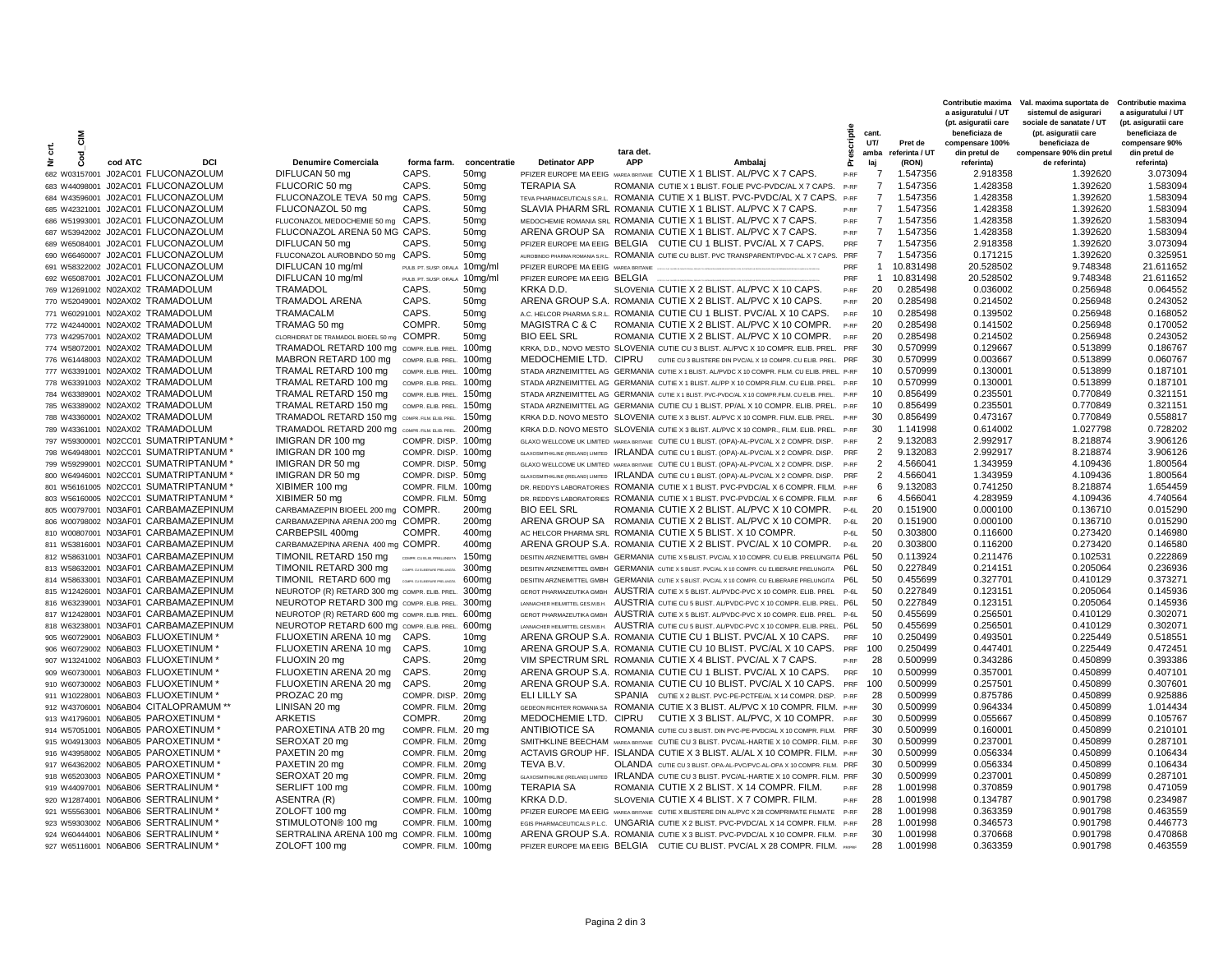|                                          |                                    |                              |                          |                              |            |                                                                                                                        |               |       |               | <b>Contributie maxima</b><br>a asiguratului / UT | Val. maxima suportata de<br>sistemul de asigurari | <b>Contributie maxima</b><br>a asiguratului / UT |
|------------------------------------------|------------------------------------|------------------------------|--------------------------|------------------------------|------------|------------------------------------------------------------------------------------------------------------------------|---------------|-------|---------------|--------------------------------------------------|---------------------------------------------------|--------------------------------------------------|
|                                          |                                    |                              |                          |                              |            |                                                                                                                        |               |       |               | (pt. asiguratii care                             | sociale de sanatate / UT                          | (pt. asiguratii care                             |
|                                          |                                    |                              |                          |                              |            |                                                                                                                        |               | cant. |               | beneficiaza de                                   | (pt. asiguratii care                              | beneficiaza de                                   |
| čΜ<br>ដូ                                 |                                    |                              |                          |                              |            |                                                                                                                        |               | UT/   | Pret de       | compensare 100%                                  | beneficiaza de                                    | compensare 90%                                   |
|                                          |                                    |                              |                          |                              | tara det.  |                                                                                                                        |               | amba  | eferinta / UT | din pretul de                                    | compensare 90% din pretul                         | din pretul de                                    |
| cod ATC<br>DCI<br>$\epsilon$             | <b>Denumire Comerciala</b>         |                              | forma farm. concentratie | <b>Detinator APP</b>         | <b>APP</b> | Ambalai                                                                                                                |               | lai   | (RON)         | referinta)                                       | de referinta)                                     | referinta)                                       |
| N06AB06 SERTRALINUM'<br>1.058 W6727900   | ZOLOFT 100 mg                      | COMPR. FILM. 100mg           |                          | <b>UPJOHN EESV</b>           |            | OLANDA CUTIE CU BLIST, PVC/AL X 28 COMPR, FILM.                                                                        |               | 28    | 1.001998      | 0.363359                                         | 0.901798                                          | 0.463559                                         |
| N06AB06 SERTRALINUM *<br>928 W44096001   | SERLIFT 50 mg                      | COMPR. FILM. 50mg            |                          | <b>TERAPIA SA</b>            |            | ROMANIA CUTIE X 2 BLIST, X 14 COMPR, FILM.                                                                             | P-RF          | 28    | 0.500999      | 0.275072                                         | 0.450899                                          | 0.325172                                         |
| N06AB06 SERTRALINUM *<br>930 W55562001   | ZOLOFT 50 mg                       | COMPR. FILM. 50mg            |                          |                              |            | PFIZER EUROPE MA EEIG MAREA BRITANIE CUTIE X BLIST, DIN AL/PVC X 28 COMPR, FILM. P-RF                                  |               | 28    | 0.500999      | 0.273643                                         | 0.450899                                          | 0.323743                                         |
| NO6ABO6 SERTRALINUM*<br>932 W59302001    | STIMULOTON® 50 mg                  | COMPR. FILM. 50mg            |                          |                              |            | EGIS PHARMACEUTICALS P.L.C. UNGARIA CUTIE X 3 BLIST, X 10 COMPR, FILM.                                                 | $P-RF$        | 30    | 0.500999      | 0.062334                                         | 0.450899                                          | 0.112434                                         |
| N06AB06 SERTRALINUM *<br>933 W60443001   | SERTRALINA ARENA 50 mg             | COMPR. FILM. 50mg            |                          | ARENA GROUP SA               |            | ROMANIA CUTIE X 3 BLIST. PVC-PVDC/AL X 10 COMPR. FILM. P-RF                                                            |               | 30    | 0.500999      | 0.250334                                         | 0.450899                                          | 0.300434                                         |
| N06AB06 SERTRALINUM *<br>936 W65052001   | ZOLOFT 50 ma                       | COMPR. FILM. 50mg            |                          |                              |            | PEIZER EUROPE MA FEIG BELGIA CUTIE CU BLIST, PVC/AL X 28 COMPR. FILM. PROBE                                            |               | 28    | 0.500999      | 0.273643                                         | 0.450899                                          | 0.323743                                         |
| N06AB06 SERTRALINUM *<br>1.059 W67278001 | ZOLOFT 50 ma                       | COMPR. FILM. 50mg            |                          | <b>UPJOHN EESV</b>           |            | OLANDA CUTIE CU BLIST, PVC/AL X 28 COMPR, FILM. PRPRE                                                                  |               | 28    | 0.500999      | 0.273643                                         | 0.450899                                          | 0.323743                                         |
| N06AB06 SERTRALINUM *<br>937 W55564001   | ZOLOFT 20 ma/ml                    | CONC. PT. SOL. ORALA 20mg/ml |                          |                              |            | PFIZER EUROPE MA EEIG MAREA BRITANIE CUTIE CU 1 FLAC. DIN STICLA BRUNA X 60 ML CONC. PT. SOL. ORALA + 1 PIPETA GRADATA | P-RF          |       | 12.023985     | 43.236015                                        | 10.821586                                         | 44.438414                                        |
| N06AB06 SERTRALINUM *<br>938 W65117001   | ZOLOFT 20 mg/ml                    | CONC. PT. SOL. ORALA 20mg/ml |                          | PFIZER EUROPE MA EEIG BELGIA |            | CUTE CU 1 FLAC, DIN STICLA BRUNA, AVAND CAPACITATEA DE 60 ML + 1 PIPETA GRADATA CARE CONTINE CONC. PT. SOL, ORALA      | <b>PR/PRE</b> |       | 12.023985     | 43.236015                                        | 10.821586                                         | 44.438414                                        |
| 1080 W67280001 N06AB06 SERTRALINUM *     | ZOLOFT 20 ma/ml                    | CONC. PT. SOL. ORALA 20mg/ml |                          | <b>UPJOHN EESV</b>           |            | OLANDA CUTECU I FAC ON STICLA BRUNA AVAND CARACTERIS EGO BA + 1 PERTA GRADATA CARE CONTINE CONC. PT. SOL ORALA PRIPRE  |               |       | 12.023985     | 43.236015                                        | 10.821586                                         | 44.438414                                        |
| N06AB08 FLUVOXAMINUM *<br>939 W62371001  | FEVARIN 100mg                      | COMPR. FILM. 100mg           |                          |                              |            | BGP PRODUCTS B.V. OLANDA CUTIE X 2 BLIST. PVC/PVDC X 15 COMPR. FILM. P-RF                                              |               | 30    | 0.500999      | 0.637334                                         | 0.450899                                          | 0.687434                                         |
| N06AB08 FLUVOXAMINUM *<br>940 W64560001  | FEVARIN 100                        | COMPR. FILM. 100mg           |                          |                              |            | MYLAN HEALTHCARE B.V. OLANDA CUTIE CU 2 BLIST. PVC/PVDC X 15 COMPR. FILM. PRF                                          |               | 30    | 0.500999      | 0.637334                                         | 0.450899                                          | 0.687434                                         |
| N06AB08 FLUVOXAMINUM *<br>941 W62372001  | FEVARIN 50mg                       | COMPR. FILM. 50mg            |                          |                              |            | BGP PRODUCTS B.V. OLANDA CUTIE X 2 BLIST, PVC/PVDC X 15 COMPR, FILM. P-RF                                              |               | 30    | 0.250499      | 0.347834                                         | 0.225449                                          | 0.372884                                         |
| N06AB08 FLUVOXAMINUM *<br>942 W64561001  | FEVARIN 50                         | COMPR. FILM. 50mg            |                          |                              |            | MYLAN HEALTHCARE B.V. OLANDA CUTIE CU 2 BLIST. PVC/PVDC X 15 COMPR. FILM. PRF                                          |               | 30    | 0.250499      | 0.347834                                         | 0.225449                                          | 0.372884                                         |
| 1.008 W07705001 R03DA04 THEOPHYLLINUM    | TEOTARD (R) 200 mg                 | CAPS, ELIB, PREL.            | 200ma                    | KRKA D.D.                    |            | SLOVENIA CUTIE X 4 BLIST, AL/PVC X 10 CAPS, ELIB, PREL. P-RF                                                           |               | 40    | 0.234450      | 0.026050                                         | 0.211005                                          | 0.049495                                         |
| 1.017 W01409002 R05DA04 CODEINUM         | FOSFAT DE CODEINA EEL 15 mg COMPR. |                              | 15 <sub>mq</sub>         | <b>BIO EEL SRL</b>           |            | ROMANIA CUTIE X 1 BLIST. AL/PVC X 25 COMPR.                                                                            | P-RF          | 25    | 0.214624      | 0.004976                                         | 0.193161                                          | 0.026439                                         |
| 1018 W01407004 R05DA04 CODEINUM          | CODEINA FOSFAT LPH 15 mg COMPR.    |                              | 15 <sub>mq</sub>         |                              |            | LABORMED PHARMA SA ROMANIA CUTIE X 1 BLIST, AL/PVC X 20 COMPR.                                                         | P-RF          | 20    | 0.214624      | 0.004876                                         | 0.193161                                          | 0.026339                                         |
| 1.019 W54406001 R05DA04 CODEINUM         | CODEINA FOSFAT MCC 15 mg COMPR.    |                              | 15 <sub>mq</sub>         |                              |            | MAGISTRA C & C SRL ROMANIA CUTIE X 2 BLIST, AL/PVC X 10 COMPR.                                                         | P-RF          | 20    | 0.214624      | 0.000876                                         | 0.193161                                          | 0.022339                                         |
|                                          |                                    |                              |                          |                              |            |                                                                                                                        |               |       |               |                                                  |                                                   |                                                  |
|                                          |                                    |                              |                          |                              |            |                                                                                                                        |               |       |               |                                                  |                                                   |                                                  |
|                                          |                                    |                              |                          | <b>SE ELIMINA</b>            |            |                                                                                                                        |               |       |               |                                                  |                                                   |                                                  |
| 78 W66390001 C01AA05 DIGOXINUM           | DIGOXIN LECIVA 0.25 mg             | COMPR.                       | $0,25$ mq                | S.C. ZENTIVA S.A.            |            | ROMANIA CUTIE CU 1 BLISTER X 30 COMPR.                                                                                 | PRF           | 30    | 0.287000      | 0.000000                                         | 0.258300                                          | 0.028700                                         |
|                                          |                                    |                              |                          |                              |            |                                                                                                                        |               |       |               |                                                  |                                                   |                                                  |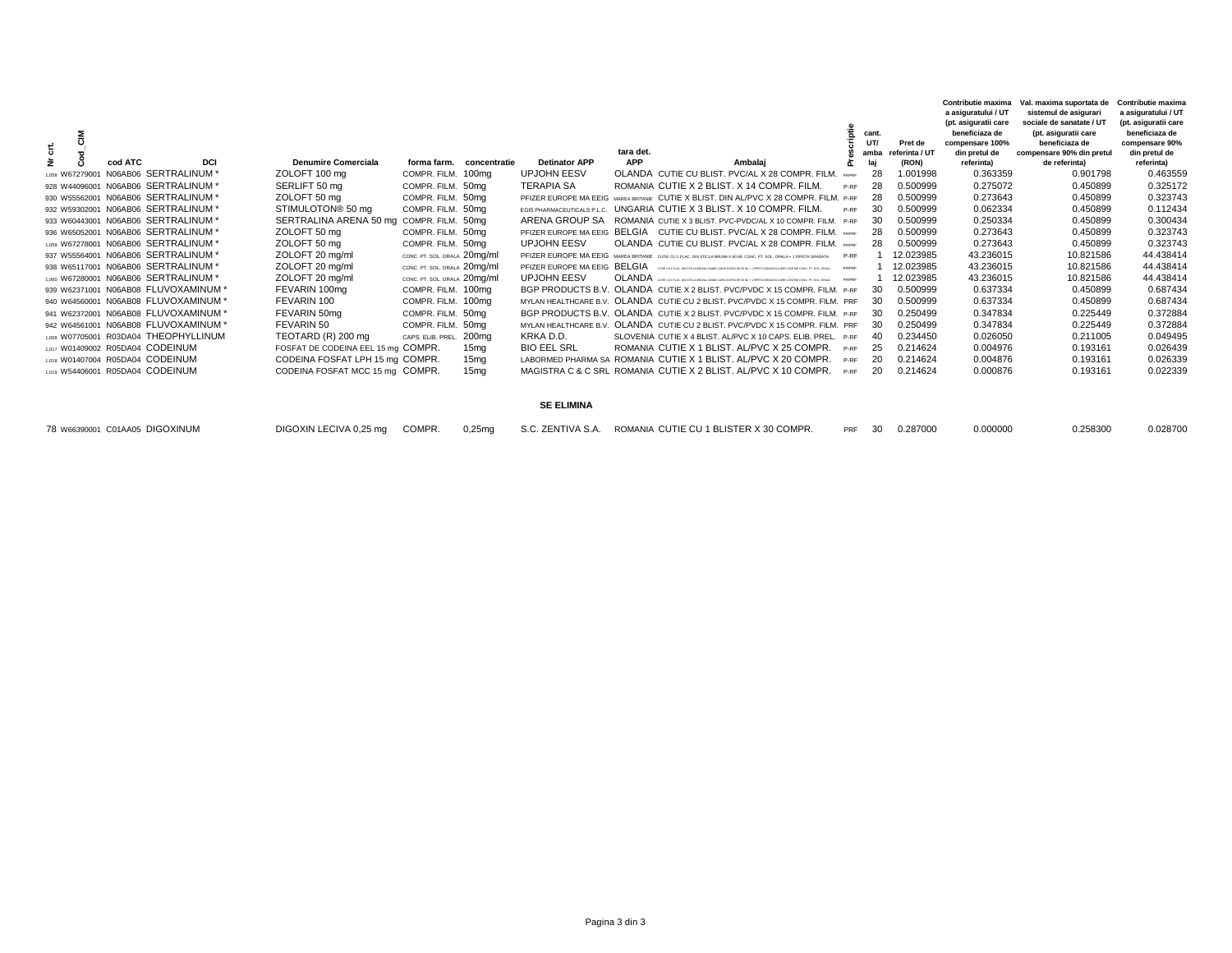**ANEXA 7** (ANEXA 2b la Ordinul CNAS nr. 755/2020)

## **SUBLISTA B - LISTA MEDICAMENTELOR CU NIVEL DE COMPENSARE 50% DIN PRETUL DE REFERINTA CONFORM** DENUMIRILOR COMUNE INTERNATIONALE (DCI) ALE MEDICAMENTELOR DE CARE BENEFICIAZA ASIGURATII N TRATAMENTLA AMBULATORIU CU SI FARA CONTRIBUTIE PERSONALA<br>DIR TERNATION DIN HG NR. 720/2008, REPUBLICATA, CU MODIFICARILE SI COMPLE

| 븀<br>ž. | ē,<br><b>G</b> | cod ATC | DCI                                                                                                                                                    | <b>Denumire Comerciala</b>                                     |                                                                | forma farm. concentratie             | <b>Detinator APP</b>                                                                    | <b>Tara det</b><br>APP | Ambalai                                                                                                                                                                                                                                       | Pres   | cant.<br>UT/<br>amba<br>lai      | Pret de<br>referinta / UT<br>(RON) | asiguratii care<br>beneficiaza de<br>compensare 100%<br>din pretul de<br>referinta) | Contributie maxima a Val. maxima suportata<br>asiguratului / UT (pt. de sistemul de asigurari Contributie maxima a de sistemul de asigurari Contributie maxima a<br>sociale de sanatate / UT asiguratului / UT (pt. sociale de sanatate / UT asiguratului / UT (pt.<br>(pt. asiguratii care<br>beneficiaza de<br>compensare 50% din<br>pretul de referinta) | asiguratii care<br>beneficiaza de<br>compensare 50% din<br>pretul de referinta) | Val. maxima suportata<br>(pt. asiguratii care<br>beneficiaza de<br>compensare 90% din<br>pretul de referinta) | asiguratii care<br>beneficiaza de<br>compensare 90% di<br>pretul de referinta) |
|---------|----------------|---------|--------------------------------------------------------------------------------------------------------------------------------------------------------|----------------------------------------------------------------|----------------------------------------------------------------|--------------------------------------|-----------------------------------------------------------------------------------------|------------------------|-----------------------------------------------------------------------------------------------------------------------------------------------------------------------------------------------------------------------------------------------|--------|----------------------------------|------------------------------------|-------------------------------------------------------------------------------------|-------------------------------------------------------------------------------------------------------------------------------------------------------------------------------------------------------------------------------------------------------------------------------------------------------------------------------------------------------------|---------------------------------------------------------------------------------|---------------------------------------------------------------------------------------------------------------|--------------------------------------------------------------------------------|
|         |                |         |                                                                                                                                                        |                                                                |                                                                |                                      | <b>SE ADAUGA</b>                                                                        |                        |                                                                                                                                                                                                                                               |        |                                  |                                    |                                                                                     |                                                                                                                                                                                                                                                                                                                                                             |                                                                                 |                                                                                                               |                                                                                |
|         |                |         | 1,112 W68187001 A02BC05 ESOMEPRAZOLUM<br>1,113 W68187002 A02BC05 ESOMEPRAZOLUM                                                                         | ESOMEPRAZOL SUN 40 mg<br>ESOMEPRAZOL SUN 40 mg                 | PULB. PT. SOL. INJ.PERF. 40mg<br>PULB. PT. SOL. INJ.PERF. 40mg |                                      | SUN PHARMACEUTICAL NOUSTRES EUROPE B.V.<br>SIN PHARMACEUTICAL INDUSTRIES ELIDODE B.V.   |                        | OLANDA CUTECUT FLAC DINSTICLA ROGORA CU CAPACTATEA DE S M. CUPLER PT. SCA. INLIFERE. PRIPRET<br>OLANDA CUSCUS FUNC ON STICLA NOGLOBA CU OPPICITATIA DE S NA CUPARE PT. SOL INLIFERE   PRIPRE                                                  |        | $\overline{1}$<br>10             | 21.635994<br>21.490000             | 3.014006<br>0.000000                                                                | 10.817997<br>10.745000                                                                                                                                                                                                                                                                                                                                      | 13.832003<br>10.745000                                                          | 19.472394<br>19.341000                                                                                        | 5.177606<br>2.149000                                                           |
|         |                |         | 1,114 W 53229003 C09BB02 COMBINATII (ENALAPRILUM+LERCANIDIPINUM) **                                                                                    | LERCARIL 10 mg /10 mg                                          |                                                                |                                      | COMPR. FILM. 10mg/10mg RECORDATI RELAND LIMITED                                         |                        | IRLANDA CUTIE CU BLIST. PA-AL-PVC/AL X 28 COMPR. FILM. P-6L                                                                                                                                                                                   |        | 28                               | 0.498154                           | 0.118274                                                                            | 0.249077                                                                                                                                                                                                                                                                                                                                                    | 0.367351                                                                        | 0.448338                                                                                                      | 0.168090                                                                       |
|         |                |         | 1,115 W 53228003 CO9BB02 COMBINATII (ENALAPRILUM+LERCANIDIPINUM) **                                                                                    | LERCARIL 20 mg /10 mg                                          |                                                                |                                      | COMPR. FILM. 20mg/10mg RECORDATI IRELAND LIMITED                                        |                        | IRLANDA CUTIE CU BLIST. PA-AL-PVC/AL X 28 COMPR. FILM. P-6L                                                                                                                                                                                   |        | 28                               | 0.747231                           | 0.011697                                                                            | 0.373615                                                                                                                                                                                                                                                                                                                                                    | 0.385313                                                                        | 0.672507                                                                                                      | 0.086421                                                                       |
|         |                |         | 1,116 W61013003 C09BB02 COMBINATII (ENALAPRILUM+LERCANIDIPINUM) ** LERCARIL 20 mg/20 mg                                                                |                                                                |                                                                |                                      | COMPR. FILM. 20mg/20mg RECORDATI IRELAND LIMITED                                        |                        | IRLANDA CUTIE CU BLIST. PA-AL-PVC/AL X 28 COMPR. FILM. P6L                                                                                                                                                                                    |        | -28                              | 0.980714                           | 0.000000                                                                            | 0.490357                                                                                                                                                                                                                                                                                                                                                    | 0.490357                                                                        | 0.882642                                                                                                      | 0.098072                                                                       |
|         |                |         | 1,117 W66857003 C09DB05 COMBINATII (IRBERSARTANUM+AMLODIPINUM) **                                                                                      | APREXEVO 150 mg/10 mg                                          |                                                                |                                      | COMPR. FILM. 150mg/10mg SANOFI ROMANIA SRL                                              |                        | ROMANIA CUTIE CU BLIST. PVC-PE-PVDC/AL X 30 COMPR. FILM. P6L                                                                                                                                                                                  |        | 30                               | 0.567320                           | 0.202680                                                                            | 0.283660                                                                                                                                                                                                                                                                                                                                                    | 0.486340                                                                        | 0.510588                                                                                                      | 0.259412                                                                       |
|         |                |         | 1,118 W66856003 C09DB05 COMBINATII (IRBERSARTANUM+AMLODIPINUM) **                                                                                      | APREXEVO 150 mg/5 mg                                           |                                                                |                                      | COMPR. FILM. 150mg/5mg SANOFI ROMANIA SRL                                               |                        | ROMANIA CUTIE CU BLIST. PVC-PE-PVDC/AL X 30 COMPR. FILM. P6L                                                                                                                                                                                  |        | -30<br>-30                       | 0.549592                           | 0.040408<br>0.041149                                                                | 0.274796                                                                                                                                                                                                                                                                                                                                                    | 0.315204                                                                        | 0.494632                                                                                                      | 0.095368<br>0.151068                                                           |
|         |                |         | 1.119 W66859003 C09DB05 COMBINATII (IRBERSARTANUM+AMLODIPINUM) **<br>1,120 W66858003 C09DB05 COMBINATII (IRBERSARTANUM+AMLODIPINUM) **                 | APREXEVO 300 mg/10 mg<br>APREXEVO 300 mg/5 mg                  |                                                                |                                      | COMPR. FILM. 300mg/10mg SANOFI ROMANIA SRL<br>COMPR. FILM. 300mg/5mg SANOFI ROMANIA SRL |                        | ROMANIA CUTIE CU BLIST. PVC-PE-PVDC/AL X 30 COMPR. FILM. P6L<br>ROMANIA CUTIE CU BLIST. PVC-PE-PVDC/AL X 30 COMPR. FILM. P6L                                                                                                                  |        | 30                               | 1.099184<br>0.960000               | 0.000000                                                                            | 0.549592<br>0.480000                                                                                                                                                                                                                                                                                                                                        | 0.590741<br>0.480000                                                            | 0.989265<br>0.864000                                                                                          | 0.096000                                                                       |
|         |                |         | 1,121 W66959021 C10AX09 EZETIMIBUM                                                                                                                     | CEXADO 10 mg                                                   | COMPR.                                                         | 10 <sub>ma</sub>                     | ZENTIVA K.S.                                                                            |                        | REPUBLICA CEHA CUTIE CU BLIST. PVC/PE/PVDC/AL X 30 COMPR. PRF                                                                                                                                                                                 |        | -30                              | 1.091333                           | 0.000000                                                                            | 0.545666                                                                                                                                                                                                                                                                                                                                                    | 0.545667                                                                        | 0.982199                                                                                                      | 0.109134                                                                       |
|         |                |         | 1,122 W67765001 G03GA06 FOLLITROPINUM BETA ** 1 #                                                                                                      | PUREGON 300UI/0.36 ml                                          | SOL. INJ.                                                      |                                      | 300UI/0,36ml N.V. ORGANON                                                               |                        | OLANDA CUTIE CU 1 CARTUS + 6 ACE                                                                                                                                                                                                              | PRIVE  |                                  | 1 419,836016                       | 0.083984                                                                            | 209.918008                                                                                                                                                                                                                                                                                                                                                  | 210.001992                                                                      | 377.852414                                                                                                    | 42.067586                                                                      |
|         |                |         | 1.123 W67766001 G03GA06 FOLLITROPINUM BETA **1 #                                                                                                       | PUREGON 900UI/1.08 ml                                          | SOL. INJ.                                                      |                                      | 900UI/1.08ml N.V. ORGANON                                                               |                        | OLANDA CUTIE CU 1 CARTUS SOL. INJ. + 9 ACE mone                                                                                                                                                                                               |        |                                  | 1 1.259.508048                     | 69.601952                                                                           | 629.754024                                                                                                                                                                                                                                                                                                                                                  | 699.355976                                                                      | 1.133.557243                                                                                                  | 195.552757                                                                     |
|         |                |         | 1.124 W67695001 H01CC01 GANIRELIXUM ** #                                                                                                               | ORGALUTRAN 0.25mg/0,5ml                                        | SOL. INJ.                                                      |                                      | 0,25mg/0,5ml N.V. ORGANON                                                               |                        | OLANDA CUTIE CU 1 SERINGA PREUMPLUTA X 0,5 ML SOL. INJ. + AC ATABAT PRIPRE                                                                                                                                                                    |        |                                  | 1 117,682857                       | 6.707143                                                                            | 58.841428                                                                                                                                                                                                                                                                                                                                                   | 65.548572                                                                       | 105.914571                                                                                                    | 18.475429                                                                      |
|         |                |         | 1,125 W67694002 M05BB03 COMBINATII (ACIDUM ALENDRONICUM+COLECALCIFEROLUM)<br>1,126 W67697001 M05BB03 COMBINATII (ACIDUM ALENDRONICUM-COLECALCIFEROLUM) | FOSAVANCE 70mg/2800UI<br>FOSAVANCE 70mg/5600UI                 | COMPR.<br>COMPR.                                               |                                      | 70mg/2800UI N.V. ORGANON<br>70mg/5600UI N.V. ORGANON                                    |                        | OLANDA CUTIE X 4 COMPR. (1 BLISTER DIN AL/AL X 4 COMPR.) P6L<br>OLANDA CUTIE X 2 COMPR. (1 BLISTER DIN AL/AL X 2 COMPR.) P6L                                                                                                                  |        | $\overline{4}$<br>$\overline{2}$ | 5.018625<br>5.018625               | 4.166375<br>4.471375                                                                | 2.509312<br>2.509312                                                                                                                                                                                                                                                                                                                                        | 6.675688<br>6.980688                                                            | 4.516762<br>4.516762                                                                                          | 4.668238<br>4.973238                                                           |
|         |                |         | 1.127 W68274003 N06AB10 ESCITALOPRAMUM **                                                                                                              | ESCITALOPRAM TEVA 10 mg                                        | COMPR. FILM. 10mg                                              |                                      | TEVA B.V.                                                                               |                        | OLANDA CUTIE CU BLIST. PVDC/PVDC/AL X 28 COMPR. FILM. PRF                                                                                                                                                                                     |        | 28                               | 0.458571                           | 0.000000                                                                            | 0.229285                                                                                                                                                                                                                                                                                                                                                    | 0.229286                                                                        | 0.412713                                                                                                      | 0.045858                                                                       |
|         |                |         | 1.128 W68276003 N06AB10 ESCITALOPRAMUM **                                                                                                              | ESCITALOPRAM TEVA 20 mg                                        | COMPR. FILM. 20mg                                              |                                      | TEVA B.V.                                                                               |                        | OLANDA CUTIE CU BLIST. PVDC/PVDC/AL X 28 COMPR. FILM. PRF                                                                                                                                                                                     |        | 28                               | 1.273214                           | 0.000000                                                                            | 0.636607                                                                                                                                                                                                                                                                                                                                                    | 0.636607                                                                        | 1.145892                                                                                                      | 0.127322                                                                       |
|         |                |         | 1.129 W 55730004 NO7XXN3 HIDROLIZAT DE PROTEINA DIN CREIER DE PORCINA **                                                                               | CEREBROLYSIN 215,2 mg/ml                                       |                                                                |                                      |                                                                                         |                        | SOL NUCONC. PT. SOL PERF. 215,2mg/ml EVER NEURO PHARMA GMBH AUSTRIA (DIN GU POLA BRANCHA DEMONDERATION ALLEGENCE PLAGE PURP. PREPRE                                                                                                           |        | $\overline{5}$                   | 50.794000                          | 0.000000                                                                            | 25.397000                                                                                                                                                                                                                                                                                                                                                   | 25.397000                                                                       | 45.714600                                                                                                     | 5.079400                                                                       |
|         |                |         | 1,130 W67523001 R03BA08 CICLESONIDUM *                                                                                                                 | ALVESCO 160 INHALER                                            | SOL DE NHALAT PRESURENTA                                       |                                      | 160micrograme/doza COVIS PHARMA EUROPE B.V.                                             |                        | OLANDA CUTECUT FLAC DIN A CU VAVADOZATOAREX REDOZE SOL DE INVAAT PRESIDENTA                                                                                                                                                                   | PRF    | $\overline{1}$                   | 90.390000                          | 0.000000                                                                            | 45.195000                                                                                                                                                                                                                                                                                                                                                   | 45.195000                                                                       | 81.351000                                                                                                     | 9.039000                                                                       |
|         |                |         | 1,131 W68096001 R03DA05 AMINOPHYLLINUM                                                                                                                 | AMINOFILINA BIOEEL 100 mg                                      | COMPR.                                                         | 100mg                                | BIOEEL MANUFACTURING S.R.L.                                                             |                        | ROMANIA CUTIE CU 2 BLIST. PVC/AL X 25 COMPR. PRF                                                                                                                                                                                              |        | 50                               | 0.156299                           | 0.036301                                                                            | 0.078149                                                                                                                                                                                                                                                                                                                                                    | 0.114451                                                                        | 0.140669                                                                                                      | 0.051931                                                                       |
|         |                |         | 1,132 W67690006 R06AX27 DESLORATADINUM<br>1,133 W67690011 R06AX27 DESLORATADINUM                                                                       | AERIUS 5 mg<br>AERIUS 5 mg                                     | COMPR. FILM. 5mg<br>COMPR. FILM. 5mg                           |                                      | N.V. ORGANON<br>N.V. ORGANON                                                            |                        | OLANDA CUTIE CU 10 COMPR. FILM. ( PCTFE/ PVC/AL) PRF<br>OLANDA CUTIE CU 30 COMPR. FILM. ( PCTFE/ PVC/AL) PRF                                                                                                                                  |        | 10<br>30                         | 0.512833<br>0.512833               | 0.227167<br>0.226167                                                                | 0.256416<br>0.256416                                                                                                                                                                                                                                                                                                                                        | 0.483584<br>0.482584                                                            | 0.461549<br>0.461549                                                                                          | 0.278451<br>0.277451                                                           |
|         |                |         | 1.134 W67693005 R06AX27 DESLORATADINUM                                                                                                                 | AERIUS 0,5mg/ml                                                | SOL. ORALA 0,5mg/ml                                            |                                      | N.V. ORGANON                                                                            |                        | OLANDA CATIS CAT FLAC DINSTICLA X 122 ML SOL COMA + LINGURTADOZATOANS DE 2.5 ML SIS ML                                                                                                                                                        | PRE    | $\overline{1}$                   | 10.058000                          | 3.362000                                                                            | 5.029000                                                                                                                                                                                                                                                                                                                                                    | 8.391000                                                                        | 9.052200                                                                                                      | 4.367800                                                                       |
|         |                |         |                                                                                                                                                        |                                                                |                                                                |                                      |                                                                                         |                        |                                                                                                                                                                                                                                               |        |                                  |                                    |                                                                                     |                                                                                                                                                                                                                                                                                                                                                             |                                                                                 |                                                                                                               |                                                                                |
|         |                |         |                                                                                                                                                        |                                                                |                                                                |                                      | <b>SE MODIFICA</b>                                                                      |                        |                                                                                                                                                                                                                                               |        |                                  |                                    |                                                                                     |                                                                                                                                                                                                                                                                                                                                                             |                                                                                 |                                                                                                               |                                                                                |
|         |                |         |                                                                                                                                                        |                                                                |                                                                |                                      |                                                                                         |                        |                                                                                                                                                                                                                                               |        |                                  |                                    |                                                                                     |                                                                                                                                                                                                                                                                                                                                                             |                                                                                 |                                                                                                               |                                                                                |
|         |                |         | 1.086 W67732001 A02BC05 ESOMEPRAZOLUM                                                                                                                  | ESOMEPRAZOL ROMPHARM 40 mg                                     | PULB. PT. SOL. INJ.PERF. 40mg                                  |                                      |                                                                                         |                        | ROMPHARM COMPANY S.R.L. ROMANIA CUTECUT FAC DINSTICA INCOLORADE TIP ICARE CONTINE PLEA PT. SOL INLIFERE                                                                                                                                       | popper | $\overline{1}$                   | 21.635994                          | 3.014006                                                                            | 10.817997                                                                                                                                                                                                                                                                                                                                                   | 13.832003                                                                       | 19.472394                                                                                                     | 5.177606                                                                       |
|         |                |         | 491 W51918006 C10AX09 EZETIMIBUM                                                                                                                       | EZETROL 10 mg                                                  | COMPR.                                                         | 10mg                                 |                                                                                         |                        | MERCK SHARP & DOHME ROMANIA CUTIE X 2 BLIST, PCTFE/PVC/AL X 14 COMPR. P-RF                                                                                                                                                                    |        | 28                               | 1.448582                           | 0.833918                                                                            | 0.724291                                                                                                                                                                                                                                                                                                                                                    | 1.558209                                                                        | 1.303723                                                                                                      | 0.978777                                                                       |
|         |                |         | 492 W60949001 C10AX09 EZETIMIBUM                                                                                                                       | COLTOWAN 10 mg                                                 | COMPR.                                                         | 10 <sub>mg</sub>                     |                                                                                         |                        | GEDEON RICHTER ROMANIA SA ROMANIA CUTIE CU BLIST. PVC-PE-PVDC-PE-PVC/AL X 30 COMPR. PRF                                                                                                                                                       |        | 30                               | 1.448582                           | 0.541084                                                                            | 0.724291                                                                                                                                                                                                                                                                                                                                                    | 1.265375                                                                        | 1.303723                                                                                                      | 0.685943                                                                       |
|         |                |         | 493 W63969006 C10AX09 EZETIMIBUM<br>494 W63969016 C10AX09 EZETIMIBUM                                                                                   | EZETIMIB ACCORD 10 mg<br>EZETIMIB ACCORD 10 mg                 | COMPR.<br>COMPR.                                               | 10 <sub>mg</sub><br>10 <sub>mg</sub> |                                                                                         |                        | ACCORD HEALTHCARE LIMITED MAREA BRITANE CUTIE CU BLIST. AL/AL X 30 COMPR. PRF                                                                                                                                                                 |        | 30<br>30                         | 1.448582<br>1.448582               | 0.119084<br>0.119084                                                                | 0.724291<br>0.724291                                                                                                                                                                                                                                                                                                                                        | 0.843375<br>0.843375                                                            | 1.303723<br>1.303723                                                                                          | 0.263943<br>0.263943                                                           |
|         |                |         | 495 W65800006 C10AX09 EZETIMIBUM                                                                                                                       | EZETIMIB ACCORD 10 mg                                          | COMPR.                                                         | 10 <sub>mg</sub>                     |                                                                                         |                        | ACCORD HEALTHCARE LIMITED MAREA BRITANE CUTIE CU BLIST. AL-PVC/ACLAR X 30 COMPR. PRF<br>ACCORD HEALTHCARE POLSKA SP. ZO.O. POLONIA CUTIE CU BLIST. AL/AL X 30 COMPR. PRF                                                                      |        | 30                               | 1.448582                           | 0.119084                                                                            | 0.724291                                                                                                                                                                                                                                                                                                                                                    | 0.843375                                                                        | 1.303723                                                                                                      | 0.263943                                                                       |
|         |                |         | 496 W65800016 C10AX09 EZETIMIBUM                                                                                                                       | EZETIMIB ACCORD 10 mg                                          | COMPR.                                                         | 10mg                                 |                                                                                         |                        | ACCORD HEALTHCARE POLSKA SP. Z O.O. POLONIA CUTIE CU BLIST. AL-PVC/ACLAR X 30 COMPR. PRF                                                                                                                                                      |        | 30                               | 1.448582                           | 0.119084                                                                            | 0.724291                                                                                                                                                                                                                                                                                                                                                    | 0.843375                                                                        | 1.303723                                                                                                      | 0.263943                                                                       |
|         |                |         | 618 W60481002 G03GA05 FOLLITROPINUM ALFA ** 1 #                                                                                                        | GONAL - f 75 UI (5,5 µg)                                       | PULB. + SOLV. PT. SOL. INJ. 75UI                               |                                      |                                                                                         |                        | MERCK SERONO EUROPE LIMITED MAREA BRITANE CONSTITUTE INTERNATIONAL PERSENS FOR DISTURBANCE PRODUCTION SERVICE                                                                                                                                 |        |                                  | 1 105.001004                       | 22.508996                                                                           | 52.500502                                                                                                                                                                                                                                                                                                                                                   | 75.009498                                                                       | 94.500903                                                                                                     | 33.009097                                                                      |
|         |                |         | 619 W65133002 G03GA05 FOLLITROPINUM ALFA ** 1 #                                                                                                        | GONAL - f 75 UI (5,5 µg)                                       | PULB. + SOLV. PT. SOL. NJ. 75U                                 |                                      |                                                                                         |                        | MERCK EUROPE B.V. OLANDA OMIXINAC DINTELA REGION CUPAR PER AL - INVISIONMENTALIZIONIC PRIPER                                                                                                                                                  |        |                                  | 1 105,001004                       | 22.508996                                                                           | 52.500502                                                                                                                                                                                                                                                                                                                                                   | 75.009498                                                                       | 94.500903                                                                                                     | 33.009097                                                                      |
|         |                |         | 620 W65720001 G03GA05 FOLLITROPINUM ALFA ** 1 #                                                                                                        | OVALEAP 300 UI/0.5 ml                                          | SOL INJ.                                                       |                                      |                                                                                         |                        | 300UI/0.5ml THERAMEX IRELAND LIMITED IRLANDA CUTEX 1 ONTHA TELATP IN XIS AND AND RECEIVELA - 19 ASS PENTRU NIECTE PREPERT                                                                                                                     |        |                                  | 1 420,004017                       | 6.845983                                                                            | 210.002008                                                                                                                                                                                                                                                                                                                                                  | 216.847992                                                                      | 378.003615                                                                                                    | 48.846385                                                                      |
|         |                |         | 623 W63834001 G03GA05 FOLLITROPINUM ALFA ** 1 #                                                                                                        | BEMFOLA 150 UI/0.25 ml                                         |                                                                |                                      |                                                                                         |                        | 150UI/0.25ml GEDEON RICHTER PLC UNGARIA CUTTEX1 STILOU INJECTOR (PEN) PREUMPLUT X 1 AC PT. INJECTARE PREVE                                                                                                                                    |        |                                  | 1 210,002008                       | 5.017992                                                                            | 105.001004                                                                                                                                                                                                                                                                                                                                                  | 110.018996                                                                      | 189.001807                                                                                                    | 26.018193                                                                      |
|         |                |         | 624 W63837001 G03GA05 FOLLITROPINUM ALFA ** 1 #                                                                                                        | BEMFOLA 225 UI/0,375 ml                                        |                                                                |                                      |                                                                                         |                        | 225UI/0,375ml GEDEON RICHTER PLC UNGARIA CUTTEX 1 STILOU INJECTOR (PEN) PREUMPLUT X 1 AC PT. INJECTARE PRIMI                                                                                                                                  |        |                                  | 1 315.003013                       | 7.526987                                                                            | 157.501506                                                                                                                                                                                                                                                                                                                                                  | 165.028494                                                                      | 283.502711                                                                                                    | 39.027289                                                                      |
|         |                |         | 627 W63833001 G03GA05 FOLLITROPINUM ALFA ** 1 #<br>628 W60480002 G03GA05 FOLLITROPINUM ALFA ** 1 #                                                     | BEMFOLA 75 UI/0,125 ml<br>GONAL-f 300 UI/0,5 ml (22 µg/0,5 ml) | <b>IS N NTG NETS WAY</b>                                       |                                      |                                                                                         |                        | 75UI/0,125ml GEDEON RICHTER PLC UNGARIA CUTTEX 1 STILOU INJECTOR (PEN) PREUMPLUT X 1 AC PT. INJECTARE PRIPRE<br>300UI/0,5ml MERCK SERONO EUROPE LIMITED MAREA BRITANE CUTIEX I STUDU INDECTOR PRIMPLUT X 0,5 M. SCL INL + B ACEPT. ADM. PHYVR |        |                                  | 1 105.001004<br>1 420.004017       | 8.858996<br>23.485983                                                               | 52.500502<br>210.002008                                                                                                                                                                                                                                                                                                                                     | 61.359498<br>233.487992                                                         | 94.500903<br>378.003615                                                                                       | 19.359097<br>65.486385                                                         |
|         |                |         | 629 W65135002 G03GA05 FOLLITROPINUM ALFA ** 1 #                                                                                                        | GONAL-f 300 UI/0,5 ml (22 µg/0,5 ml)                           |                                                                |                                      |                                                                                         |                        | 300UI/0.5ml MERCK EUROPE B.V. OLANDA GUTE X1 STLCUINECTOR PERIMPLUT XGS M. SCL. INL + B ACE PT. ADM. PREYER                                                                                                                                   |        |                                  | 1 420,004017                       | 23.485983                                                                           | 210.002008                                                                                                                                                                                                                                                                                                                                                  | 233.487992                                                                      | 378,003615                                                                                                    | 65.486385                                                                      |
|         |                |         | 630 W60485002 G03GA05 FOLLITROPINUM ALFA ** 1 #                                                                                                        |                                                                |                                                                |                                      |                                                                                         |                        | 450UI/0.75ml MERCK SERONO EUROPE LIMITED MAREA BRITANE CONFITTIOU NACCH PENTANZISCH NG 12 AGE PLACE SUL SULPANZA                                                                                                                              |        |                                  | 1 630,006026                       | 10.703974                                                                           | 315.003013                                                                                                                                                                                                                                                                                                                                                  | 325.706987                                                                      | 567.005423                                                                                                    | 73.704577                                                                      |
|         |                |         | 631 W65134002 G03GA05 FOLLITROPINUM ALFA ** 1 #                                                                                                        | GONAL-f 450 UI/0,75 ml (33 µg/0,75 ml)                         |                                                                |                                      |                                                                                         |                        | 450UI/0.75mI MERCK EUROPE B.V. OLANDA GUER START DES EN 1974 EL 1974 EL SEL DEL DEL DEL CONTRADICTION DE CARL EL CONTRADICTION DEL CONTRA CONTRA CONTRA CONTRA CONTRA CONTRA CONTRA CONTRA CONTRA CONTRA CONTRA CONTRA CONTRA                 | PRIPR  |                                  | 1 630.006026                       | 10.703974                                                                           | 315.003013                                                                                                                                                                                                                                                                                                                                                  | 325.706987                                                                      | 567.005423                                                                                                    | 73.704577                                                                      |
|         |                |         | 634 W61937001 G03GA06 FOLLITROPINUM BETA **1 #                                                                                                         | PUREGON 300UI/0,36 ml                                          | SOL. INJ.                                                      |                                      |                                                                                         |                        | 300UI/0,36mI MERCK SHARP & DOHME MAREA BRITANE CUTIE X 1 CARTUS + 6 ACE                                                                                                                                                                       |        |                                  | 1 419.836016                       | 0.083984                                                                            | 209.918008                                                                                                                                                                                                                                                                                                                                                  | 210.001992                                                                      | 377.852414                                                                                                    | 42.067586                                                                      |
|         |                |         | 635 W64697001 G03GA06 FOLLITROPINUM BETA **1 #                                                                                                         | PUREGON 300UI/0,36 ml                                          | SOL. INJ.                                                      |                                      |                                                                                         |                        | 300UI/0,36ml MERCK SHARP & DOHME OLANDA CUTIE CU 1 CARTUS + 6 ACE                                                                                                                                                                             | PRETO  |                                  | 1 419.836016                       | 0.083984                                                                            | 209.918008                                                                                                                                                                                                                                                                                                                                                  | 210.001992                                                                      | 377.852414                                                                                                    | 42.067586                                                                      |
|         |                |         | 636 W43251001 G03GA06 FOLLITROPINUM BETA ** 1 #<br>637 W61938001 G03GA06 FOLLITROPINUM BETA ** 1 #                                                     | PUREGON 900UI/1,08 ml<br>PUREGON 900UI/1,08 ml                 | SOL. INJ.<br>SOL. INJ.                                         |                                      | 900UI/1,08ml N. V. ORGANON                                                              |                        | OLANDA CUTIE X 1 CARTUS SOL. INJ. + 9 ACE move<br>900UI/1,08ml MERCK SHARP & DOHME MAREA BRITANE CUTIE X 1 CARTUS SOL. INJ. + 9 ACE PREVE                                                                                                     |        |                                  | 1 1,259.508048                     | 69.601952<br>69.601952                                                              | 629.754024<br>629.754024                                                                                                                                                                                                                                                                                                                                    | 699.355976<br>699.355976                                                        | 1,133.557243<br>1,133.557243                                                                                  | 195.552757<br>195.552757                                                       |
|         |                |         | 638 W64696001 G03GA06 FOLLITROPINUM BETA ** 1 #                                                                                                        | PUREGON 900UI/1,08 ml                                          | SOL. INJ.                                                      |                                      |                                                                                         |                        | 900UI/1,08ml MERCK SHARP & DOHME OLANDA CUTIE CU 1 CARTUS SOL. INJ. + 9 ACE mere                                                                                                                                                              |        |                                  | 1 1,259.508048<br>1 1 259 508048   | 69.601952                                                                           | 629.754024                                                                                                                                                                                                                                                                                                                                                  | 699.355976                                                                      | 1,133.557243                                                                                                  | 195.552757                                                                     |
|         |                |         | 895 W60296004 M05BA04 ACIDUM ALENDRONICUM *                                                                                                            | FOSAMAX 70 mg                                                  | COMPR.                                                         | 70 <sub>ma</sub>                     |                                                                                         |                        | MERCK SHARP & DOHME ROMANIA CUTIE CU 1 BLIST. AL/AL X 2 COMPR. P6L                                                                                                                                                                            |        | $\overline{2}$                   | 5.018625                           | 4.236375                                                                            | 2.509312                                                                                                                                                                                                                                                                                                                                                    | 6.745688                                                                        | 4.516762                                                                                                      | 4.738238                                                                       |
|         |                |         | 896 W60296002 M05BA04 ACIDUM ALENDRONICUM *                                                                                                            | FOSAMAX 70 mg                                                  | COMPR.                                                         | 70 <sub>mg</sub>                     |                                                                                         |                        | MERCK SHARP & DOHME ROMANIA CUTIE CU 1 BLIST. AL/AL X 4 COMPR. P6L                                                                                                                                                                            |        | $\overline{4}$                   | 5.018625                           | 3.936375                                                                            | 2.509312                                                                                                                                                                                                                                                                                                                                                    | 6.445688                                                                        | 4.516762                                                                                                      | 4.438238                                                                       |
|         |                |         | 898 W52948001 M05BA04 ACIDUM ALENDRONICUM *                                                                                                            | ALENDRONAT SANDOZ 70 mg                                        | COMPR. FILM. 70mg                                              |                                      | SANDOZ S.R.L.                                                                           |                        | ROMANIA CUTIE X 1 BLIST. OPA-AL-PVC/AL X 2 COMPR. FILM P-6L                                                                                                                                                                                   |        | $\overline{2}$                   | 5.018625                           | 0.141375                                                                            | 2.509312                                                                                                                                                                                                                                                                                                                                                    | 2.650688                                                                        | 4.516762                                                                                                      | 0.643238                                                                       |
|         |                |         | 899 W56763001 M05BA04 ACIDUM ALENDRONICUM *                                                                                                            | ADRONIK 70 mg                                                  | COMPR. FILM. 70mg                                              |                                      |                                                                                         |                        | ARENA GROUP S.A. ROMANIA CUTIE X 1 BLIST. PVC-PVDC/AL X 12 COMPR. FILM. P-6L                                                                                                                                                                  |        | 12                               | 5.018625                           | 3.690541                                                                            | 2.509312                                                                                                                                                                                                                                                                                                                                                    | 6.199854                                                                        | 4.516762                                                                                                      | 4.192404                                                                       |
|         |                |         | 900 W56763002 M05BA04 ACIDUM ALENDRONICUM *                                                                                                            | ADRONIK 70 mg                                                  | COMPR. FILM. 70mg                                              |                                      |                                                                                         |                        | ARENA GROUP S.A. ROMANIA CUTIE X 1 BLIST. PVC-PVDC/AL X 2 COMPR. FILM. P-6L                                                                                                                                                                   |        | $\overline{2}$                   | 5.018625                           | 4.456375                                                                            | 2.509312                                                                                                                                                                                                                                                                                                                                                    | 6.965688                                                                        | 4.516762                                                                                                      | 4.958238                                                                       |
|         |                |         | 901 W56763003 M05BA04 ACIDUM ALENDRONICUM<br>904 W61163003 M05BA07 ACIDUM RISEDRONICUM *                                                               | ADRONIK 70 mg<br>ACTONEL SAPTAMANAL 35 mg                      | COMPR. FILM. 70mg<br>COMPR. FILM. 35mg                         |                                      |                                                                                         |                        | ARENA GROUP S.A. ROMANIA CUTIE X 1 BLIST. PVC-PVDC/AL X 4 COMPR. FILM. P-6L<br>ACTAVIS GROUP PTC EHF. ISLANDA CUTIE CU 1 BLIST, PVC/AL X 4 COMPR. FILM. P-6L                                                                                  |        | $\overline{4}$<br>$\overline{4}$ | 5.018625<br>5.018625               | 4.151375<br>6.728875                                                                | 2.509312<br>2.509312                                                                                                                                                                                                                                                                                                                                        | 6.660688<br>9.238188                                                            | 4.516762<br>4.516762                                                                                          | 4.653238<br>7.230738                                                           |
|         |                |         | 906 W66497003 M05BA07 ACIDUM RISEDRONICUM *                                                                                                            | ACTONEL SAPTAMANAL 35 mg                                       | COMPR. FILM. 35mg                                              |                                      |                                                                                         |                        | THERAMEX IRELAND LIMITED <b>IRLANDA</b> CUTIE CU 1 BLIST. PVC/AL X 4 COMPR. FILM. P-6L                                                                                                                                                        |        | $\overline{4}$                   | 5.018625                           | 6.728875                                                                            | 2.509312                                                                                                                                                                                                                                                                                                                                                    | 9.238188                                                                        | 4.516762                                                                                                      | 7.230738                                                                       |
|         |                |         | 907 W61164001 M05BA07 ACIDUM RISEDRONICUM *                                                                                                            | ACTONEL 75 mg                                                  | COMPR. FILM. 75mg                                              |                                      |                                                                                         |                        | ACTAVIS GROUP PTC EHF. ISLANDA CUTIE CU 1 BLIST, PVC/AL X 2 COMPR. FILM. P6L                                                                                                                                                                  |        | 2                                | 10.754196                          | 13.155804                                                                           | 5.377098                                                                                                                                                                                                                                                                                                                                                    | 18.532902                                                                       | 9.678776                                                                                                      | 14.231224                                                                      |
|         |                |         | 909 W66214001 M05BA07 ACIDUM RISEDRONICUM *                                                                                                            | ACTONEL 75 mg                                                  | COMPR. FILM. 75mg                                              |                                      |                                                                                         |                        | THERAMEX IRELAND LIMITED IRLANDA CUTIE CU 1 BLIST. PVC/AL X 2 COMPR. FILM. P6L                                                                                                                                                                |        | $\overline{2}$                   | 10.754196                          | 13.155804                                                                           | 5.377098                                                                                                                                                                                                                                                                                                                                                    | 18.532902                                                                       | 9.678776                                                                                                      | 14.231224                                                                      |
|         |                |         | 910 W66432001 M05BA07 ACIDUM RISEDRONICUM *                                                                                                            | RISEDRONAT AUROBINDO 75 mg                                     | COMPR. FILM. 75mg                                              |                                      |                                                                                         |                        | AUROBINDO PHARMA ROMANIA S.R.L. ROMANÍA CUTIE CU 1 BLIST. PVC/AL X 2 COMPR. FILM. P6L                                                                                                                                                         |        | $\overline{2}$                   | 10.754196                          | 3.865804                                                                            | 5.377098                                                                                                                                                                                                                                                                                                                                                    | 9.242902                                                                        | 9.678776                                                                                                      | 4.941224                                                                       |
|         |                |         | 1,348 W66935003 M05BA07 ACIDUM RISEDRONICUM *                                                                                                          | ACTONEL 35 mg                                                  | COMPR. GASTROREZ. 35mg                                         |                                      |                                                                                         |                        | THERAMEX IRELAND LIMITED RLANDA CUTIE CU BLIST. PVC/AL X 4 COMPR. P6L                                                                                                                                                                         |        | $\overline{4}$                   | 5.018625                           | 16.286375                                                                           | 2.509312                                                                                                                                                                                                                                                                                                                                                    | 18.795688                                                                       | 4.516762                                                                                                      | 16.788238                                                                      |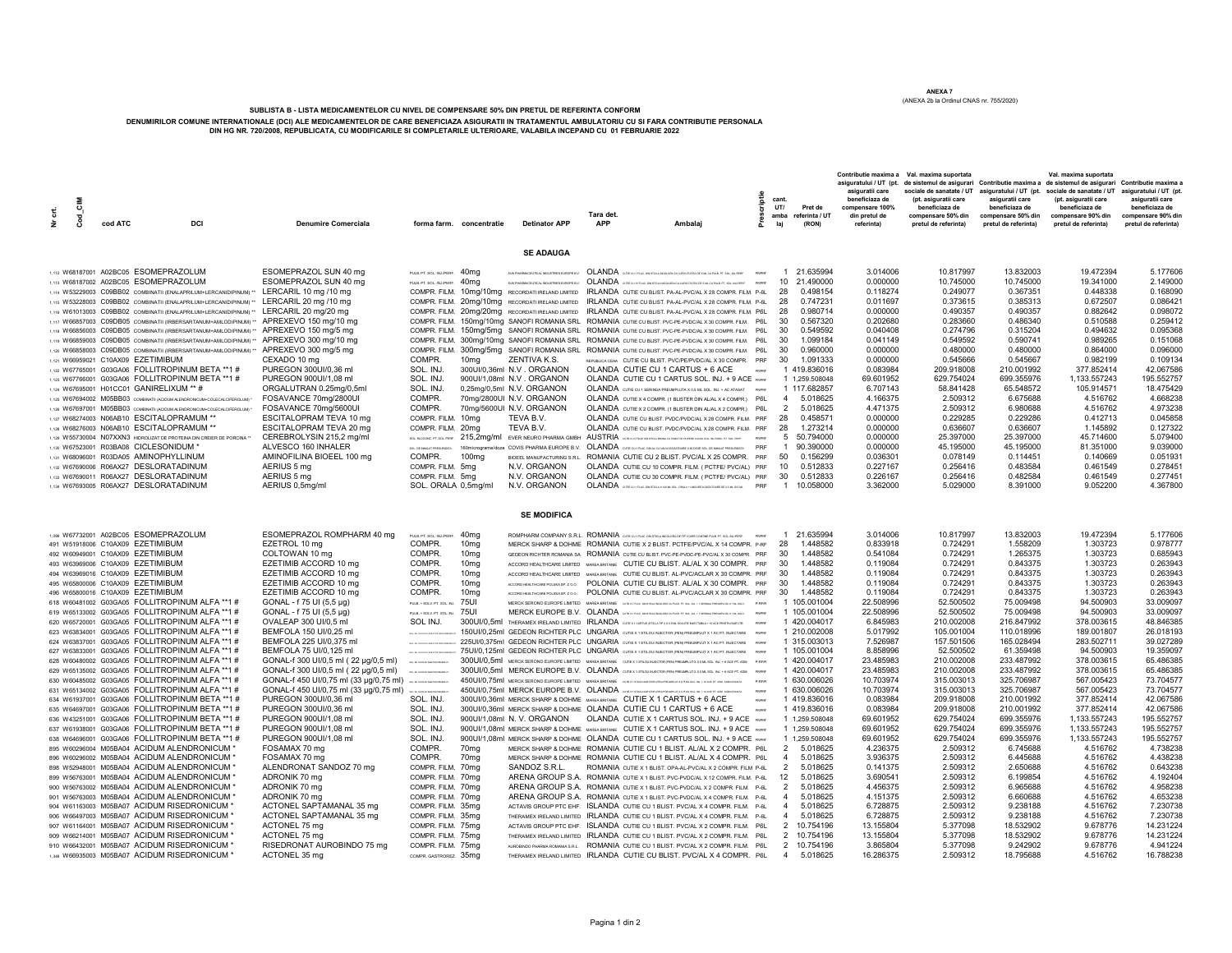|    |    |                                           |                                                                            |                                                       |                           |                    |                                                |                |                                                                                                                                                |                 |                |                | Contributie maxima a              | Val. maxima suportata                  |                                   | Val. maxima suportata                                                                                            |                                   |
|----|----|-------------------------------------------|----------------------------------------------------------------------------|-------------------------------------------------------|---------------------------|--------------------|------------------------------------------------|----------------|------------------------------------------------------------------------------------------------------------------------------------------------|-----------------|----------------|----------------|-----------------------------------|----------------------------------------|-----------------------------------|------------------------------------------------------------------------------------------------------------------|-----------------------------------|
|    |    |                                           |                                                                            |                                                       |                           |                    |                                                |                |                                                                                                                                                |                 |                |                |                                   |                                        |                                   | asiguratului / UT (pt. de sistemul de asigurari Contributie maxima a de sistemul de asigurari Contributie maxima |                                   |
|    |    |                                           |                                                                            |                                                       |                           |                    |                                                |                |                                                                                                                                                |                 |                |                | asiguratii care                   | sociale de sanatate / UT               | asiguratului / UT (pt.            | sociale de sanatate / UT                                                                                         | asiguratului / UT (pt             |
|    | ē, |                                           |                                                                            |                                                       |                           |                    |                                                |                |                                                                                                                                                |                 | cant.<br>UT/   | Pret de        | beneficiaza de<br>compensare 100% | (pt. asiguratii care<br>beneficiaza de | asiguratii care<br>beneficiaza de | (pt. asiguratii care<br>beneficiaza de                                                                           | asiguratii care<br>beneficiaza de |
| 焦  |    |                                           |                                                                            |                                                       |                           |                    |                                                | Tara det.      |                                                                                                                                                |                 | amba           | referinta / UT | din pretul de                     | compensare 50% din                     | compensare 50% din                | compensare 90% din                                                                                               | compensare 90% dir                |
| ž. | g  | cod ATC                                   | DCI                                                                        | <b>Denumire Comerciala</b>                            | forma farm.               | concentratie       | <b>Detinator APP</b>                           | <b>APP</b>     | Ambalai                                                                                                                                        | ō               | laj            | (RON)          | referinta)                        | pretul de referinta)                   | pretul de referinta)              | pretul de referinta)                                                                                             | pretul de referinta)              |
|    |    |                                           | 911 W42702002 M05BB03 COMBINATII (ACIDUM ALENDRONICUM+COLECALCIFEROLUM)    | FOSAVANCE 70mg/2800UI                                 | COMPR.                    |                    | 70mg/2800UI MERCK SHARP & DOHME                |                | MAREA BRITANIE CUTIE X 4 COMPR. (1 BLISTER DIN AL/AL X 4 COMPR.) P-6L                                                                          |                 | $\overline{4}$ | 5.018625       | 4.166375                          | 2.509312                               | 6.675688                          | 4.516762                                                                                                         | 4.668238                          |
|    |    |                                           | 912 W63914002 M05BB03 COMBINATI (ACIDUM ALENDRONICUM+COLECALCIFEROLUM)     | ACID ALENDRONIC/COLECALCIFEROL AUROBINDO 70 ma/2800 U | COMPR.                    |                    | 70mg/2800UI AUROBINDO PHARMA ROMANIA S.R.L.    |                | ROMANIA CUTIE CU BLIST. PA-AL-PVC/AL X 4 COMPR. P6L                                                                                            |                 | $\overline{4}$ | 5.018625       | 1.528875                          | 2.509312                               | 4.038188                          | 4.516762                                                                                                         | 2.030738                          |
|    |    |                                           | 913 W63922002 M05BB03 COMBINATII (ACIDUM ALENDRONICUM+COLECALCIFEROLUM) *  | ACID ALENDRONIC/COLECALCIFEROL ZENTIVA 70 ma/2800 UI  | COMPR.                    |                    | 70mg/2800UI ZENTIVA, K.S.                      |                | REPUBLICA CEHA CUTIE CU BLIST, PA-AL-PVC/AL X 4 COMPR. P6L                                                                                     |                 | $\mathbf{A}$   | 5.018625       | 6.996375                          | 2.509312                               | 9.505688                          | 4.516762                                                                                                         | 7.498238                          |
|    |    |                                           | 914 W64728002 M05BB03 COMBINATI (ACIDUM ALENDRONICUM+COLECALCIFEROLUM) *   | FOSAVANCE 70mg/2800UI                                 | COMPR.                    |                    |                                                |                | 70mg/2800UI MERCK SHARP & DOHME OLANDA CUTIEX 4 COMPR. (1 BLISTER DIN AL/AL X 4 COMPR.) P6L                                                    |                 | $\overline{4}$ | 5.018625       | 4.166375                          | 2.509312                               | 6.675688                          | 4.516762                                                                                                         | 4.668238                          |
|    |    |                                           |                                                                            |                                                       |                           |                    |                                                |                |                                                                                                                                                |                 |                |                |                                   |                                        |                                   |                                                                                                                  |                                   |
|    |    |                                           | 1,282 W65840001 M05BB03 COMBINATI (ACIDUM ALENDRONICUM+COLECALCIFEROLUM) * | ACID ALENDRONIC/COLECALCIFEROL ACCORD 70 mg/2800 UI   | COMPR.<br>COMPR.          |                    | 70mg/2800UI ACCORD HEALTHCARE POLSKA SP. ZO.O. |                | POLONIA CUTIE CU BLIST. PA-AL-PVC/AL X 4 COMPR. P6L                                                                                            |                 | $\overline{4}$ | 5.018625       | 7.056375                          | 2.509312                               | 9.565688                          | 4.516762                                                                                                         | 7.558238                          |
|    |    |                                           | 915 W52559001 M05BB03 COMBINATII (ACIDUM ALENDRONICUM+COLECALCIFEROLUM)    | FOSAVANCE 70mg/5600UI                                 |                           |                    | 70mg/5600UI MERCK SHARP & DOHME                |                | MAREA BRITANIE CUTIE X 2 COMPR. (1 BLISTER DIN AL/AL X 2 COMPR.) P-6L                                                                          |                 | 2              | 5.018625       | 4.471375                          | 2.509312                               | 6.980688                          | 4.516762                                                                                                         | 4.973238                          |
|    |    |                                           | 916 W62143003 M05BB03 COMBINATI (ACIDUM ALENDRONICUM-COLECALCIFEROLUM)     | DA-BONE 70 mg/5600 UI                                 | COMPR.                    |                    | 70mg/5600UI TEVA PHARMACEUTICALS S.R.L.        |                | ROMANIA CUTTE CUBLIST. OPA-AL-PVC/ALX 4 COMPR, AMBALAJ TIP CALENDAR P6L                                                                        |                 | $\overline{4}$ | 5.018625       | 0.556375                          | 2.509312                               | 3.065688                          | 4.516762                                                                                                         | 1.058238                          |
|    |    |                                           | 917 W62143001 M05BB03 COMBINATI (ACIDUM ALENDRONICUM+COLECALCIFEROLUM)     | DA-BONE 70 mg/5600 UI                                 | COMPR.                    |                    | 70mg/5600UI TEVA PHARMACEUTICALS S.R.L.        |                | ROMANIA CUTIE CU BLIST, OPA-AL-PVC/AL X 4 COMPR. P6L                                                                                           |                 | $\overline{4}$ | 5.018625       | 0.556375                          | 2.509312                               | 3.065688                          | 4.516762                                                                                                         | 1.058238                          |
|    |    |                                           | 918 W62143002 M05BB03 COMBINATII (ACIDUM ALENDRONICUM+COLECALCIFEROLUM) *  | DA-BONE 70 mg/5600 UI                                 | COMPR.                    |                    | 70mg/5600UI TEVA PHARMACEUTICALS S.R.L.        |                | ROMANIA CUTIE CU BLIST, OPA-AL-PVC/AL X 4X1 COMPR. P6L                                                                                         |                 | $\mathbf{A}$   | 5.018625       | 0.556375                          | 2.509312                               | 3.065688                          | 4.516762                                                                                                         | 1.058238                          |
|    |    |                                           | 919 W63074002 M05BB03 COMBINATII (ACIDUM ALENDRONICUM+COLECALCIFEROLUM) *  | ACID ALENDRONIC/COLECALCIFEROL SANDOZ 70 mg/5600 UI   | COMPR.                    |                    | 70mg/5600UI SANDOZ S.R.L.                      |                | ROMANIA CUTIE CU BLIST, AL/AL X 4 COMPR. P6L                                                                                                   |                 | $\overline{4}$ | 5.018625       | 6.843875                          | 2.509312                               | 9.353188                          | 4.516762                                                                                                         | 7.345738                          |
|    |    |                                           | 920 W63915002 M05BB03 COMBINATI (ACIDUM ALENDRONICUM+COLECALCIFEROLUM) *   | ACID ALENDRONIC/COLECALCIFEROL AUROBINDO 70 mg/5600 U | COMPR.                    |                    | 70mg/5600UI AUROBINDO PHARMA ROMANIA S.R.L.    |                | ROMANIA CUTIE CU BLIST. PA-AL-PVC/AL X 4 COMPR. P6L                                                                                            |                 | $\overline{4}$ | 5.018625       | 1.913875                          | 2.509312                               | 4.423188                          | 4.516762                                                                                                         | 2.415738                          |
|    |    |                                           | 921 W63923002 M05BB03 COMBINATI (ACIDUM ALENDRONICUM+COLECALCIFEROLUM) *   | ACID ALENDRONIC/COLECALCIFEROL ZENTIVA 70 mg/5600 UI  | COMPR.                    |                    | 70mg/5600UI ZENTIVA, K.S.                      |                | REPUBLICA CEHA CUTIE CU BLIST. PA-AL-PVC/AL X 4 COMPR. P6L                                                                                     |                 | $\overline{4}$ | 5.018625       | 7.283875                          | 2.509312                               | 9.793188                          | 4.516762                                                                                                         | 7.785738                          |
|    |    |                                           | 922 W64729001 M05BB03 COMBINATI (ACIDUM ALENDRONICUM+COLECALCIFEROLUM)     | FOSAVANCE 70mg/5600U                                  | COMPR.                    |                    |                                                |                | 70mg/5600UI MERCK SHARP & DOHME OLANDA CUTIEX 2 COMPR. (1 BLISTER DIN AL/AL X 2 COMPR.) P6L                                                    |                 | $\overline{2}$ | 5.018625       | 4.471375                          | 2.509312                               | 6.980688                          | 4.516762                                                                                                         | 4.973238                          |
|    |    |                                           | 923 W65841001 M05BB03 COMBINATII (ACIDUM ALENDRONICUM+COLECALCIFEROLUM)    | ACID ALENDRONIC/COLECALCIFEROL ACCORD 70 mg/5600 U    | COMPR.                    | 70mg/5600UI        | ACCORD HEALTHCARE POLSKA SP. Z O.O.            |                | POLONIA CUTIE CU BLIST. PA-AL-PVC/AL X 4 COMPR. P6L                                                                                            |                 | $\overline{4}$ | 5.018625       | 6.031375                          | 2.509312                               | 8.540688                          | 4.516762                                                                                                         | 6.533238                          |
|    |    | 1.032 W60055001 N04BC05 PRAMIPEXOLUM *    |                                                                            | PRAMIPEXOL ZENTIVA 0,18 mg                            | COMPR.                    | $0,18$ mg          | ZENTIVA, K.S.                                  |                | REPUBLICA CEHA CUTIE CU 3 BLIST. OPA-AL-PVC/AL X 10 COMPR. PRF                                                                                 |                 | 30             | 0.231322       | 0.183011                          | 0.115661                               | 0.298672                          | 0.208189                                                                                                         | 0.206144                          |
|    |    | 1033 W53525002 N04BC05 PRAMIPEXOLUM '     |                                                                            | OPRYMEA 0.18mg                                        | COMPR.                    | 0.18 <sub>ma</sub> | KRKA D.D.                                      |                | SLOVENIA CUTIE X 30 COMPR. (BLIST, AL/AL) P-RF                                                                                                 |                 | 30             | 0.231322       | 0.164011                          | 0.115661                               | 0.279672                          | 0.208189                                                                                                         | 0.187144                          |
|    |    | 1,034 W54712001 N04BC05 PRAMIPEXOLUM *    |                                                                            | MEDOPEXOL 0,18 mg                                     | COMPR.                    | $0,18$ mg          | MEDOCHEMIE LTD. CIPRU                          |                | CUTIE CU BLIST. OPA-AL-PVC/AL X 30 COMPR. PRF                                                                                                  |                 | 30             | 0.231322       | 0.345011                          | 0.115661                               | 0.460672                          | 0.208189                                                                                                         | 0.368144                          |
|    |    | 1,035 W55286001 N04BC05 PRAMIPEXOLUM *    |                                                                            | GLEPARK 0,18 mg                                       | COMPR.                    | $0,18$ mg          | GLENMARK PHARMACEUTICALS S.R.O.                |                | REPUBLICA CEHA CUTIE CU BLIST. AL/AL X 30 COMPR. P-RF                                                                                          |                 | 30             | 0.231322       | 0.100011                          | 0.115661                               | 0.215672                          | 0.208189                                                                                                         | 0.123144                          |
|    |    | 1.036 W60054001 N04BC05 PRAMIPEXOLUM *    |                                                                            | PRAMIPEXOL ZENTIVA 0,7 mg                             | COMPR.                    | 0.7 <sub>ma</sub>  | ZENTIVA, K.S.                                  |                | REPUBLICA CEHA CUTIE CU 3 BLIST, OPA-AL-PVC/AL X 10 COMPR. PRF                                                                                 |                 | 30             | 0.899587       | 1.284746                          | 0.449793                               | 1.734540                          | 0.809628                                                                                                         | 1.374705                          |
|    |    | 1,037 W53527002 N04BC05 PRAMIPEXOLUM *    |                                                                            | OPRYMEA 0,7mg                                         | COMPR.                    | 0.7 <sub>mg</sub>  | KRKA D.D.                                      |                | SLOVENIA CUTIE X 30 COMPR. (BLIST. AL/AL) P-RF                                                                                                 |                 | 30             | 0.899587       | 1.133413                          | 0.449793                               | 1.583207                          | 0.809628                                                                                                         | 1.223372                          |
|    |    | 1.038 W54713001 N04BC05 PRAMIPEXOLUM *    |                                                                            | MEDOPEXOL 0,7 mg                                      | COMPR.                    | 0.7 <sub>mg</sub>  | MEDOCHEMIE LTD. CIPRU                          |                | CUTIE CU BLIST. OPA-AL-PVC/AL X 30 COMPR. PRF                                                                                                  |                 | 30             | 0.899587       | 1.272413                          | 0.449793                               | 1.722207                          | 0.809628                                                                                                         | 1.362372                          |
|    |    | 1.039 W55288001 N04BC05 PRAMIPEXOLUM *    |                                                                            | GLEPARK 0.7 mg                                        | COMPR.                    | 0.7 <sub>ma</sub>  | GLENMARK PHARMACEUTICALS S.R.O.                |                | REPUBLICA CEHA CUTIE CU BLIST, AL/AL X 30 COMPR. P-RF                                                                                          |                 | 30             | 0.899587       | 1.092079                          | 0.449793                               | 1.541873                          | 0.809628                                                                                                         | 1.182038                          |
|    |    | 1.040 W60244001 N04BC05 PRAMIPEXOLUM *    |                                                                            | OPRYMEA 0.26mg                                        | COMPR. ELIB. PREL. 0.26mg |                    | KRKA D.D.                                      |                | SLOVENIA CUTE CUBLISTERE (OPANLOESPE-M.) X 20 COMPRIMITE CUELBERARE PRELIMENTA                                                                 | P-RF            | 30             | 0.334132       | 0.346868                          | 0.167066                               | 0.513934                          | 0.300718                                                                                                         | 0.380282                          |
|    |    | 1,041 W60802001 N04BC05 PRAMIPEXOLUM *    |                                                                            | CALMOLAN 0.26 mg                                      | COMPR. ELIB. PREL. 0.26mg |                    |                                                |                | G.L. PHARMA GMBH AUSTRIA CUTIE CU BLIST. ALIOPA AL-PVC X 10 COMPR. ELIB. PREL. PRF                                                             |                 | 10             | 0.334132       | 0.346868                          | 0.167066                               | 0.513934                          | 0.300718                                                                                                         | 0.380282                          |
|    |    | 1.042 W54799002 N04BC05 PRAMIPEXOLUM '    |                                                                            | MIRAPEXIN 0,52 mg                                     | COMPR. ELIB. PREL. 0,52mg |                    | BOEHRINGER INGELHEIM INTERNATIONAL GMBH        |                | GERMANIA CUTE CU3 BLIST. OPA-AL-PVCIAL X 10 COMPR. CU ELIBERARE PRELUNGITA P-RF                                                                |                 | 30             | 0.668265       | 1.561068                          | 0.334132                               | 1.895201                          | 0.601438                                                                                                         | 1.627895                          |
|    |    | 1,043 W60240001 N04BC05 PRAMIPEXOLUM *    |                                                                            | OPRYMEA 0,52mg                                        | COMPR. ELIB. PREL. 0,52mg |                    | KRKA D.D.                                      |                | SLOVENIA CUTE CUBLISTERS (OPAIRLOES/PE-MAX 20 COMPRANTE CUELBERARE PRELINGITA                                                                  | P-RF            | 30             | 0.668265       | 0.830735                          | 0.334132                               | 1.164868                          | 0.601438                                                                                                         | 0.897562                          |
|    |    | 1.044 W60803002 N04BC05 PRAMIPEXOLUM *    |                                                                            | CALMOLAN 0,52 mg                                      | COMPR. ELIB. PREL. 0.52mg |                    |                                                |                | G.L. PHARMA GMBH AUSTRIA CUTIE CU BLIST, ALIOPA-AL-PVC X 30 COMPR. ELIB. PREL. PRF                                                             |                 | 30             | 0.668265       | 0.830735                          | 0.334132                               | 1.164868                          | 0.601438                                                                                                         | 0.897562                          |
|    |    | 1.045 W54800002 N04BC05 PRAMIPEXOLUM *    |                                                                            | MIRAPEXIN 1.05 mg                                     | COMPR. ELIB. PREL. 1.05mg |                    | RODARNICE RACELIAEM INTERNATIONAL CARDA        |                | GERMANIA CUTE CU 3 BLIST. OPA/AL-PVC/AL X 10 COMPR. CU ELEERARE PRELUNGITA P-RF                                                                |                 | 30             | 1.349381       | 2.830952                          | 0.674690                               | 3.505643                          | 1.214442                                                                                                         | 2.965891                          |
|    |    | 1.046 W60241001 N04BC05 PRAMIPEXOLUM *    |                                                                            | OPRYMEA 1.05mg                                        |                           |                    | KRKA D.D.                                      |                |                                                                                                                                                |                 | 30             | 1.349381       | 0.592619                          | 0.674690                               | 1.267310                          | 1.214442                                                                                                         | 0.727558                          |
|    |    |                                           |                                                                            |                                                       | COMPR. ELIB. PREL. 1,05mg |                    |                                                |                | SLOVENIA CUTE CUBLISTERS (OPAIRLOESPE-M.) X 20 COMPRIMITE CUELERENGE PRELINGITA                                                                | P-RF            |                |                |                                   |                                        |                                   |                                                                                                                  |                                   |
|    |    | 1,047 W60243001 N04BC05 PRAMIPEXOLUM *    |                                                                            | OPRYMEA 2.10mg                                        | COMPR. ELIB. PREL. 2.10mg |                    | KRKA D.D.                                      |                | SLOVENIA CUTE CUBLISTERS (OPAUL DESPE-AL) X 30 COMPRANTE CUELBERARE PRELINGITA                                                                 | P-RF            | 30             | 2.698763       | 0.989903                          | 1.349381                               | 2.339285                          | 2.428886                                                                                                         | 1.259780                          |
|    |    | 1,048 W54801002 N04BC05 PRAMIPEXOLUM *    |                                                                            | MIRAPEXIN 2,1 mg                                      | COMPR. ELIB. PREL. 2,1mg  |                    | BOEHRINGER INGELHEIM INTERNATIONAL GMBH        |                | GERMANIA CUTE CUS BLIST. OPA-AL-PVC/AL X 10 COMPR. CU ELEERARE PRELUNGITA P-RF                                                                 |                 | 30             | 2.698763       | 4.456903                          | 1.349381                               | 5.806285                          | 2.428886                                                                                                         | 4.726780                          |
|    |    | 1.049 W60805002 N04BC05 PRAMIPEXOLUM '    |                                                                            | CALMOLAN 2,1 mg                                       | COMPR. ELIB. PREL. 2,1mg  |                    |                                                |                | G.L. PHARMA GMBH AUSTRIA CUTE CU BLIST, ALIOPA-AL-PVC X 30 COMPR. ELIB. PREL. PRF                                                              |                 | 30             | 2.698763       | 1.287570                          | 1.349381                               | 2.636952                          | 2.428886                                                                                                         | 1.557447                          |
|    |    | 1,050 W62151001 N04BC05 PRAMIPEXOLUM *    |                                                                            | OPRYMEA 3,15 mg                                       | COMPR. ELIB. PREL. 3,15mg |                    |                                                |                | KRKA, D.D., NOVO MESTO SLOVENIA CUTEX BLIST, OPA ALIDESICANTIPE/AL X 30 COMPR. ELIB. PREL. PRF                                                 |                 | 30             | 4.048144       | 4.272189                          | 2.024072                               | 6.296261                          | 3.643329                                                                                                         | 4.677004                          |
|    |    | 1,051 W10479001 N04BC08 PIRIBEDILUM **    |                                                                            | PRONORAN 50 mg                                        | DRAJ. ELIB. PREL. 50mg    |                    |                                                |                | LES LABORATOIRES SERVIER FRANTA CUTIE X 2 BLIST, AL/PVC X 15 DRAJ, CU ELIB, PREL. P-RF                                                         |                 | 30             | 0.803203       | 0.239797                          | 0.401601                               | 0.641399                          | 0.722882                                                                                                         | 0.320118                          |
|    |    | 1.057 W13298008 N06AB10 ESCITALOPRAMUM ** |                                                                            | CIPRALEX 10 mg                                        | COMPR. FILM. 10mg         |                    | H. LUNDBECK A/S                                |                | DANEMARCA CUTIE X 2 BLIST. TRANSPARENTE PVC-PE-PVDCIAL X 14 COMPR. FILM. P-RF                                                                  |                 | 28             | 1.001998       | 0.415144                          | 0.500999                               | 0.916143                          | 0.901798                                                                                                         | 0.515344                          |
|    |    |                                           | 1,141 W 55730003 NO7XXN3 HIDROLIZAT DE PROTEINA DIN CREIER DE PORCINA      | CEREBROLYSIN 215,2 mg/ml                              |                           |                    |                                                |                | SOL NUCONG, PT, SOL PERE 215,2mg/ml EVER NEURO PHARMA GMBH AUSTRIA OUR OUR FOUR DISTING ANNOU PARECEL RAPPER X19 ML SOL NUCONG PT, SOL PWP.    | PRIPRE          | 5              | 26.280500      | 0.883500                          | 13.140250                              | 14.023750                         | 23.652450                                                                                                        | 3.511550                          |
|    |    |                                           | 1.142 W 55730002 N 07XXN3 HIDROLIZAT DE PROTEINA DIN CREIER DE PORCINA *   | CEREBROLYSIN 215.2 mg/ml                              |                           |                    |                                                |                | 504 NUCONG, PT, SO4, PERF. 215,2mg/ml EVER NEURO PHARMA GMBH AUSTRIA QUI QUI PELEN STRANDARD PLACE IN FURN XIML BGL DGASINE PT. 2004. PR. 2004 | PRIVE           | 5              | 13.140250      | 5.847750                          | 6.570125                               | 12.417875                         | 11.826225                                                                                                        | 7.161775                          |
|    |    | 1.204 W42796002 R03DA05 AMINOPHYLLINUM    |                                                                            | MIOFILIN 100 mg                                       | CAPS.                     | 100 <sub>ma</sub>  | <b>ZENTIVA SA</b>                              |                | ROMANIA CUTIE X 2 BLIST, AL/PVC X 10 CAPS. P-RF                                                                                                |                 | 20             | 0.156299       | 0.244201                          | 0.078149                               | 0.322351                          | 0.140669                                                                                                         | 0.259831                          |
|    |    | 1,205 W42330001 R03DA05 AMINOPHYLLINUM    |                                                                            | AMINOFILINA BIOEEL 100 mg                             | COMPR.                    | 100mg              | <b>BIO EEL SRL</b>                             |                | ROMANIA CUTIE X 2 BLIST. AL/PVC X 25 COMPR. P-RF                                                                                               |                 | 50             | 0.156299       | 0.036301                          | 0.078149                               | 0.114451                          | 0.140669                                                                                                         | 0.051931                          |
|    |    | 1,237 W58483007 R06AX27 DESLORATADINUM    |                                                                            | DESLORATADINA TERAPIA 5 mg                            | COMPR. FILM. 5mg          |                    | <b>TERAPIA SA</b>                              |                | ROMANIA CUTIE CU BLIST. PCTFE-PVC/AL X 30 COMPR. FILM. P6L                                                                                     |                 | 30             | 0.512833       | 0.079500                          | 0.256416                               | 0.335917                          | 0.461549                                                                                                         | 0.130784                          |
|    |    | 1.238 W 58380003 R06AX27 DESLORATADINUM   |                                                                            | LORDESTIN 5 mg                                        | COMPR. FILM. 5mg          |                    | GEDEON RICHTER ROMANIA SA                      |                | ROMANIA CUTIE CU BLIST, PVC-PE-PVDC/AL X 30 COMPR, FILM. P6L                                                                                   |                 | 30             | 0.512833       | 0.029500                          | 0.256416                               | 0.285917                          | 0.461549                                                                                                         | 0.080784                          |
|    |    | 1.239 W60471006 R06AX27 DESLORATADINUM    |                                                                            | AERIUS 5mg                                            | COMPR. FILM. 5mg          |                    |                                                |                | MERCK SHARP&DOHME LTD. MAREA BRITANE CUTIE X 10 COMPR. FILM. ( PCTFE/ PVC/AL) P-RF                                                             |                 | 10             | 0.512833       | 0.227167                          | 0.256416                               | 0.483584                          | 0.461549                                                                                                         | 0.278451                          |
|    |    | 1.240 W60471011 R06AX27 DESLORATADINUM    |                                                                            | AERIUS 5mg                                            | COMPR. FILM. 5mg          |                    |                                                |                | MERCK SHARP&DOHME LTD. MAREA BRITANE CUTIE X 30COMPR. FILM. ( PCTFE/ PVC/AL) P-RF                                                              |                 | 30             | 0.512833       | 0.226167                          | 0.256416                               | 0.482584                          | 0.461549                                                                                                         | 0.277451                          |
|    |    | 1.241 W63751004 R06AX27 DESLORATADINUM    |                                                                            | DESLORATADINA AMRING 5 mg                             | COMPR. FILM. 5mg          |                    |                                                |                | AMRING FARMA SRL ROMANIA CUTIE CU BLIST. PVC-ACLAR/AL X 30 COMPR. FILM. P6L                                                                    |                 | 30             | 0.512833       | 0.079500                          | 0.256416                               | 0.335917                          | 0.461549                                                                                                         | 0.130784                          |
|    |    | 1,243 W64699011 R06AX27 DESLORATADINUM    |                                                                            | AERIUS 5 mg                                           | COMPR. FILM. 5mg          |                    |                                                |                | MERCK SHARP & DOHME OLANDA CUTIE CU 30 COMPR. FILM. ( PCTFE/ PVC/AL) PRF                                                                       |                 | 30             | 0.512833       | 0.226167                          | 0.256416                               | 0.482584                          | 0.461549                                                                                                         | 0.277451                          |
|    |    | 1.244 W64699006 R06AX27 DESLORATADINUM    |                                                                            | AERIUS 5 mg                                           | COMPR. FILM. 5mg          |                    |                                                |                | MERCK SHARP & DOHME OLANDA CUTIE CU 10 COMPR. FILM. ( PCTFE/ PVC/AL) PRF                                                                       |                 | 10             | 0.512833       | 0.227167                          | 0.256416                               | 0.483584                          | 0.461549                                                                                                         | 0.278451                          |
|    |    | 1.245 W58720004 R06AX27 DESLORATADINUM    |                                                                            | DESLORATADINA SANDOZ 0.5 mg/ml                        | SOL. ORALA 0,5 mg/ml      |                    | SANDOZ S.R.L.                                  | <b>ROMANIA</b> |                                                                                                                                                | P <sub>6L</sub> | $\overline{1}$ | 10.058000      | 1.332000                          | 5.029000                               | 6.361000                          | 9.052200                                                                                                         | 2.337800                          |
|    |    | 1.246 W60474006 R06AX27 DESLORATADINUM    |                                                                            | AERIUS 0,5mg/ml                                       | SOL. ORALA 0,5mg/ml       |                    |                                                |                | MERCK SHARP&DOHME LTD. MAREA BRITANIE CUTEX 1 FLACON X 120 ML SOL CRALA + LIGURITA DOZATOARE DE 2.5 ML SI SML P-RF                             |                 | $\overline{1}$ | 10.058000      | 3.362000                          | 5.029000                               | 8.391000                          | 9.052200                                                                                                         | 4.367800                          |
|    |    | 1.247 W60622002 R06AX27 DESLORATADINUM    |                                                                            | LORDESTIN 0,5 mg/ml                                   | SOL. ORALA 0,5mg/ml       |                    |                                                |                | GEDEON RICHTER ROMANIA SA ROMANIA QUEQUI FAC DESTRATIVAN QUO LINGUESI DOMETA LA 21 N. 21 N. X 199 N. 251 . P 6L                                |                 | $\overline{1}$ | 10.058000      | 1.332000                          | 5.029000                               | 6.361000                          | 9.052200                                                                                                         | 2.337800                          |
|    |    | 1.248 W64712005 R06AX27 DESLORATADINUM    |                                                                            | AERIUS 0,5mg/ml                                       | SOL. ORALA 0,5mg/ml       |                    |                                                |                | MERCK SHARP & DOHME OLANDA CUTECUT FLAC DINSTICLA X 133 MA GOLG PANA + LINGUREAD DONTONG IS 2.5 ML SIS M. PRF                                  |                 |                | 1 10.058000    | 3.362000                          | 5.029000                               | 8.391000                          | 9.052200                                                                                                         | 4.367800                          |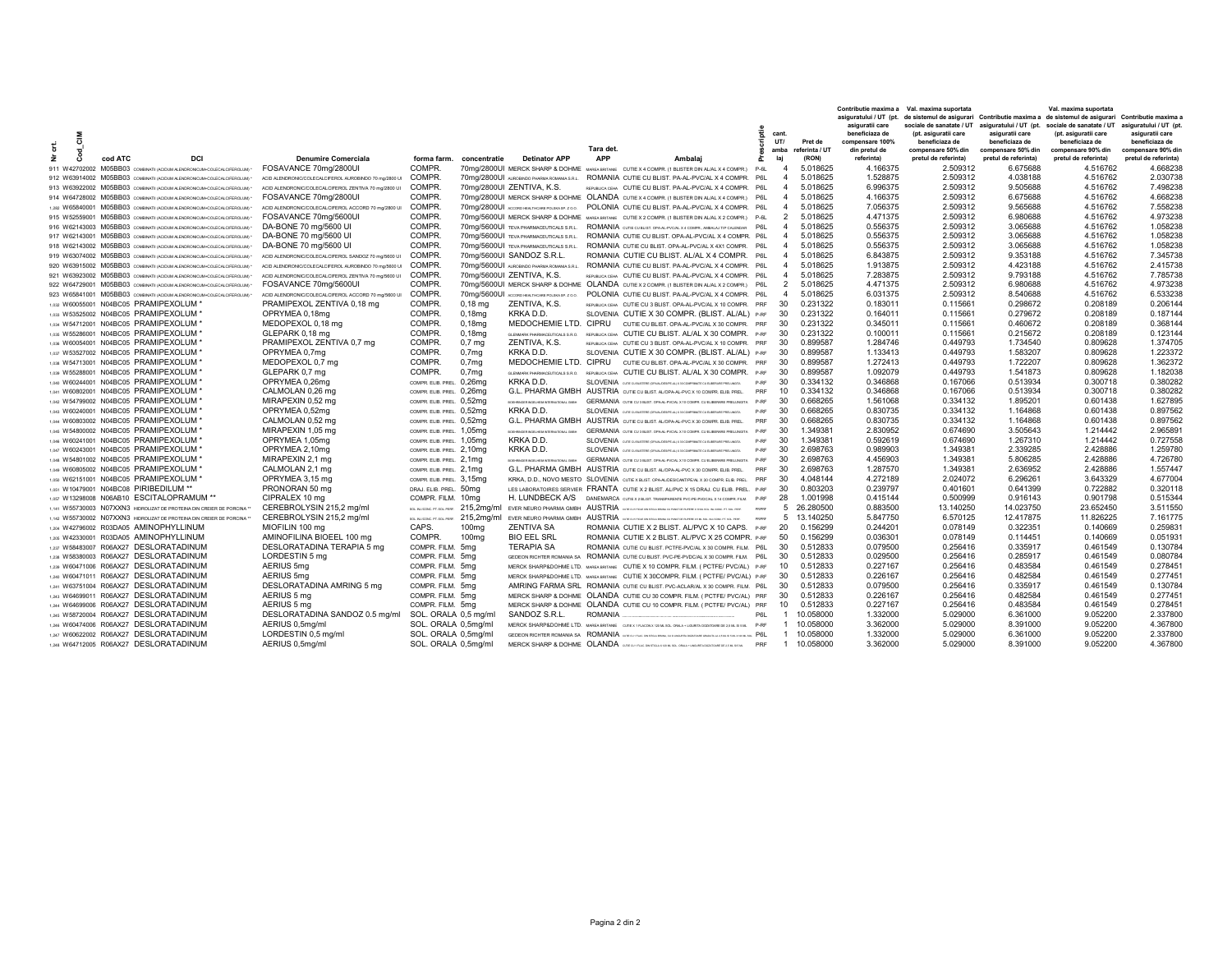(ANEXA 2c la Ordinul CNAS nr. 755/2020)

#### **SECŢIUNEA C1 - LISTA MEDICAMENTELOR CU PROCENT DE COMPENSARE 100% DIN PREŢUL DE REFERINŢĂ CONFORM DCI-urilor UTILIZATE ÎN TRATAMENTUL AMBULATORIU AL UNOR GRUPE DE BOLI DIN H.G. NR. 720/2008, REPUBLICATA, CU MODIFICARILE SI COMPLETARILE ULTERIOARE; MEDICAMENTELE DIN ACEASTĂ SUBLISTĂ SE ELIBEREAZĂ PRIN FARMACII CU CIRCUIT DESCHIS PE BAZĂ DE PRESCRIPŢIE MEDICALĂ CU REŢINERE ÎN FARMACIE VALABILĂ ÎNCEPÂND CU 01 FEBRUARIE 2022**

| ί,<br>ž | cod ATC                           | DCI                                                                         | 1.INSUFICIENTA CARDIACA CRONICA(CLASA III SAU IV NYHA) - G 1 | <b>Denumire Comerciala</b>                                                                                   | forma farm. | concentratie                                  | <b>DETINATOR APP</b>                                                        | <b>TARA</b><br>DET. APP                                                                                                                                 | <b>AMBALAJ</b> |                                                          | cant.<br>UT/<br>amba<br>laj | Pret de<br>referinta / U1<br>(RON) | Val. maxima suportata<br>de sistemul de asigurari<br>sociale de sanatate / UT<br>(pt. asiguratii care<br>beneficiaza de<br>compensare 100% din<br>pretul de referinta) | Contributie maxima<br>a asiguratului / UT<br>(pt. asiguratii care<br>beneficiaza de<br>compensare 100%<br>din pretul de<br>referinta) |
|---------|-----------------------------------|-----------------------------------------------------------------------------|--------------------------------------------------------------|--------------------------------------------------------------------------------------------------------------|-------------|-----------------------------------------------|-----------------------------------------------------------------------------|---------------------------------------------------------------------------------------------------------------------------------------------------------|----------------|----------------------------------------------------------|-----------------------------|------------------------------------|------------------------------------------------------------------------------------------------------------------------------------------------------------------------|---------------------------------------------------------------------------------------------------------------------------------------|
|         |                                   |                                                                             |                                                              |                                                                                                              |             |                                               | <b>SE ADAUGA</b>                                                            |                                                                                                                                                         |                |                                                          |                             |                                    |                                                                                                                                                                        |                                                                                                                                       |
|         | 249 W68090001 C03CA01 FUROSEMIDUM | 250 W68089001 C03DA01 SPIRONOLACTONUM<br>251 W67867004 C07AB02 METOPROLOLUM |                                                              | FUROSEMID BIOEEL 40 mg COMPR.<br>SPIRONOLACTONA BIOEEL 25 mg COMPR.<br>METOPROLOL MEDREG 100 mg COMPR. FILM. |             | 40mg<br>25 <sub>mg</sub><br>100 <sub>mg</sub> | BIOFFI MANUFACTURING S.R.I.<br>BIOFFL MANUFACTURING S.R.I.<br>MEDREG S.R.O. | ROMANIA CUTIE CU 2 BLIST. AL/PVC X 10 COMPR.<br>ROMANIA CUTIE CU 2 BLIST, AL/PVC X 10 COMPR.<br>REPUBLICA CEHA CUTIE CU BLIST, PVC/AL X 30 COMPR, FILM. |                | P <sub>6</sub> L<br>P <sub>6</sub> L<br>P <sub>6</sub> L | 20<br>20<br>30              | 0.201600<br>0.396000<br>0.262399   | 0.201600<br>0.396000<br>0.262399                                                                                                                                       | 0.132900<br>0.000000<br>0.054601                                                                                                      |
|         |                                   |                                                                             |                                                              |                                                                                                              |             |                                               | <b>SE ELIMINA</b>                                                           |                                                                                                                                                         |                |                                                          |                             |                                    |                                                                                                                                                                        |                                                                                                                                       |
|         | 4 W66390001 C01AA05 DIGOXINUM     |                                                                             |                                                              | DIGOXIN LECIVA 0,25 mg                                                                                       | COMPR.      | $0,25$ mg                                     | S.C. ZENTIVA S.A.                                                           | ROMANIA CUTIE CU 1 BLISTER X 30 COMPR.                                                                                                                  |                | PRF                                                      | 30                          | 0.287000                           | 0.287000                                                                                                                                                               | 0.000000                                                                                                                              |
|         |                                   |                                                                             |                                                              |                                                                                                              |             |                                               |                                                                             |                                                                                                                                                         |                |                                                          |                             |                                    |                                                                                                                                                                        |                                                                                                                                       |

#### **4. HEPATITELE CRONICE DE ETIOLOGIE VIRALA B, C şi D - G4**

#### **SE ADAUGA**

| 87 W68200001 J05AF07 TENOFOVIRUM DISOPROXIL **1                                             | VIROFOB 245 mg                            | COMPR. FILM.     | 245ma | LABORMED PHARMA S.A. ROMANIA CUTIE CU 1 FLAC. PEID CU CAPAC DIN PP X 30 COMPR. FILM. PR 30 13.760666                                                  |  |                 | 13.760666    | 0.000000 |
|---------------------------------------------------------------------------------------------|-------------------------------------------|------------------|-------|-------------------------------------------------------------------------------------------------------------------------------------------------------|--|-----------------|--------------|----------|
| 88 W68144001 J05AF07 TENOFOVIRUM DISOPROXIL **1                                             | TENOFOVIR DISOPROXIL MYLAN COMPR. FILM.   |                  | 245ma | MYLAN PHARMACEUTICALS LIMITED IRLANDA CUTIE X 1 FLAC. DIN PEID X 30 COMPR. FILM.                                                                      |  | PR 30 13.761000 | 13.761000    | 0.000000 |
| 89 W68145002 J05AF10 ENTECAVIRUM **1                                                        | ENTECAVIR MYLAN 0,5 mg COMPR. FILM. 0,5mg |                  |       | MYLAN PHARMACEUTICALS LIMITED IRLANDA CUTIE CU BLIST. PERFORATE PT. ELIBERAREA UNEI UNITATI DOZATE DIN (OPA/AL/PVC-AL) X 30X1 COMPR. PR $30$ 5.463199 |  |                 | 5.463199     | 0.000134 |
| 90 W68145001 J05AF10 ENTECAVIRUM **1                                                        | ENTECAVIR MYLAN 0,5 mg COMPR. FILM. 0,5mg |                  |       | MYLAN PHARMACEUTICALS LIMITED IRLANDA CUTIE CU BLIST. (OPA/ALU/PVC-ALU) X 30 COMPR. FILM. PR 30 5.463199                                              |  |                 | 5.463199     | 0.000134 |
| 91 W68146001 J05AF10 ENTECAVIRUM **1                                                        | ENTECAVIR MYLAN 1 mg                      | COMPR. FILM. 1ma |       | MYLAN PHARMACEUTICALS LIMITED IRLANDA CUTIE CU BLIST. (OPA/ALU/PVC-ALU) X 30 COMPR. FILM. PR 30 10.927000                                             |  |                 | 10.927000    | 0.000000 |
| 92 W64754001 J05AP55 COMBINATII (SOFOSBUVIRUM+VELPATASVIRUM) **1 B EPCLUSA 400mg/100mg      |                                           | COMPR. FILM.     |       | 400mg/100mg GILEAD SCIENCES IRELAND UC IRLANDA CUTIE CU 1 FLAC. PEID PREVAZUT CU SISTEM SECURIZAT PENTRU COPII X 28 COMPR. FILM. PR 28 1,477.164642   |  |                 | 1.477.164642 | 0.000000 |
| 93 W65905001 J05AP57 COMBINATII (GLECAPREVIRUM + PIBRENTASVIRUM) **1 B MAVIRET 100 mg/40 mg |                                           | COMPR. FILM.     |       | 100mg/40mg Abbviedeutschland Gmbh & Co. KG GERMANIA CUTIE CU 4 BLIST. PVC/PE/PCTFE/AL X 21 COMPR. FILM PR 84 749.654523                               |  |                 | 749.654523   | 0.000000 |

Tratamentul se inițiază de către medicul în specialitatea gastroenterologie, boli infecțioase, nefrologie (doar pentru pacienții cu afectare renală consecutivă infecției cu virusuri hepatitice), gastroenterologie pediatric *supraspecializare/competenţă/atestat în gastroenterologie pediatrică.*

## **7. CIROZA HEPATICA - G7**

| 101 W68090001 C03CA01 FUROSEMIDUM                                                            | FUROSEMID BIOEEL 40 mg COMPR.       |              | 40 <sub>ma</sub> | BIOEEL MANUFACTURING S.R.L. ROMANIA CUTIE CU 2 BLIST. AL/PVC X 10 COMPR.                                                                              | P6L 20 0.201600 | 0.201600     | 0.132900 |
|----------------------------------------------------------------------------------------------|-------------------------------------|--------------|------------------|-------------------------------------------------------------------------------------------------------------------------------------------------------|-----------------|--------------|----------|
| 102 W68089001 C03DA01 SPIRONOLACTONUM                                                        | SPIRONOLACTONA BIOEEL 25 mg COMPR.  |              | 25 <sub>ma</sub> | BIOEEL MANUFACTURING S.R.L. ROMANIA CUTIE CU 2 BLIST, AL/PVC X 10 COMPR,                                                                              | P6L 20 0.396000 | 0.396000     | 0.000000 |
| 103 W68145001 J05AF10 ENTECAVIRUM **1                                                        | ENTECAVIR MYLAN 0,5 mg COMPR. FILM. |              | 0.5ma            | MYLAN PHARMACEUTICALS LIMITED IRLANDA CUTIE CU BLIST. (OPA/ALU/PVC-ALU) X 30 COMPR. FILM. PR 30 5.463199                                              |                 | 5.463199     | 0.000134 |
| 104 W68145002 J05AF10 ENTECAVIRUM **1                                                        | ENTECAVIR MYLAN 0,5 mg COMPR. FILM. |              | 0.5ma            | MYLAN PHARMACEUTICALS LIMITED IRLANDA CUTIE CU BLIST. PERFORATE PT. ELIBERAREA UNEI UNITATI DOZATE DIN (OPA/AL/PVC-AL) X 30X1 COMPR. PR $30-5.463199$ |                 | 5.463199     | 0.000134 |
| 105 W68146001 J05AF10 ENTECAVIRUM **1                                                        | ENTECAVIR MYLAN 1 ma                | COMPR. FILM. | 1ma              | MYLAN PHARMACEUTICALS LIMITED IRLANDA CUTIE CU BLIST. (OPA/ALU/PVC-ALU) X 30 COMPR. FILM. PR 30 10.927000                                             |                 | 10.927000    | 0.000000 |
| 106 W64754001 J05AP55 COMBINATII (SOFOSBUVIRUM+VELPATASVIRUM) **1 ß EPCLUSA 400mg/100mg      |                                     | COMPR. FILM. |                  | 400mg/100mg Gilead Sciences ireland uc IRLANDA cutie cu 1 flac. Peid prevazut cu sistem securizat pentru copii x 28 compr. Film. PR 28 1,477.164642   |                 | 1.477.164642 | 0.000000 |
| 107 W65905001 J05AP57 COMBINATII (GLECAPREVIRUM + PIBRENTASVIRUM) **1 B MAVIRET 100 mg/40 mg |                                     | COMPR. FILM. |                  | 100mg/40mg AbbViedeutschland GmbH&CO. KG GERMANIA CUTIE CU 4 BLIST. PVC/PE/PCTFE/AL X 21 COMPR. FILM PR 84 749.654523                                 |                 | 749.654523   | 0.000000 |

**SE ADAUGA**

Tratamentul se inițiază de către medicul în specialitatea gastroenterologie, boli infecțioase, nefrologie (doar pentru pacienții cu afectare renală consecutivă infecției cu virusuri hepatitice), gastroenterologie pediatric *supraspecializare/competenţă/atestat în gastroenterologie pediatrică.*

**8. Leucemii, limfoame, aplazie medulara, gamapatii monoclonale maligne, mieloproliferari cronice si tumori maligne, sindroame mielodisplazice - G10**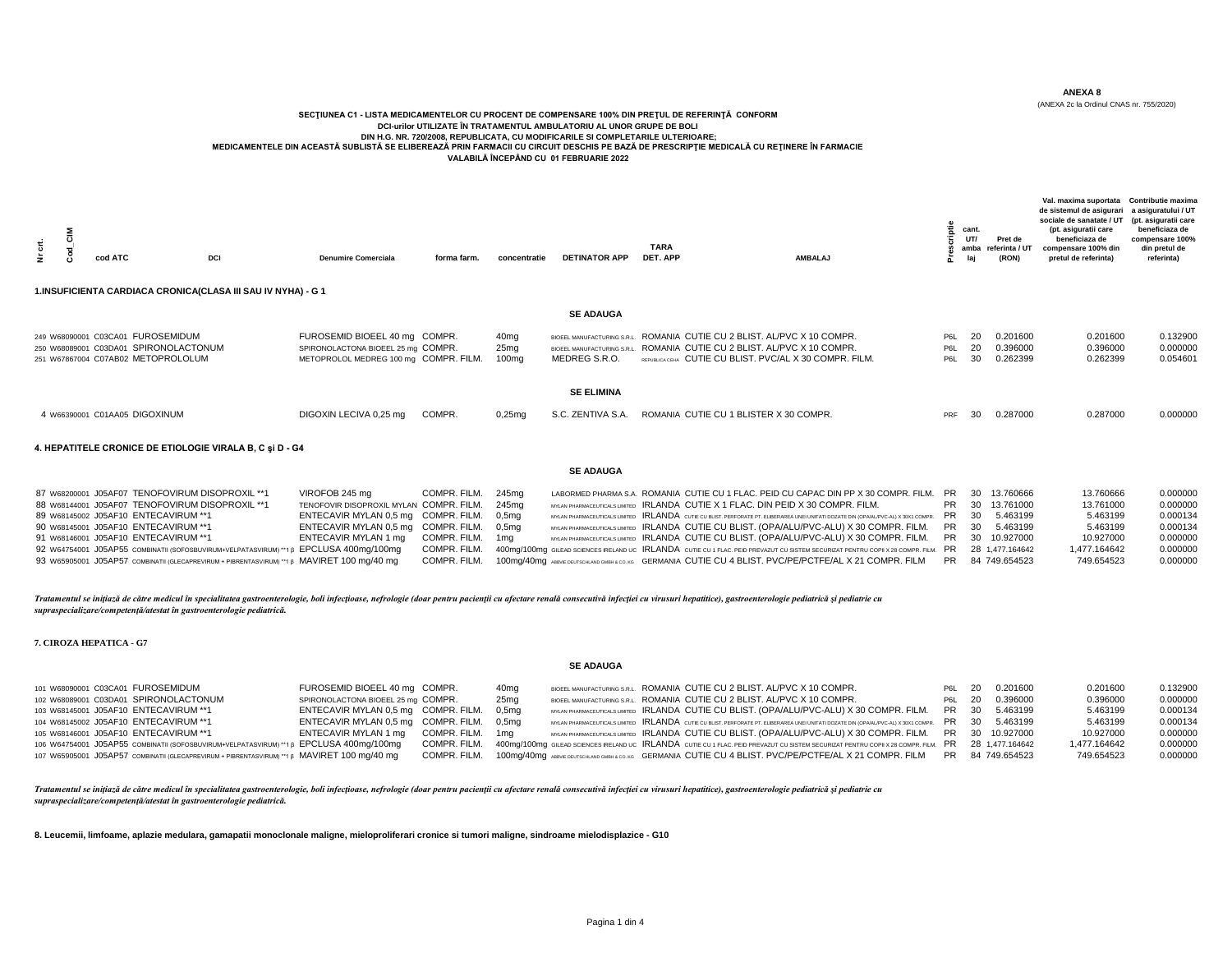| 흥<br>Ë,<br>ි<br>ර<br>ž. | cod ATC |                                                                                                                                                                                                                                                                                                                                                                                                              | <b>DCI</b>                                                                                     | <b>Denumire Comerciala</b>                                                                                                                                                                                                                                                                                                                                                                                | forma farm.                                                                                                      | concentratie                                                                                                      | <b>DETINATOR APP</b><br><b>SE ADAUGA</b>         | <b>TARA</b><br>DET. APP                                                                                                                                                                                                                                                                                                                                                                                                                                                                                                                                                                                                                                                                                                                                                                                                          | <b>AMBALAJ</b>                                                                                                                                                                                                                 | riptie                                       | cant.<br>UT/<br>lai                                         | Pret de<br>amba referinta / UT<br>(RON)                                                                                                | Val. maxima suportata<br>de sistemul de asigurari<br>sociale de sanatate / UT<br>(pt. asiguratii care<br>beneficiaza de<br>compensare 100% din<br>pretul de referinta) | <b>Contributie maxima</b><br>a asiguratului / UT<br>(pt. asiguratii care<br>beneficiaza de<br>compensare 100%<br>din pretul de<br>referinta) |
|-------------------------|---------|--------------------------------------------------------------------------------------------------------------------------------------------------------------------------------------------------------------------------------------------------------------------------------------------------------------------------------------------------------------------------------------------------------------|------------------------------------------------------------------------------------------------|-----------------------------------------------------------------------------------------------------------------------------------------------------------------------------------------------------------------------------------------------------------------------------------------------------------------------------------------------------------------------------------------------------------|------------------------------------------------------------------------------------------------------------------|-------------------------------------------------------------------------------------------------------------------|--------------------------------------------------|----------------------------------------------------------------------------------------------------------------------------------------------------------------------------------------------------------------------------------------------------------------------------------------------------------------------------------------------------------------------------------------------------------------------------------------------------------------------------------------------------------------------------------------------------------------------------------------------------------------------------------------------------------------------------------------------------------------------------------------------------------------------------------------------------------------------------------|--------------------------------------------------------------------------------------------------------------------------------------------------------------------------------------------------------------------------------|----------------------------------------------|-------------------------------------------------------------|----------------------------------------------------------------------------------------------------------------------------------------|------------------------------------------------------------------------------------------------------------------------------------------------------------------------|----------------------------------------------------------------------------------------------------------------------------------------------|
|                         |         | 257 W68168002 A04AA02 GRANISETRONUM **<br>258 W68169002 A04AA02 GRANISETRONUM **<br>259 W68234009 J02AC04 POSACONAZOLUM **<br>260 W68225001 J02AX04 CASPOFUNGINUM **<br>261 W68226001 J02AX04 CASPOFUNGINUM **<br>262 W68277002 L01XX35 ANAGRELIDUM **<br>263 W68278002 L01XX35 ANAGRELIDUM **<br>264 W68278001 L01XX35 ANAGRELIDUM **<br>265 W68093001 N02AX02 TRAMADOLUM<br>266 W68091001 R05DA04 CODEINUM |                                                                                                | GRANISETRON LABORMED 1 mg COMPR. FILM.<br>GRANISETRON LABORMED 2 mg COMPR. FILM.<br>POSACONAZOL MYLAN 100 mg COMPR. GASTROREZ. 100mg<br>CASPOFUNGINA MYLAN 50 mg PULB. PT. CONC. PT. SOL. PERF.<br>CASPOFUNGINA MYLAN 70 mg PULB. PT. CONC. PT. SOL. PERF.<br>GRENALVON 0,5 mg<br>GRENALVON 1 mg<br>GRENALVON 1 ma<br>CLORHIDRAT DE TRAMADOL BIOEEL 50 mg COMPR.<br>FOSFAT DE CODEINA BIOEEL 15 mg COMPR. | CAPS.<br>CAPS.<br>CAPS.                                                                                          | 1mg<br>2mg<br>50 <sub>mg</sub><br>70 <sub>mg</sub><br>0,5mg<br>1mg<br>1mg<br>50 <sub>mq</sub><br>15 <sub>mq</sub> |                                                  | LABORMED PHARMA S.A. ROMANIA CUTIE CU BLIST. PVC/AL X 10 COMPR. FILM.<br>LABORMED PHARMA S.A. ROMANIA CUTIE CU BLIST. PVC/AL X 10 COMPR. FILM<br>MYLAN PHARMACEUTICALS LIMITED IRLANDA CUTIE CU 1 FLAC. DIN STICLA TRANSPARENTA CU CAPACITATEA DE 10 ML CARE CONTINE PULB. PT. CONCENTRAT PT. SOL. PERF.<br>MYLAN PHARMACEUTICALS LIMITED IRLANDA CUTIE CU 1 FLAC. DIN STICLA TRANSPARENTA CU CAPACITATEA DE 10 ML CARE CONTINE PULB. PT. CONCENTRAT PT. SOL. PERF.<br>LABORMED PHARMA S.A. ROMANIA CUTIE CU 1 FLAC. PEID X 100 CAPS.<br>LABORMED PHARMA S.A. ROMANIA CUTIE CU 1 FLAC. PEID X 100 CAPS.<br>LABORMED PHARMA S.A. ROMANIA CUTIE CU 1 FLAC. PEID X 42 CAPS.<br>BIOEEL MANUFACTURING S.R.L. ROMANIA CUTIE CU 2 BLIST. PVC/AL X 10 COMPR.<br>BIOEEL MANUFACTURING S.R.L. ROMANIA CUTIE CU 1 BLIST. AL/PVC X 25 COMPR. | MYLAN PHARMACEUTICALS LIMITED IRLANDA CUTIE CU BLIST. PVC-PE-PVDC/AL X 24 COMPR. GASTROREZ. PR                                                                                                                                 | PRF<br>PRF<br>PR<br>PR.<br>PR.<br>PRF<br>PRF | 10 <sup>1</sup><br>24<br>PR 100<br>PR 100<br>42<br>20<br>25 | 10 12.150000<br>23.057000<br>45.761499<br>1 994.110000<br>1 1.275.850000<br>7.502280<br>18.208200<br>19.170714<br>0.385800<br>0.219600 | 12.150000<br>23.057000<br>45.761499<br>994.110000<br>1.275.850000<br>7.502280<br>18.208200<br>19.170714<br>0.385800<br>0.219600                                        | 0.000000<br>0.000000<br>50.926834<br>0.000000<br>0.000000<br>2.304520<br>0.000000<br>0.000000<br>0.114200<br>0.000000                        |
|                         |         |                                                                                                                                                                                                                                                                                                                                                                                                              |                                                                                                |                                                                                                                                                                                                                                                                                                                                                                                                           |                                                                                                                  |                                                                                                                   | <b>SE ELIMINA</b>                                |                                                                                                                                                                                                                                                                                                                                                                                                                                                                                                                                                                                                                                                                                                                                                                                                                                  |                                                                                                                                                                                                                                |                                              |                                                             |                                                                                                                                        |                                                                                                                                                                        |                                                                                                                                              |
|                         |         | 92 W62033006 J02AC03 VORICONAZOLUM **                                                                                                                                                                                                                                                                                                                                                                        |                                                                                                | VORAMOL 200 ma                                                                                                                                                                                                                                                                                                                                                                                            | COMPR. FILM. 200mg                                                                                               |                                                                                                                   |                                                  | ALVOGEN IPCO S.AR.L. LUXEMBURG CUTIE CU BLIST, PVC/AL X 30 COMPR, FILM.                                                                                                                                                                                                                                                                                                                                                                                                                                                                                                                                                                                                                                                                                                                                                          |                                                                                                                                                                                                                                | PRF                                          | 30                                                          | 9.753856                                                                                                                               | 9.753856                                                                                                                                                               | 65.112144                                                                                                                                    |
| 9. EPILEPSIE - G11      |         |                                                                                                                                                                                                                                                                                                                                                                                                              |                                                                                                |                                                                                                                                                                                                                                                                                                                                                                                                           |                                                                                                                  |                                                                                                                   |                                                  |                                                                                                                                                                                                                                                                                                                                                                                                                                                                                                                                                                                                                                                                                                                                                                                                                                  | Tratamentul se inițiază de către medicul în specialitatea oncologie, hematologie, oncologie si hematologie pediatrică sau pediatrică sau pediatrică sau pediatrică oncologie pediatrică/oncologie pediatrică sau competență în |                                              |                                                             |                                                                                                                                        |                                                                                                                                                                        |                                                                                                                                              |
|                         |         |                                                                                                                                                                                                                                                                                                                                                                                                              |                                                                                                |                                                                                                                                                                                                                                                                                                                                                                                                           |                                                                                                                  |                                                                                                                   | <b>SE ADAUGA</b>                                 |                                                                                                                                                                                                                                                                                                                                                                                                                                                                                                                                                                                                                                                                                                                                                                                                                                  |                                                                                                                                                                                                                                |                                              |                                                             |                                                                                                                                        |                                                                                                                                                                        |                                                                                                                                              |
|                         |         | 214 W68153001 N03AF01 CARBAMAZEPINUM                                                                                                                                                                                                                                                                                                                                                                         |                                                                                                | CARBAMAZEPIN BIOEEL 200 mg COMPR.                                                                                                                                                                                                                                                                                                                                                                         |                                                                                                                  | 200 <sub>mg</sub>                                                                                                 |                                                  | BIOEEL MANUFACTURING S.R.L. ROMANIA CUTIE CU 2 BLIST. PVC/AL X 10 COMPR.                                                                                                                                                                                                                                                                                                                                                                                                                                                                                                                                                                                                                                                                                                                                                         |                                                                                                                                                                                                                                | P6L                                          | 20                                                          | 0.152000                                                                                                                               | 0.152000                                                                                                                                                               | 0.000000                                                                                                                                     |
|                         |         |                                                                                                                                                                                                                                                                                                                                                                                                              | Tratamentul se inițiază de către medicul în specialitatea neurologie și neurologie pediatrică. |                                                                                                                                                                                                                                                                                                                                                                                                           |                                                                                                                  |                                                                                                                   |                                                  |                                                                                                                                                                                                                                                                                                                                                                                                                                                                                                                                                                                                                                                                                                                                                                                                                                  |                                                                                                                                                                                                                                |                                              |                                                             |                                                                                                                                        |                                                                                                                                                                        |                                                                                                                                              |
|                         |         |                                                                                                                                                                                                                                                                                                                                                                                                              | 10. BOALA PARKINSON SI ALTE AFECTIUNI NEUROLOGICE - G12                                        |                                                                                                                                                                                                                                                                                                                                                                                                           |                                                                                                                  |                                                                                                                   |                                                  |                                                                                                                                                                                                                                                                                                                                                                                                                                                                                                                                                                                                                                                                                                                                                                                                                                  |                                                                                                                                                                                                                                |                                              |                                                             |                                                                                                                                        |                                                                                                                                                                        |                                                                                                                                              |
|                         |         |                                                                                                                                                                                                                                                                                                                                                                                                              |                                                                                                |                                                                                                                                                                                                                                                                                                                                                                                                           |                                                                                                                  |                                                                                                                   | <b>SE ADAUGA</b>                                 |                                                                                                                                                                                                                                                                                                                                                                                                                                                                                                                                                                                                                                                                                                                                                                                                                                  |                                                                                                                                                                                                                                |                                              |                                                             |                                                                                                                                        |                                                                                                                                                                        |                                                                                                                                              |
|                         |         | 83 W68051002 N04BC04 ROPINIROLUM **<br>84 W68053002 N04BC04 ROPINIROLUM **<br>85 W68055002 N04BC04 ROPINIROLUM **<br>86 W66228002 N04BC07 APOMORFINUM ** Ω                                                                                                                                                                                                                                                   |                                                                                                | ROPINIROL TEVA 2 mg<br>ROPINIROL TEVA 4 mg<br>ROPINIROL TEVA 8 mg<br>APO-GO 10 mg/ml                                                                                                                                                                                                                                                                                                                      | COMPR. ELIB. PREL. 2mg<br>COMPR. ELIB. PREL. 4mg<br>COMPR. ELIB. PREL. 8mg<br>SOL. INJ. IN PEN MULTIDOZA 10mg/ml |                                                                                                                   | TEVA B.V.<br>TEVA B.V.<br>TEVA B.V.              | OLANDA CUTIE CU BLIST, AL/AL X 28 COMPR, ELIB, PREL.<br>OLANDA CUTIE CU BLIST. AL/AL X 28 COMPR. ELIB. PREL.<br>OLANDA CUTIE CU BLIST. AL/AL X 28 COMPR. ELIB. PREL.                                                                                                                                                                                                                                                                                                                                                                                                                                                                                                                                                                                                                                                             | STADA ARZNEIMITTEL AG GERMANIA CUTIE CU 5 STILOURI INJECTOARE TIP "PEN" MULTIDOZA X 3 ML SOL, INJ. PRF                                                                                                                         | PRF<br>PRF<br>PRF                            | 28<br>28<br>28                                              | 0.981785<br>1.898928<br>3.261785<br>5 169,676000                                                                                       | 0.981785<br>1.898928<br>3.261785<br>169.676000                                                                                                                         | 0.000000<br>0.000000<br>0.000000<br>0.000000                                                                                                 |
|                         |         |                                                                                                                                                                                                                                                                                                                                                                                                              | Tratamentul se initiaza de catre medicul in specialitatea neurologie                           |                                                                                                                                                                                                                                                                                                                                                                                                           |                                                                                                                  |                                                                                                                   |                                                  |                                                                                                                                                                                                                                                                                                                                                                                                                                                                                                                                                                                                                                                                                                                                                                                                                                  |                                                                                                                                                                                                                                |                                              |                                                             |                                                                                                                                        |                                                                                                                                                                        |                                                                                                                                              |
|                         |         | ATENTIE/HIPERREACTIVITATE) - G15                                                                                                                                                                                                                                                                                                                                                                             |                                                                                                |                                                                                                                                                                                                                                                                                                                                                                                                           |                                                                                                                  |                                                                                                                   | <b>SE ADAUGA</b>                                 | 13. BOLI PSIHICE (SCHIZOFRENIE, TULBURĂRI SCHIZOTIPALE ȘI DELIRANTE, TULBURĂRI AFECTIVE MAJORE, TULBURĂRI PSIHOTICE ACUTE ȘI BOLI PSIHICE COPII, AUTISM, TULBURĂRI CU DEFICIT DE                                                                                                                                                                                                                                                                                                                                                                                                                                                                                                                                                                                                                                                 |                                                                                                                                                                                                                                |                                              |                                                             |                                                                                                                                        |                                                                                                                                                                        |                                                                                                                                              |
|                         |         | 332 W68186004 N05AH03 OLANZAPINUM **<br>333 W68184004 N05AH03 OLANZAPINUM **<br>334 W68274003 N06AB10 ESCITALOPRAMUM **<br>335 W68276003 N06AB10 ESCITALOPRAMUM **                                                                                                                                                                                                                                           |                                                                                                | OLANZAPINA TEVA 10 mg<br>OLANZAPINA TEVA 5 mg<br>ESCITALOPRAM TEVA 10 mg COMPR. FILM.<br>ESCITALOPRAM TEVA 20 mg COMPR. FILM.                                                                                                                                                                                                                                                                             | COMPR. FILM.<br>COMPR. FILM.                                                                                     | 10ma<br>5 <sub>mq</sub><br>10 <sub>mq</sub><br>20 <sub>mq</sub>                                                   | TEVA B.V.<br>TEVA B.V.<br>TEVA B.V.<br>TEVA B.V. | OLANDA CUTIE CU BLIST. AL/AL X 30 COMPR. FILM.<br>OLANDA CUTIE CU BLIST, AL/AL X 30 COMPR, FILM.<br>OLANDA CUTIE CU BLIST. PVDC/PVDC/AL X 28 COMPR. FILM.<br>OLANDA CUTIE CU BLIST. PVDC/PVDC/AL X 28 COMPR. FILM.                                                                                                                                                                                                                                                                                                                                                                                                                                                                                                                                                                                                               |                                                                                                                                                                                                                                | PRF<br>PRF<br>PRF<br>PRF                     | 30<br>30<br>28<br>28                                        | 0.598333<br>0.398666<br>0.458571<br>1.273214                                                                                           | 0.598333<br>0.398666<br>0.458571<br>1.273214                                                                                                                           | 0.000000<br>0.000000<br>0.000000<br>0.000000                                                                                                 |

*Tratamentul se iniţiază de către medicul în specialitatea psihiatrie şi psihiatrie pediatrică/neuropsihiatrie infantilă.*

 **14. DEMENŢE (DEGENERATIVE, VASCULARE, MIXTE) - G 16**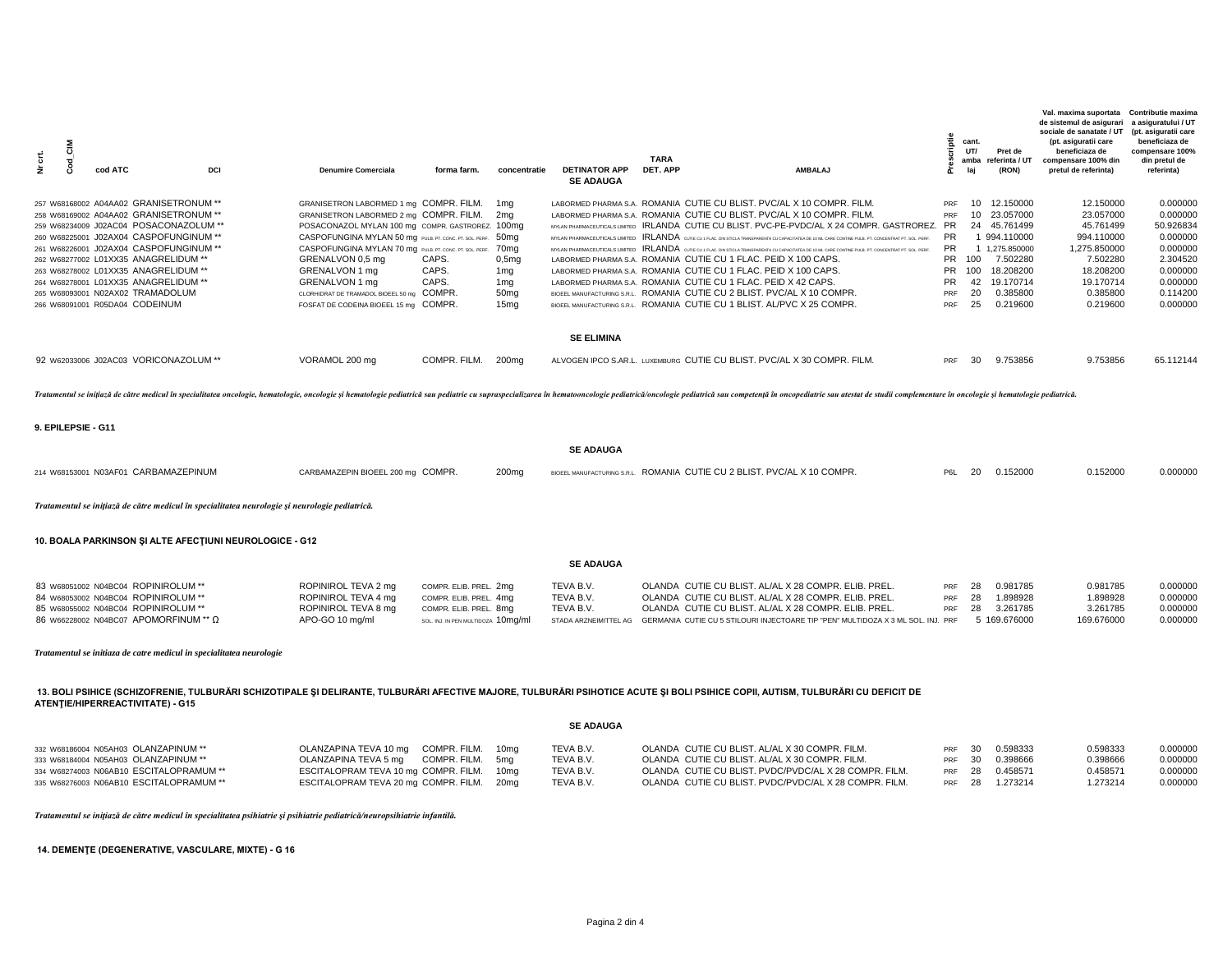| Ë<br>ž. | cod ATC                                                                    | <b>DCI</b> | <b>Denumire Comerciala</b>      | forma farm.                  | concentratie            | <b>DETINATOR APP</b><br><b>SE ADAUGA</b> | <b>TARA</b><br>DET. APP | <b>AMBALAJ</b>                                                                                     |            | cant.<br>UT/<br>laj | Pret de<br>amba referinta / UT<br>(RON) | Val. maxima suportata Contributie maxima<br>de sistemul de asigurari a asiguratului / UT<br>sociale de sanatate / UT (pt. asiguratii care<br>(pt. asiguratii care<br>beneficiaza de<br>compensare 100% din<br>pretul de referinta) | beneficiaza de<br>compensare 100%<br>din pretul de<br>referinta) |
|---------|----------------------------------------------------------------------------|------------|---------------------------------|------------------------------|-------------------------|------------------------------------------|-------------------------|----------------------------------------------------------------------------------------------------|------------|---------------------|-----------------------------------------|------------------------------------------------------------------------------------------------------------------------------------------------------------------------------------------------------------------------------------|------------------------------------------------------------------|
|         | 84 W68085002 N06DA02 DONEPEZILUM **<br>85 W68084002 N06DA02 DONEPEZILUM ** |            | DONECEPT 10 mg<br>DONECEPT 5 mg | COMPR. FILM.<br>COMPR. FILM. | 10 <sub>ma</sub><br>5ma | TEVA B.V.<br>TEVA B.V.                   |                         | OLANDA CUTIE CU BLIST, PVC/AL X 28 COMPR, FILM.<br>OLANDA CUTIE CU BLIST, PVC/AL X 28 COMPR, FILM. | PRF<br>PRF | 28<br>28            | 1.121428<br>0.832500                    | 1.121428<br>0.832500                                                                                                                                                                                                               | 0.000000<br>0.000000                                             |

*Tratamentul se initiaza de catre medicul in specialitatea psihiatrie, neurologie sau geriatrie*

#### **16. POLIARTRITA REUMATOIDĂ, ARTROPATIA PSORIAZICĂ, PSORIAZIS CRONIC SEVER ŞI ARTRITA JUVENILĂ - G 18**

## **SE ADAUGA**

| 66 W68057002 L04AX03 METHOTREXATUM | NAMAXIR 10 mg | SOL INJ. IN SERINGA PREUMPLUTA 10MQ            | TEVA B.V. | OLANDA CUTIE CU 4 SERINGI PREUMPLUTE DIN STICLA INCOLORA. PREVAZUTE CU AC PT. INJECTIE SI TAMPON CU ALCOOL A 0.40 ML SOL. INJ. PR 4 31.410000 |  | 31.410000 | 0.000000 |
|------------------------------------|---------------|------------------------------------------------|-----------|-----------------------------------------------------------------------------------------------------------------------------------------------|--|-----------|----------|
| 67 W68058002 L04AX03 METHOTREXATUM | NAMAXIR 15 ma | SOL INJ. IN SERINGA PREUMPLUTA 15MQ            | TEVA B.V. | OLANDA CUTIE CU 4 SERINGI PREUMPLUTE DIN STICLA INCOLORA. PREVAZUTE CU AC PT. INJECTIE SI TAMPON CU ALOGOLA 0.38 ML SOL. INJ. PR 42.005000    |  | 42.005000 | 0.000000 |
| 68 W68059002 L04AX03 METHOTREXATUM | NAMAXIR 20 ma | SOL INJ. IN SERINGA PREUMPLUTA 20MC            | TEVA B.V. | OLANDA GUTE QUA SERINGLERE INNEGLAIRCO ORA PREVAZUTE QUACET INJECTE SUTAMPON QUALOOLA 650 M. SOLINU PR 456.005000                             |  | 56,005000 | 0.000000 |
| 69 W68060002 L04AX03 METHOTREXATUM | NAMAXIR 25 ma | SOL INJ. IN SERINGA PREUMPLUTA $25\mathrm{ma}$ | TEVA B.V. | OLANDA CUTIE CU 4 SERINGI PREUMPLUTE DIN STICLA INCOLORA. PREVAZUTE CU AC PT. INJECTIE SI TAMPON CU ALCOOL A 0.63 ML SOL. INJ. PR 4 70.007500 |  | 70.007500 | 0.000000 |

*Tratamentul se iniţiază de către medicul din specialitatea reumatologie, nefrologie, medicină internă, pediatrie, reabilitare medicală şi dermatovenerologie.*

#### **18. BOLI ENDOCRINE ŞI METABOLICE - G 22**

## **SE ADAUGA**

| 75 W66950001 H01CB05 PASIREOTIDUM **            | SIGNIFOR 20 mg                                | PULB+SOLV. PT. SUSP. INJ. 20mg |          |  | RECORDATI RARE DISEASES FRANTA (FAG ERATEA DE CLOAN MARCHI, CLYLLA FE SUR FOR ALBO BROGA ERATELLA CHANGER FAG EN UND AND PRESENTE RACEVAE RECOVERED AND                                                                        | PRF       | 11.344.800000    | 11.344.800000 | 0.000000 |
|-------------------------------------------------|-----------------------------------------------|--------------------------------|----------|--|--------------------------------------------------------------------------------------------------------------------------------------------------------------------------------------------------------------------------------|-----------|------------------|---------------|----------|
| 76 W66951001 H01CB05 PASIREOTIDUM **            | SIGNIFOR 40 mg                                | PULB+SOLV. PT. SUSP. INJ. 40mg |          |  | RECORDATI RARE DISEASES FRANTA 1764 DINTELADE CLANA BANDA EN LE A PE BAR AT BANDA DE DENORMATION PRIGNATO LA PRODUCTI ANCHE TANCE IN UNICODE PROBINATO IN REGINAL BERGADES                                                     | PRF       | 1 11.466.550000  | 11.466.550000 | 0.000000 |
| 77 W66952001 H01CB05 PASIREOTIDUM **            | SIGNIFOR 60 mg                                | PULB+SOLV. PT. SUSP. INJ. 60mg |          |  | RECORDATI RARE DISEASES FRANTA (THAC ORITELA DE CARANTADORE DE PARA PERSONAL DES DERMAS EN EN CONTRA CONTRA DE CONTRA DE CONTRA DE CONTRA DE CONTRA DE DE CONTRA DEL DE CONTRA DEL DE CONTRA DEL DE CONTRA DEL DE CONTRA DEL D | PRF       | 12.133.070000    | 12.133.070000 | 0.000000 |
| 78 W67087003 H01CB05 PASIREOTIDUM **            | SIGNIFOR 0,3 mg                               | SOL INJ.                       | 0,3mg    |  | RECORDATI RARE DISEASES FRANTA CUTIE CU 30 FIOLE DIN STICLA A 1ML X 0,3 MG                                                                                                                                                     |           | PR 30 222.316333 | 222.316333    | 0.000000 |
| 79 W67088003 H01CB05 PASIREOTIDUM **            | SIGNIFOR 0.6 mg                               | SOL INJ.                       | $0,6$ mg |  | RECORDATI RARE DISEASES FRANTA CUTIE CU 30 FIOLE DIN STICLA A 1ML X 0.6 MG                                                                                                                                                     |           | PR 30 261,131666 | 261.131666    | 0.000000 |
| 80 W67090003 H01CB05 PASIREOTIDUM **            | SIGNIFOR 0,9 mg                               | SOL INJ.                       | 0.9ma    |  | RECORDATI RARE DISEASES FRANTA CUTIE CU 30 FIOLE DIN STICLA A 1ML X 0,9 MG                                                                                                                                                     |           | PR 30 261.131666 | 261.131666    | 0.000000 |
| 81 W66024002 H05AA02 TERIPARATIDUM **           | MOVYMIA 20 micrograme/80 microlitri SOL, INJ, |                                |          |  | 20micrograme/80microlitri STADA ARZNEIMITTEL AG GERMANIA cure cui carruse din stica prevazure cu opertor pentru piston si desc de siglare, annalate in tavite de plastic siglate x 2,4 ML scl. inl                             | PRF       | 3 790.823333     | 790.823333    | 0.000000 |
| 82 W67938001 H05AA03 PARATHYROID HORMONE **1 Ω  |                                               |                                |          |  | NATPAR 100 micrograme/doza PULB.+SOLV.PT.SOL.INJ. 100micrograme/doza Shire Pharmaceuticals Ireland Limited IRLANDA                                                                                                             | <b>PR</b> | 2 14.585.945000  | 14.585.945000 | 0.000000 |
| 83 W67941001 H05AA03 PARATHYROID HORMONE **1 Ω  |                                               |                                |          |  | NATPAR 25 micrograme/doza PULB.+SOLV.PT.SOL.INJ. 25micrograme/doza Shire Pharmaceuticals Ireland Limited IRLANDA                                                                                                               | PR        | 2 14.585.945000  | 14.585.945000 | 0.000000 |
| 84 W67940001 H05AA03 PARATHYROID HORMONE ** 1 Ω |                                               |                                |          |  | NATPAR 50 micrograme/doza PULB.+SOLV.PT.SOL.INJ. 50micrograme/doza Shire Pharmaceuticals Ireland Limited IRLANDA                                                                                                               | PR        | 2 14.585.945000  | 14.585.945000 | 0.000000 |
| 85 W67939001 H05AA03 PARATHYROID HORMONE **1 Ω  |                                               |                                |          |  | NATPAR 75 micrograme/doza PULB.+SOLV.PT.SOL.INJ. 75micrograme/doza Shire Pharmaceuticals Ireland Limited IRLANDA                                                                                                               | PR        | 2 14.585.945000  | 14.585.945000 | 0.000000 |

#### **SE MODIFICA**

| 59 W65771001 H05AA02 TERIPARATIDUM ** | TERROSA 20 micrograme/80 microlitri SOL. INJ. |  | 20micrograme/B0microlixi GEDEON RICHTER PLC. UNGARIA CUTIE CU 1 CARTUS PREVAZUT CU UN OPRITOR PENTRU PISTON SI DISC DE X 2,4 ML SOL. INJ PRF 1948.987999 | 948.987999   147.302001 |  |
|---------------------------------------|-----------------------------------------------|--|----------------------------------------------------------------------------------------------------------------------------------------------------------|-------------------------|--|
| 60 W55488001 H05AA02 TERIPARATIDUM ** | FORSTEO 20µg/80µl SOL. INJ.                   |  | 20µg/80µ  ELILILLY NEDERLAND BV OLANDA CUTIE X 1 STILOU INJECTOR (PEN) PREUMPLUT X 2,4 ML (28 DOZE X 20 MCG/80MCL) P-RF 1948.987999                      | 948.987999 570.642001   |  |

Nota din subsolul punctului G22 se abrogă;

**21. BOLI DEGENERATIVE ALE OCHIULUI (GLAUCOM ŞI BOLI MACULARE) - G 26** 

#### **SE ELIMINA**

## 19 W60405001 S01ED51 COMBINATII (DORZOLAMIDUM+TIMOLOLUM) SIFIOPT 20 mg/5 mg/ml PIC. OFT., SOL. 20mg/5mg/ml ortaFARMA ROMANAS.R.L. ROMANIA CUTIE CU 1 FLAC. PE ALB, OPAC +PICURATOR PEID A 5 ML PIC. OFT. SOL. PRF 1 28.300000

*Tratamentul se iniţiază de către medicul în specialitatea oftalmologie.*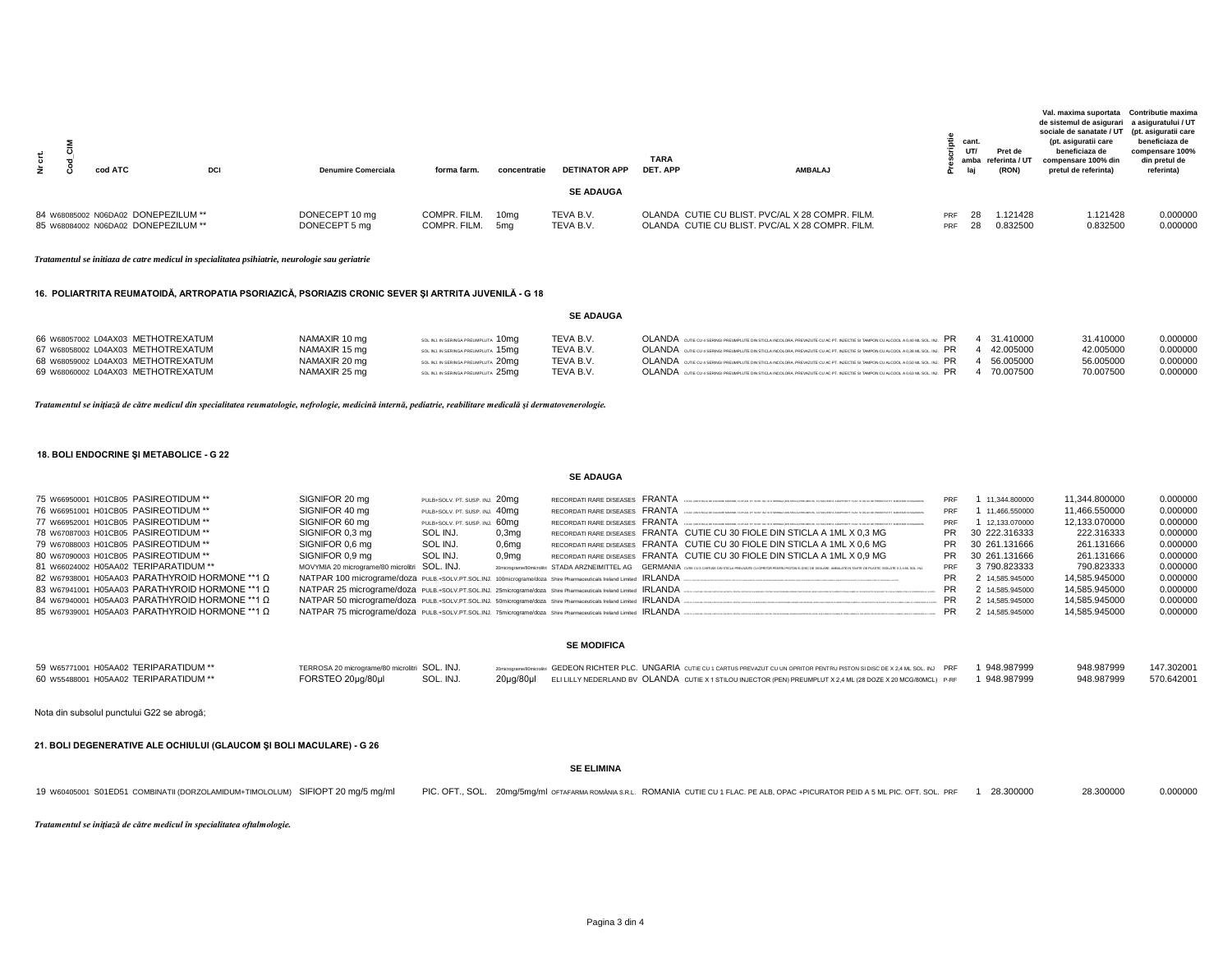| $\tilde{5}$<br>$\ddot{5}$<br><b>Cod</b><br>ž.                                                                                                                                                                                 | cod ATC<br>23. BOALA GAUCHER - G 29                                                                                                                                                        | DCI |                                                                         | <b>Denumire Comerciala</b>                                                                  |  | forma farm.                                                                                                                                                                                                                       | concentratie | <b>DETINATOR APP</b>                                                                                                                                                 | TARA<br>DET. APP |  | <b>AMBALAJ</b>                                                                                                                                                                                                                                                                                                                                                                                                                                                                                                                                                                                                                                                                                                                                  |  | scriptie<br>cant.<br>UT/<br>ě<br>laj | Pret de<br>amba referinta / UT<br>(RON)                                                | Val. maxima suportata Contributie maxima<br>de sistemul de asigurari a asiguratului / UT<br>sociale de sanatate / UT<br>(pt. asiguratii care<br>beneficiaza de<br>compensare 100% din<br>pretul de referinta) | (pt. asiguratii care<br>beneficiaza de<br>compensare 100%<br>din pretul de<br>referinta) |
|-------------------------------------------------------------------------------------------------------------------------------------------------------------------------------------------------------------------------------|--------------------------------------------------------------------------------------------------------------------------------------------------------------------------------------------|-----|-------------------------------------------------------------------------|---------------------------------------------------------------------------------------------|--|-----------------------------------------------------------------------------------------------------------------------------------------------------------------------------------------------------------------------------------|--------------|----------------------------------------------------------------------------------------------------------------------------------------------------------------------|------------------|--|-------------------------------------------------------------------------------------------------------------------------------------------------------------------------------------------------------------------------------------------------------------------------------------------------------------------------------------------------------------------------------------------------------------------------------------------------------------------------------------------------------------------------------------------------------------------------------------------------------------------------------------------------------------------------------------------------------------------------------------------------|--|--------------------------------------|----------------------------------------------------------------------------------------|---------------------------------------------------------------------------------------------------------------------------------------------------------------------------------------------------------------|------------------------------------------------------------------------------------------|
|                                                                                                                                                                                                                               |                                                                                                                                                                                            |     |                                                                         |                                                                                             |  |                                                                                                                                                                                                                                   |              | <b>SE ADAUGA</b>                                                                                                                                                     |                  |  |                                                                                                                                                                                                                                                                                                                                                                                                                                                                                                                                                                                                                                                                                                                                                 |  |                                      |                                                                                        |                                                                                                                                                                                                               |                                                                                          |
|                                                                                                                                                                                                                               | 6 W68150001 A16AB10 VELAGLUCERASE ALFA **1                                                                                                                                                 |     |                                                                         | VPRIV 400 unitati                                                                           |  | PULB. PT. SOL. PERF. 400unitati                                                                                                                                                                                                   |              | .<br>MCCI TICA S INTERNATIONAL AG IDEI AND BR                                                                                                                        |                  |  | IRLANDA 5 FLAC. DIN STICLA X 400 UNITATI PULBERE PT. SOL. PERF. PR                                                                                                                                                                                                                                                                                                                                                                                                                                                                                                                                                                                                                                                                              |  |                                      | 5 6.782.954000                                                                         | 6,782.954000                                                                                                                                                                                                  | 0.000000                                                                                 |
| După precizarea diagnosticului de către laboratoarele de specialitate, tratamentul se inițiază de către medicul din specialitatea gastroenterologie, hematologie, neurologie, neurologie, neurologie pediatrică și pediatrie. |                                                                                                                                                                                            |     |                                                                         |                                                                                             |  |                                                                                                                                                                                                                                   |              |                                                                                                                                                                      |                  |  |                                                                                                                                                                                                                                                                                                                                                                                                                                                                                                                                                                                                                                                                                                                                                 |  |                                      |                                                                                        |                                                                                                                                                                                                               |                                                                                          |
| 26. POLIARTITRITA REUMATOIDA - G31b                                                                                                                                                                                           |                                                                                                                                                                                            |     |                                                                         |                                                                                             |  |                                                                                                                                                                                                                                   |              |                                                                                                                                                                      |                  |  |                                                                                                                                                                                                                                                                                                                                                                                                                                                                                                                                                                                                                                                                                                                                                 |  |                                      |                                                                                        |                                                                                                                                                                                                               |                                                                                          |
|                                                                                                                                                                                                                               |                                                                                                                                                                                            |     |                                                                         |                                                                                             |  |                                                                                                                                                                                                                                   |              | <b>SE ADAUGA</b>                                                                                                                                                     |                  |  |                                                                                                                                                                                                                                                                                                                                                                                                                                                                                                                                                                                                                                                                                                                                                 |  |                                      |                                                                                        |                                                                                                                                                                                                               |                                                                                          |
|                                                                                                                                                                                                                               | 77 W66589001 L04AA44 UPADACITINIBUM **1                                                                                                                                                    |     |                                                                         | RINVOQ 15 mg                                                                                |  | COMPR. ELIB. PREL. 15mg                                                                                                                                                                                                           |              |                                                                                                                                                                      |                  |  | ABBVIE DEUTSCHLAND GMBH & CO. KG GERMANIA CUTIE CU BLISTERE CALENDARISTICE DIN PVC/PE/PCTFE/AL X 28 COMPRIMATE CU ELIBERARE PRELUNGITA $\ PR$                                                                                                                                                                                                                                                                                                                                                                                                                                                                                                                                                                                                   |  |                                      | 28 111.413571                                                                          | 111.413571                                                                                                                                                                                                    | 0.000000                                                                                 |
|                                                                                                                                                                                                                               |                                                                                                                                                                                            |     |                                                                         |                                                                                             |  |                                                                                                                                                                                                                                   |              | Tratamentul se inițiază de către medicul în specialitatea reumatologie, medicină internă, nefrologie (pentru pacienții cu afectare renală) și reabilitarea medicală. |                  |  |                                                                                                                                                                                                                                                                                                                                                                                                                                                                                                                                                                                                                                                                                                                                                 |  |                                      |                                                                                        |                                                                                                                                                                                                               |                                                                                          |
|                                                                                                                                                                                                                               | 30. PSORIAZIS CRONIC SEVER (PLĂCI) - G 31f                                                                                                                                                 |     |                                                                         |                                                                                             |  |                                                                                                                                                                                                                                   |              |                                                                                                                                                                      |                  |  |                                                                                                                                                                                                                                                                                                                                                                                                                                                                                                                                                                                                                                                                                                                                                 |  |                                      |                                                                                        |                                                                                                                                                                                                               |                                                                                          |
|                                                                                                                                                                                                                               |                                                                                                                                                                                            |     |                                                                         |                                                                                             |  |                                                                                                                                                                                                                                   |              | <b>SE ADAUGA</b>                                                                                                                                                     |                  |  |                                                                                                                                                                                                                                                                                                                                                                                                                                                                                                                                                                                                                                                                                                                                                 |  |                                      |                                                                                        |                                                                                                                                                                                                               |                                                                                          |
|                                                                                                                                                                                                                               | 74 W66238001 L04AC17 TILDRAKIZUMABUM ** 1                                                                                                                                                  |     |                                                                         | ILUMETRI 100 mg                                                                             |  | SOL INJ. IN SERINGA PREUMPLUTA 100mg/ml                                                                                                                                                                                           |              | ALMIRALL, S.A.                                                                                                                                                       |                  |  | SPANIA CUTIE CU 1 SERINGA PREUMPLUTA X 1 ML SOL. INJ.                                                                                                                                                                                                                                                                                                                                                                                                                                                                                                                                                                                                                                                                                           |  | PR.                                  | 1 14.006.250000                                                                        | 14,006.250000                                                                                                                                                                                                 | 0.000000                                                                                 |
|                                                                                                                                                                                                                               |                                                                                                                                                                                            |     | Tratamentul se inițiază de către medicul în specialitatea dermatologie. |                                                                                             |  |                                                                                                                                                                                                                                   |              |                                                                                                                                                                      |                  |  |                                                                                                                                                                                                                                                                                                                                                                                                                                                                                                                                                                                                                                                                                                                                                 |  |                                      |                                                                                        |                                                                                                                                                                                                               |                                                                                          |
|                                                                                                                                                                                                                               | 31. DERMATITA ATOPICĂ - G31g                                                                                                                                                               |     |                                                                         |                                                                                             |  |                                                                                                                                                                                                                                   |              |                                                                                                                                                                      |                  |  |                                                                                                                                                                                                                                                                                                                                                                                                                                                                                                                                                                                                                                                                                                                                                 |  |                                      |                                                                                        |                                                                                                                                                                                                               |                                                                                          |
|                                                                                                                                                                                                                               |                                                                                                                                                                                            |     |                                                                         |                                                                                             |  |                                                                                                                                                                                                                                   |              | <b>SE ADAUGA</b>                                                                                                                                                     |                  |  |                                                                                                                                                                                                                                                                                                                                                                                                                                                                                                                                                                                                                                                                                                                                                 |  |                                      |                                                                                        |                                                                                                                                                                                                               |                                                                                          |
|                                                                                                                                                                                                                               | 4 W66695001 D11AH05 DUPILUMABUM ** 1 Ω<br>5 W66694001 D11AH05 DUPILUMABUM ** 1 Ω                                                                                                           |     |                                                                         | DUPIXENT 200 mg<br>DUPIXENT 200 mg                                                          |  | SOLAL IN STECULARIZERS/PREUMPLUT 175mg/ml<br>SOL. INJ. IN SERINGA PREUMPLUTA 175mg/ml                                                                                                                                             |              |                                                                                                                                                                      |                  |  | SANOFI - AVENTIS GROUPE FRANTA CUTIE CU 2 STILOURI INJECTOARE (PEN) PREUMPLUTE X 1,14 ML SOL. INJ. IN PEN PREUMPLUT<br>SANOFI-AVENTIS GROUPE FRANTA CUTIE CU 2 SERINGI PREUMPLUTE CU SCUT PT. AC X 1,14 ML SOL. PR                                                                                                                                                                                                                                                                                                                                                                                                                                                                                                                              |  | PR.                                  | 2 2,912.830000<br>2 2,912.830000                                                       | 2,912.830000<br>2,912.830000                                                                                                                                                                                  | 0.000000<br>0.000000                                                                     |
|                                                                                                                                                                                                                               |                                                                                                                                                                                            |     |                                                                         |                                                                                             |  |                                                                                                                                                                                                                                   |              | <b>SE MODIFICA</b>                                                                                                                                                   |                  |  |                                                                                                                                                                                                                                                                                                                                                                                                                                                                                                                                                                                                                                                                                                                                                 |  |                                      |                                                                                        |                                                                                                                                                                                                               |                                                                                          |
|                                                                                                                                                                                                                               | 3 W66535001 D11AH05 DUPILUMABUM ** 1 Ω                                                                                                                                                     |     |                                                                         | DUPIXENT 300 mg                                                                             |  | SOL NU IN STECURAL COR (PEN) PREUMPLUT 150 Mg/ MI                                                                                                                                                                                 |              |                                                                                                                                                                      |                  |  | SANOFI - AVENTIS GROUPE FRANTA CUTIE CU 2 STILOURI INJECTOARE (PEN) PREUMPLUTE X 2 ML SOL. INJ. IN PEN PREUMPLUT PR                                                                                                                                                                                                                                                                                                                                                                                                                                                                                                                                                                                                                             |  |                                      | 2 2.912.830000                                                                         | 2,912.830000                                                                                                                                                                                                  | 0.000000                                                                                 |
| 32. AFECTIUNI PULMONARE CRONICE - G31h                                                                                                                                                                                        |                                                                                                                                                                                            |     |                                                                         |                                                                                             |  |                                                                                                                                                                                                                                   |              |                                                                                                                                                                      |                  |  |                                                                                                                                                                                                                                                                                                                                                                                                                                                                                                                                                                                                                                                                                                                                                 |  |                                      |                                                                                        |                                                                                                                                                                                                               |                                                                                          |
|                                                                                                                                                                                                                               |                                                                                                                                                                                            |     |                                                                         |                                                                                             |  |                                                                                                                                                                                                                                   |              | <b>SE ADAUGA</b>                                                                                                                                                     |                  |  |                                                                                                                                                                                                                                                                                                                                                                                                                                                                                                                                                                                                                                                                                                                                                 |  |                                      |                                                                                        |                                                                                                                                                                                                               |                                                                                          |
|                                                                                                                                                                                                                               | 1 W66535001 D11AH05 DUPILUMABUM **<br>2 W66695001 D11AH05 DUPILUMABUM **<br>3 W66694001 D11AH05 DUPILUMABUM **<br>4 W65623002 D11AH05 DUPILUMABUM **<br>5 W65623001 D11AH05 DUPILUMABUM ** |     |                                                                         | DUPIXENT 300 mg<br>DUPIXENT 200 mg<br>DUPIXENT 200 mg<br>DUPIXENT 300 mg<br>DUPIXENT 300 mg |  | SOL NU IN STECULAR CORPORATION DESCRIPTION 150 MM 150 MM<br>SOLAL IN STECULARIZERS/PREUMPLUT 175mg/ml<br>SOL INJ. IN SERINGA PREUMPLUTA 175mg/ml<br>SOL. INJ. IN SERINGA PREUMPLUTA 300MQ<br>SOL INJ. IN SERINGA PREUMPLUTA 300MQ |              |                                                                                                                                                                      |                  |  | SANOFI - AVENTIS GROUPE FRANTA CUTIE CU 2 STILOURI INJECTOARE (PEN) PREUMPLUTE X 2 ML SOL. INJ. IN PEN PREUMPLUT PR<br>SANOFI - AVENTIS GROUPE FRANTA CUTIE CU 2 STILOURI INJECTOARE (PEN) PREUMPLUTE X 1,14 ML SOL. INJ. IN PEN PREUMPLUT PR<br>SANOFI-AVENTIS GROUPE FRANTA CUTIE CU 2 SERINGI PREUMPLUTE CU SCUT PT. AC X 1,14 ML SOL.<br>SANOFI-AVENTIS GROUPE FRANTA <sub>outh of a semi-presentation transported to the construction of the construction of the construction of the construction of the construction of the construction of the construction of the const</sub><br>SANOFI-AVENTIS GROUPE FRANTA QUE QUI SERRELIPER DESTELA TEMBERARIA DE TP 1 SALCONTA CULINAC FRON OTEL INGIDENTE SAN ESPA LISOL DEL IN SERRIA FREUNDUTA |  | PR.<br>PR<br>PR                      | 2 2,912.830000<br>2 2,912.830000<br>2 2,912.830000<br>2 2.912.830000<br>2 2,912.830000 | 2,912.830000<br>2,912.830000<br>2,912.830000<br>2,912.830000<br>2,912.830000                                                                                                                                  | 0.000000<br>0.000000<br>0.000000<br>0.000000<br>0.000000                                 |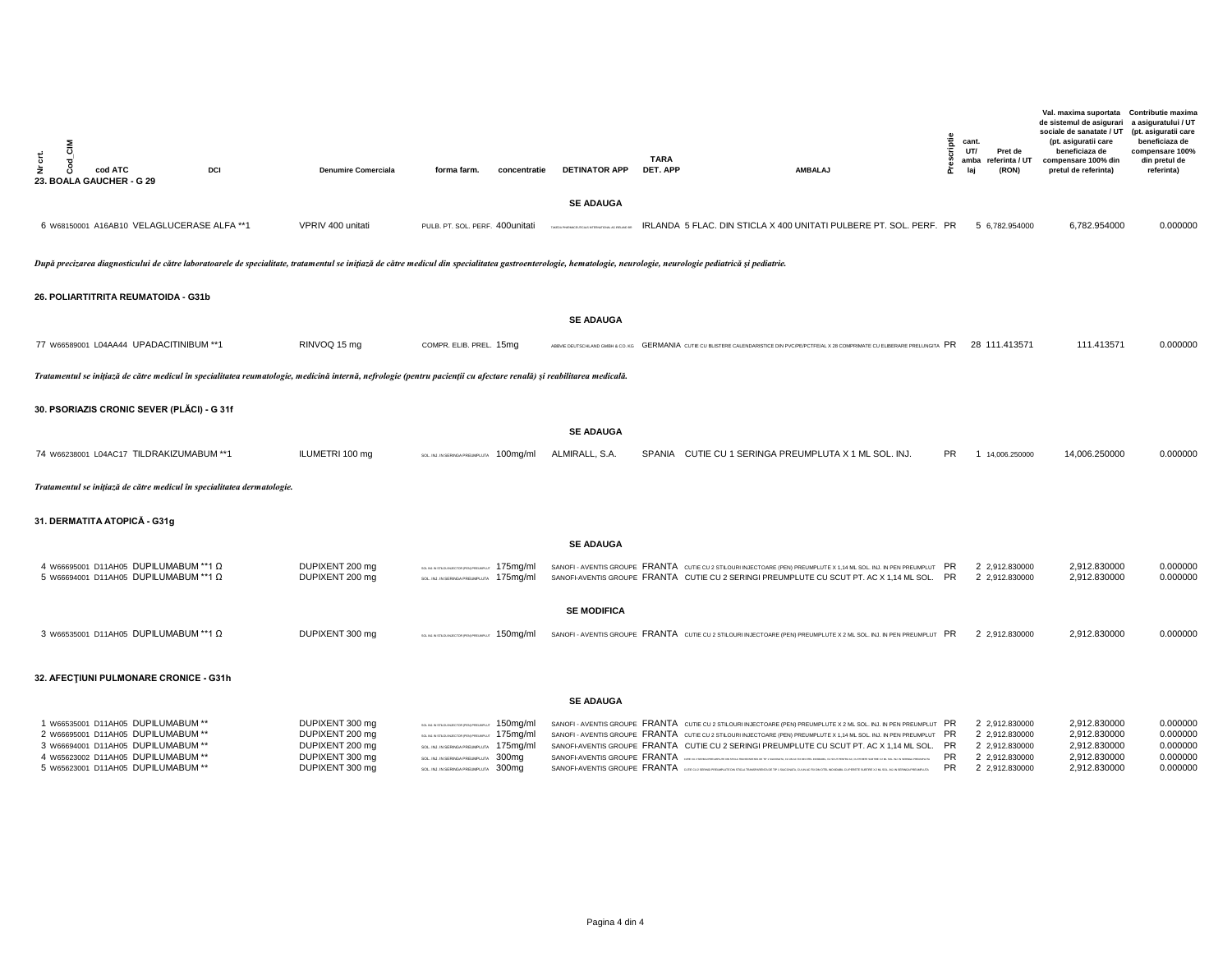(ANEXA 2d la Ordinul CNAS nr. 755/2020)

# SECȚIUNEA C3 - LISTA DE MEDICAMENTE CU PROCENT DE COMPENSARE 100% DIN PREȚUL DE REFERINȚĂ - CONFORM DCI-URILOR, ALTELE DECĂT CELE DIN SUBLISTELE A, B, SUBLISTA<br>C SECȚIUNEA C1 ȘI SUBLISTA D, CORESPUNZĂTOARE MEDICAMENTELOR,

**VALABILĂ ÎNCEPÂND CU 01 FEBRUARIE 2022**

| t, | 릉             | cod ATC | DCI                                                                                                                                                                                                                | <b>Denumire Comerciala</b>                                                                                                  | forma farm.                                                                                                                          | concentratie                                                         | <b>Detinator APP</b>                                                                                                                                                                                                      | Tara det.<br><b>APP</b> | Ambalai                                                                                                                                                                                                                                                                                                                                                                                                                                                                                                            | riptie     | cant.<br>UT/<br>amba<br>lai | Pret de<br>referinta / U1<br>(RON)                                     | Val. maxima suportata de<br>sistemul de asigurari<br>sociale de sanatate / UT<br>(pt. asiguratii care<br>beneficiaza de<br>compensare 100% din<br>pretul de referinta) | Contributie<br>maxima a<br>asiguratului / UT<br>(pt. asiguratii care<br>beneficiaza de<br>compensare 100%<br>din pretul de<br>referinta) |
|----|---------------|---------|--------------------------------------------------------------------------------------------------------------------------------------------------------------------------------------------------------------------|-----------------------------------------------------------------------------------------------------------------------------|--------------------------------------------------------------------------------------------------------------------------------------|----------------------------------------------------------------------|---------------------------------------------------------------------------------------------------------------------------------------------------------------------------------------------------------------------------|-------------------------|--------------------------------------------------------------------------------------------------------------------------------------------------------------------------------------------------------------------------------------------------------------------------------------------------------------------------------------------------------------------------------------------------------------------------------------------------------------------------------------------------------------------|------------|-----------------------------|------------------------------------------------------------------------|------------------------------------------------------------------------------------------------------------------------------------------------------------------------|------------------------------------------------------------------------------------------------------------------------------------------|
|    |               |         |                                                                                                                                                                                                                    |                                                                                                                             |                                                                                                                                      |                                                                      | <b>SE ADAUGA</b>                                                                                                                                                                                                          |                         |                                                                                                                                                                                                                                                                                                                                                                                                                                                                                                                    |            |                             |                                                                        |                                                                                                                                                                        |                                                                                                                                          |
|    | 298 W64707001 |         | 297 W67584001 J06BB16 PALIVIZUMABUM **<br>J06BB16 PALIVIZUMABUM **<br>299 W67954022 N05CD08 MIDAZOLAMUM<br>300 W67696004 R01BA52 COMBINATII (DESLORATADINUM+ PSEUDOEPHEDRINE)<br>202 W66102001 N05CD08 MIDAZOLAMUM | SYNAGIS 50 mg/ 0,5 ml<br>SYNAGIS 50 mg/ 0,5 ml<br>MIDAZOLAM HAMELN 5 mg/ml<br>AERINAZE 2,5mg/120mg<br>MIDAZOLAM SUN 1 mg/ml | SOL INJ.<br>SOL INJ.<br>SOL INJ./PERF. 5mg/ml<br>SCL. Bu PERF, IN SERIOUS PRESERVATIV                                                | 100mg/ml<br>100mg/ml<br>COMPR. ELIB. MODIF. 2,5mg/120mg<br>$1ma$ /ml | <b>ASTRAZENECA AB</b><br>N.V. ORGANON<br><b>SE MODIFICA</b><br>SUN PHARMACEUTICAL INDUSTRIES EUROPE B.V. OLANDA QUE QU'ILINGGA PREMANUEN PREVAZION QU'ANTILIGOP EN CAUCHA XISTA, DEL RUPERT, 1 EAGLAIT MAGNEMANT EN CORRE |                         | SUEDIA CUTIE CU 1 FLAC. DE 0.5 ML CARE CONTINE 50 MG PALIVIZUMAB. PRF<br>ABBVIE DEUTSCHLAND GMBH & CO. KG GERMANIA CUTIE CU 1 FLAC. DE 0.5 ML CARE CONTINE 50 MG PALIVIZUMAB. PRF<br>HAMELN PHARMA GMBH GERMANIA CUTIE CU 10 FIOLE A CATE 10 ML SOL. INJ./PERF. PRF<br>OLANDA CUTIE CU 10 COMPR. ELIB. MODIF. (BLIST.PCTFE/PVC/AL)                                                                                                                                                                                 | <b>PRF</b> | 10<br>10                    | 1 2.003.530000<br>1 2.003.530000<br>26.038000<br>2.313000<br>31.245600 | 2.003.530000<br>2,003.530000<br>26.038000<br>2.313000<br>31.245600                                                                                                     | 0.000000<br>0.000000<br>0.000000<br>0.000000<br>58.054400                                                                                |
|    |               |         |                                                                                                                                                                                                                    |                                                                                                                             |                                                                                                                                      |                                                                      | <b>SE ELIMINA</b>                                                                                                                                                                                                         |                         |                                                                                                                                                                                                                                                                                                                                                                                                                                                                                                                    |            |                             |                                                                        |                                                                                                                                                                        |                                                                                                                                          |
|    |               |         | 138 W62033006 J02AC03 VORICONAZOLUM **<br>180 W54833001 M03BX04 TOLPERISONUM<br>181 W54832001 M03BX04 TOLPERISONUM<br>182 W63146001 M09AX01 ACIDUM HIALURONICUM<br>284 W67509001 M09AX01 ACIDUM HIALURONICUM       | VORAMOL 200 mg<br><b>MYDOCALM</b><br><b>MYDOCALM</b><br>HYALGAN 20 mg/2 ml<br>HYALGAN 20 mg/2 ml                            | COMPR. FILM. 200mg<br>COMPR. FILM. 150mg<br>COMPR. FILM. 50mg<br>SOL. INJ. IN SERINGA PRELIMPLUTA<br>SOL. INJ. IN SERINGA PREUMPLUTA | 20mg/2ml<br>20mg/2ml                                                 | FIDIA FARMACEUTICI SPA ITALIA                                                                                                                                                                                             |                         | ALVOGEN IPCO S.AR.L. LUXEMBURG CUTIE CU BLIST, PVC/AL X 30 COMPR, FILM. PRF<br>GEDEON RICHTER ROMANIA SA ROMANIA CUTIE X 3 BLIST, AL/PVC X 10 COMPR.FILM. P-6L<br>GEDEON RICHTER ROMANIA SA ROMANIA CUTIE X 3 BLIST, AL/PVC X 10 COMPR. FILM. P-6L<br>ANGELINI PHARMA ÖSTERREICH GMBH AUSTRIA cute cu 1 sernga preumplutadn sticla incolora, cu dop din elastomer si opritor x2 ml. sol. nu. PRF<br>CUTE CU 1 SERINGA PREUMPLUTA DIN STICLA INCOLORA CU DOP DIN ELASTOMER SI OPRITOR X 2 ML SOL. INL. $\text{PRF}$ |            | -30<br>30                   | 9.753856<br>0.539666<br>0.270666<br>134.420000<br>134.420000           | 9.753856<br>0.539666<br>0.270666<br>134.420000<br>134.420000                                                                                                           | 65.112144<br>0.000000<br>0.000000<br>0.000000<br>0.000000                                                                                |